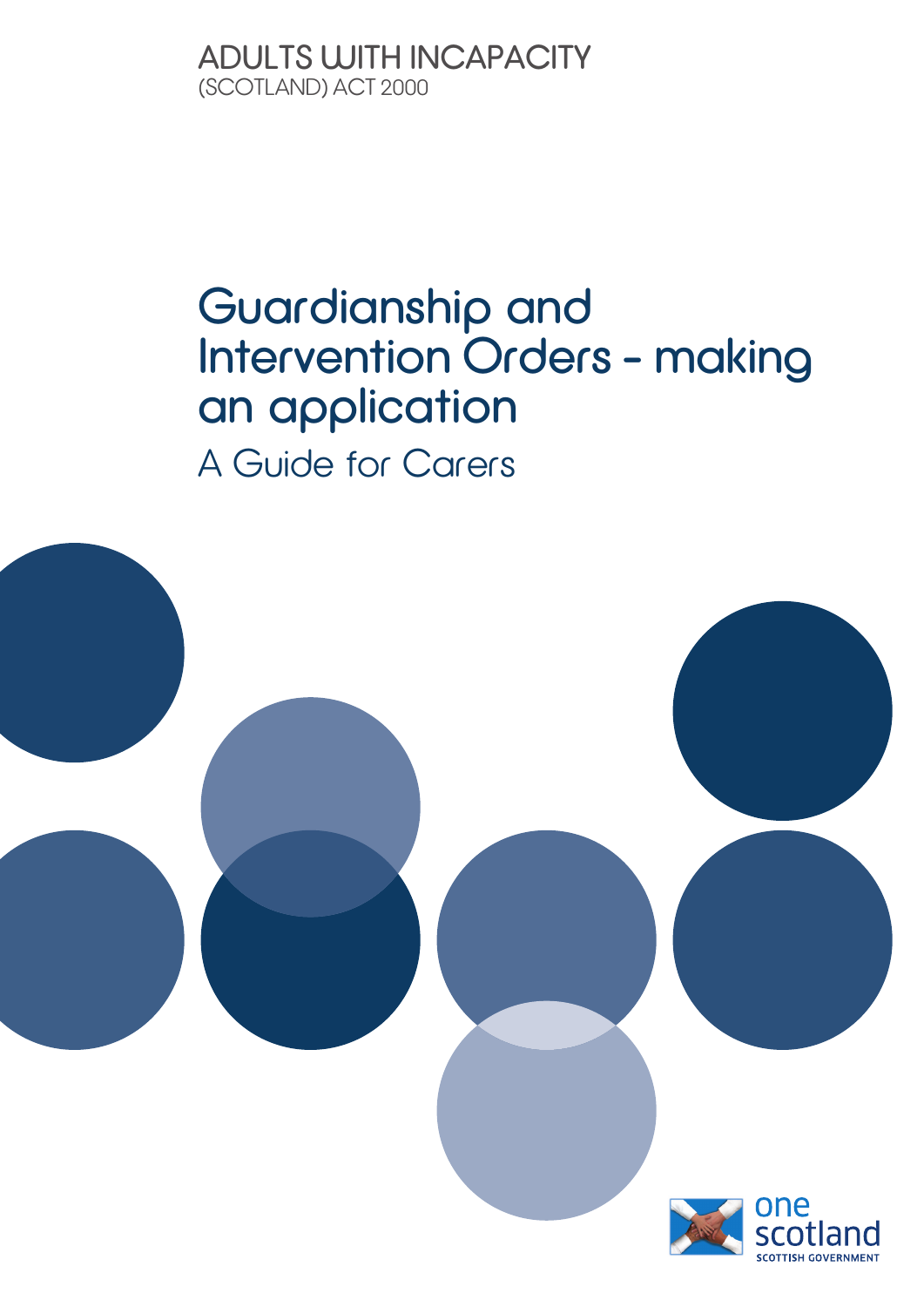ADULTS WITH INCAPACITY (SCOTLAND) ACT 2000

### Guardianship and Intervention Orders – making an application A Guide for Carers



The Scottish Government, Edinburgh 2013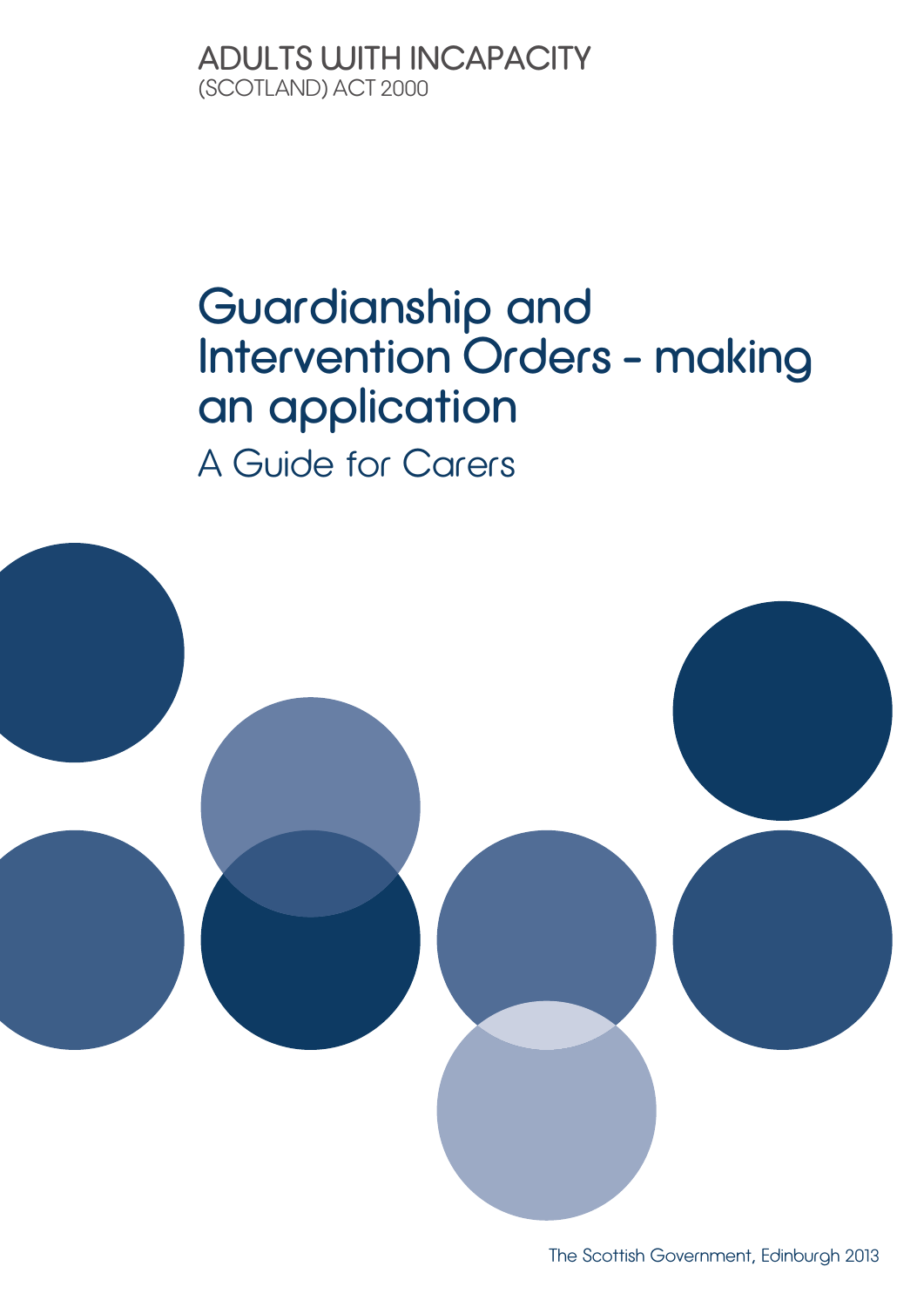#### Acknowledgments

This booklet has been informed by responses to a survey of lay welfare guardians, carried out in November 2005. I am grateful to all those who shared their experiences of the application process and advised me about the information and assistance that would have helped at the time. Most carers wanted simple, but full, information about what was involved in making an application. This included having a better knowledge of the court process and understanding of the roles of the different officers and agencies involved. Many reported a lack of information about costs or legal aid provisions and did not know where to turn for help. Some guardians offered further help and it is to these kind people I turned to with a request to read and comment on the final draft. Their time and effort is very much appreciated, in particular thanks go to Marion Sievewright and Dr Iain White also to Stuart Fowler and colleagues at the Office of the Public Guardian.

Jan Killeen AWI National Practice Co-ordinator (2005-2007)

© Crown copyright 2013

ISBN: 978-1-78256-999-2

The Scottish Government St Andrew's House Edinburgh EH1 3DG

Produced for the Scottish Government by APS Group Scotland DPPAS14297 (12/13)

Published by the Scottish Government, April 2008

Reprinted by the Scottish Government, December 2013

The text pages of this document are printed on recycled paper and are 100% recyclable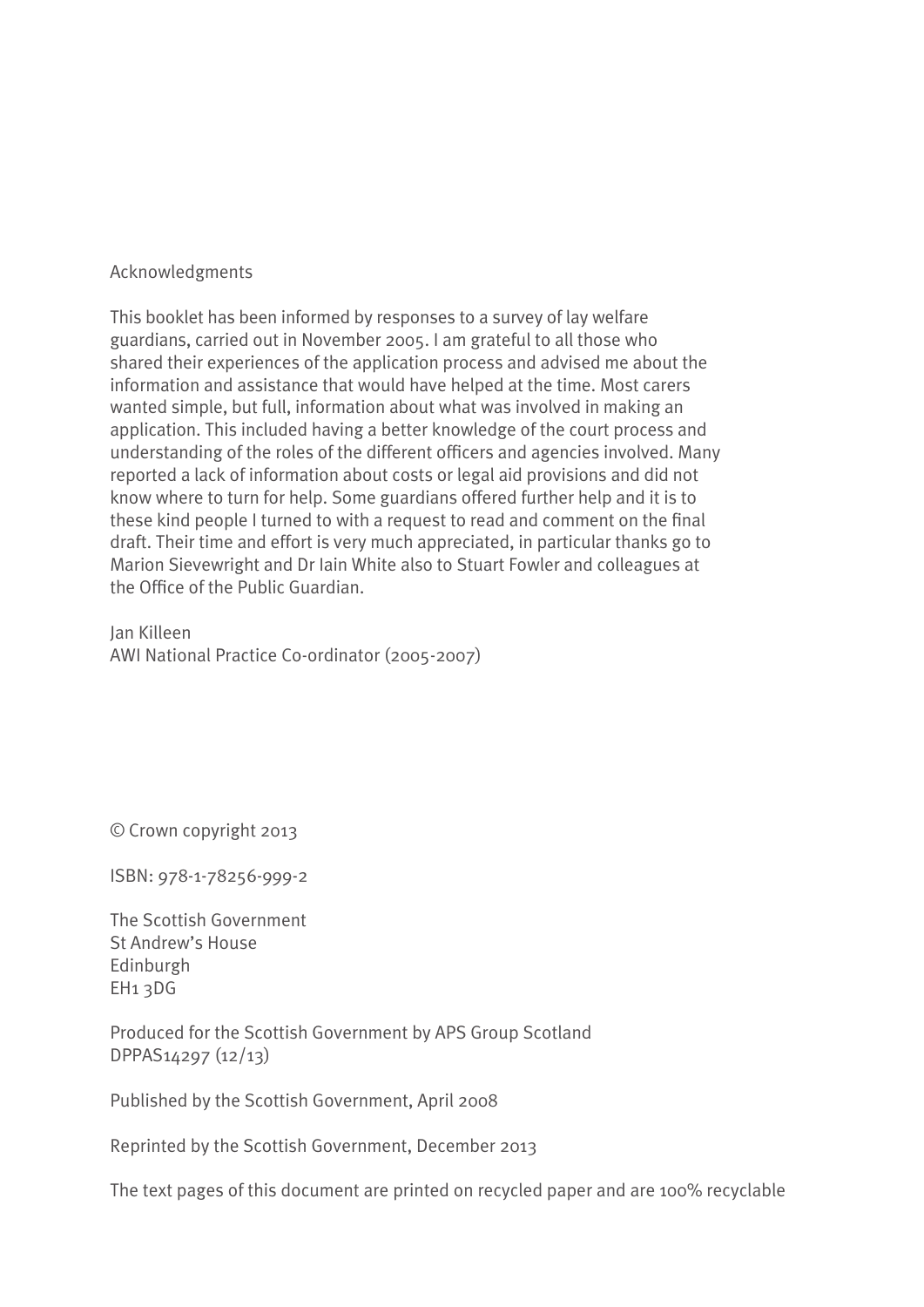### **Contents**

| 1                       | About this guide                                                                                                                                                                                                                                                                                                                                               | $\mathbf{I}$                                               |
|-------------------------|----------------------------------------------------------------------------------------------------------------------------------------------------------------------------------------------------------------------------------------------------------------------------------------------------------------------------------------------------------------|------------------------------------------------------------|
| $\overline{2}$          | About the Adults with Incapacity (Scotland) Act 2000<br>Who the Act can help<br>٠<br>Making decisions<br>٠<br><b>What does incapacity mean?</b><br>٠<br>Summary of provisions for making financial and welfare decisions<br>٠<br>Principles<br>٠                                                                                                               | 3<br>3<br>$\varDelta$<br>5<br>$\Diamond$<br>$\overline{7}$ |
| 3                       | About guardianship and intervention orders<br>What are guardianship and intervention orders?<br>Who can apply for an order?<br>٠<br>When you might consider the need for guardianship<br>٠<br>Guardianship order - Financial powers<br>٠<br>Welfare powers<br>$\qquad \qquad -$<br>Intervention order<br>Financial<br>$\overline{\phantom{0}}$<br>٠<br>Welfare | 8<br>$\,8\,$<br>9<br>10<br>11<br>11<br>11<br>12            |
| $\overline{\mathbf{4}}$ | What powers should I apply for?<br>Applying the principles<br>٠<br>Anticipate the powers that you are likely to need<br>۰<br>Financial guardianship powers<br>٠<br>Welfare guardianship powers<br>٠<br>Making the right application!<br>٠<br>Who to contact for further advice<br>٠                                                                            | 13<br>13<br>14<br>15<br>16<br>17<br>17                     |
| 5                       | A step-by-step guide to applying for an order<br>About the application process<br>٠<br>Making an application yourself - steps to take<br>٠<br>Flowchart: Making an application for an order<br>٠                                                                                                                                                               | 19<br>19<br>20<br>25                                       |
| 6                       | You've been appointed - what to do next<br>Informing and involving others<br>٠<br>Contact with supervisory bodies<br>٠                                                                                                                                                                                                                                         | 26<br>26<br>27                                             |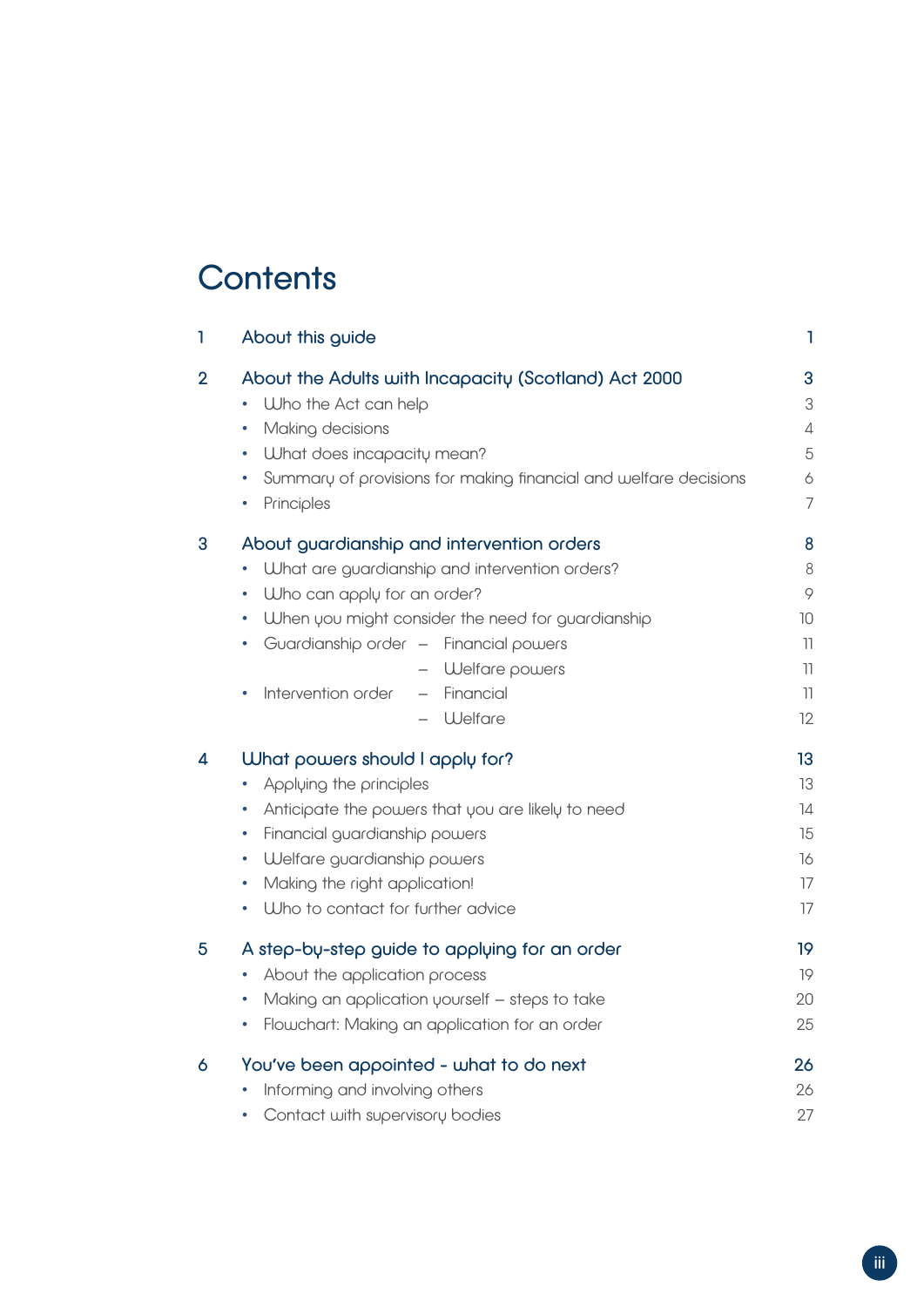#### Appendices

|                                                                      | Appendix 1: Reports needed to support an application for an order | 28 |  |
|----------------------------------------------------------------------|-------------------------------------------------------------------|----|--|
| Appendix 2: Legal provisions governing financial intervention orders |                                                                   |    |  |
|                                                                      | and guardianship                                                  | 32 |  |
|                                                                      | • Caution                                                         | 32 |  |
|                                                                      | • Direction waiving requirement for management plan               | 32 |  |
|                                                                      | • Can the adult enter into transactions without the               |    |  |
|                                                                      | permission of the financial guardian?                             | 32 |  |
|                                                                      | • Liability and protection for third parties acting in good faith | 33 |  |
|                                                                      | · Special provisions where guardianship relates to heritable      |    |  |
|                                                                      | property                                                          | 33 |  |
|                                                                      | Appendix 3: Examples of summary application forms                 | 34 |  |
|                                                                      | Appendix 4: Costs associated with applying for an order           | 40 |  |
|                                                                      | Appendix 5: Useful addresses and publications                     | 42 |  |
|                                                                      | Appendix 6: Frequently Asked Questions                            | 47 |  |
| Planner                                                              |                                                                   | 51 |  |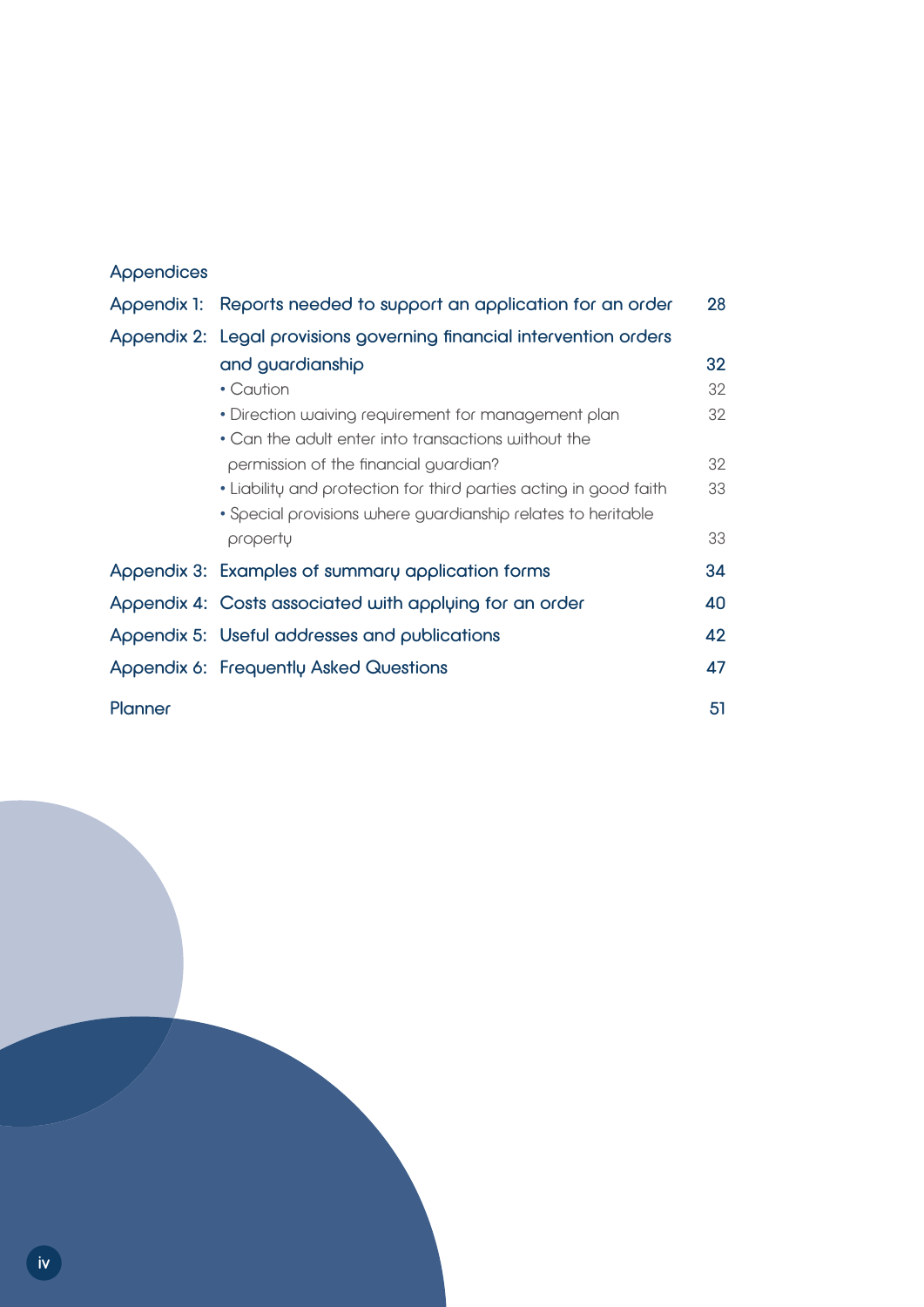# **Chapter 1** ABOUT THIS GUIDE

This guide is for carers who are concerned that the person they care for is unable to take action or make some or all decisions in relation to their finances, personal welfare or health, due to a mental disability or severe communications difficulties, such as a stroke. It provides information on:

- how the Adults with Incapacity (Scotland) Act 2000 can help;
- the purpose of guardianship and intervention orders;
- considerations to make before taking forward an application for a guardianship or intervention order;
- deciding what powers to apply for:
- how to make an application;
- procedures and costs;
- what to do next when you have been appointed;
- frequently asked questions (FAQs).

The process of making an application and being appointed guardian or intervener can seem daunting. We hope this pack will help to guide you smoothly through that process.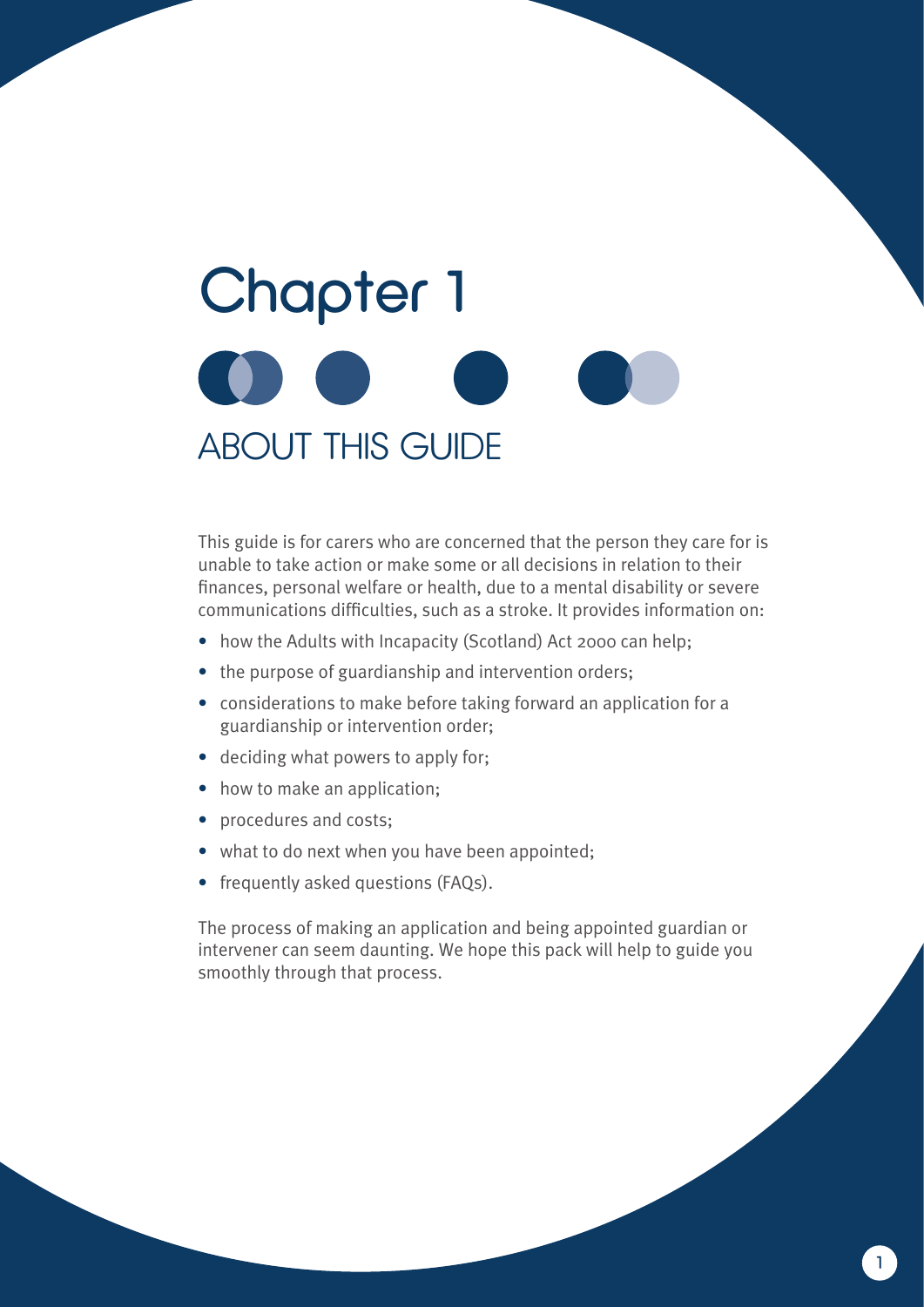

#### Terms used in this guide

In this guide the term 'carer' refers to a partner, spouse, family member or friend who cares, in an unpaid capacity, for an adult who lacks the ability to make some or all decisions for themselves. When the text refers to 'you' this means you, the reader, as the would-be guardian or intervener. The term 'adult' refers to the person (aged 16 and over) being considered for a guardianship or intervention order. The Adults with Incapacity (Scotland) Act is abbreviated to 'AWI' or 'the Act'.

*Please note that the information in this guide does not constitute legal advice.*

If you have any comments on this guide or suggestions as to how it can be improved, please contact us: Tel. 0131 244 3581, or e-mail: adultsincapacity@scotland.gov.uk or write to:

Scottish Government Justice Directorate Civil Law and Legal System Division Area 2W, St Andrew's House Regent Road Edinburgh EH1 3DG

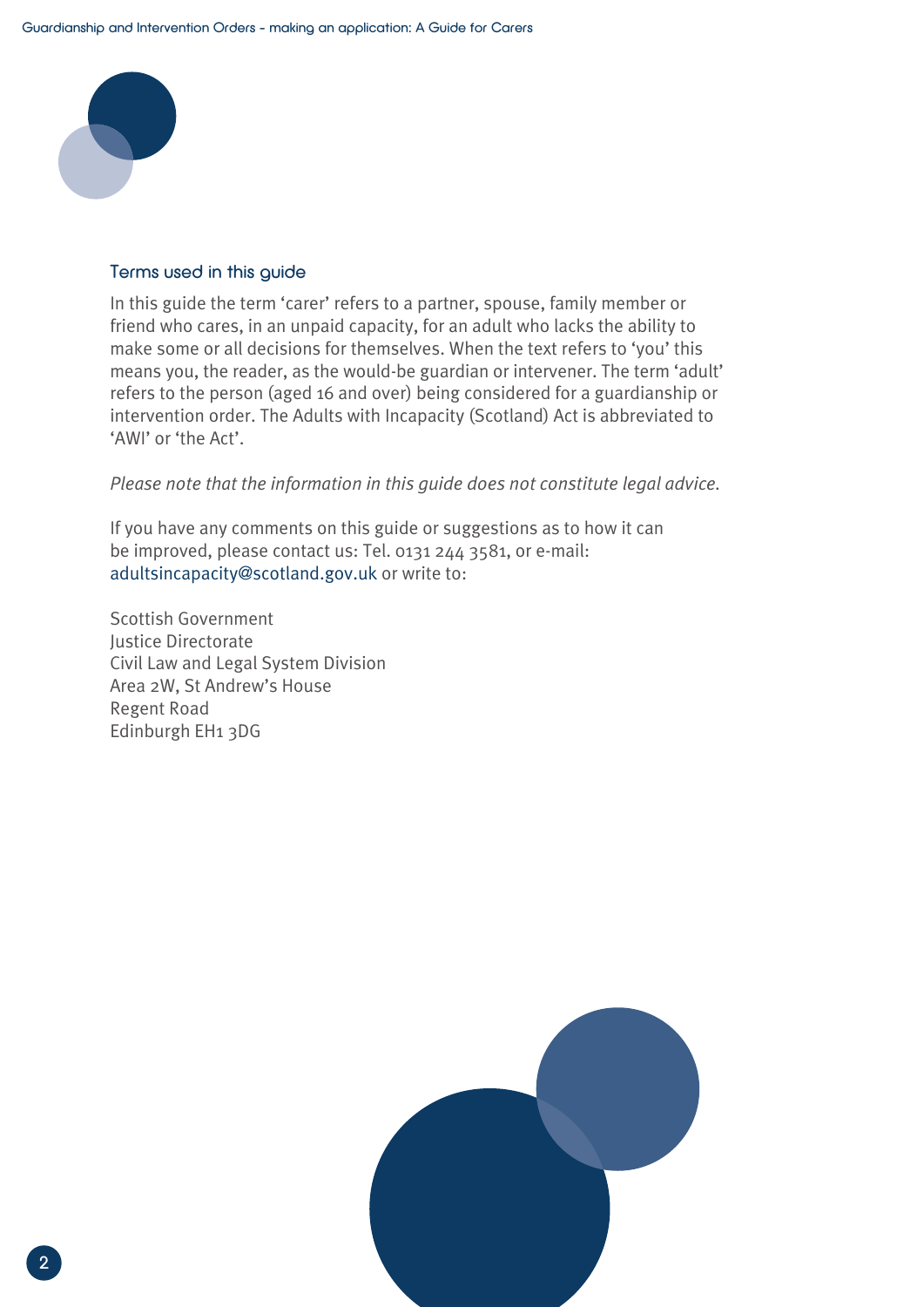## **Chapter 2** ABOUT THE ADULTS WITH INCAPACITY (SCOTLAND) ACT 2000

#### Who the Act can help

The Act aims to help people (aged 16 and over) who lack capacity to make some or all decisions for themselves. It enables carers or others to have legal powers to make welfare, health care and financial decisions on their behalf.

An inability to make decisions in our lives can occur for a range of reasons. Disabilities such as dementia, brain injury or severe mental illness may limit our capacity to understand and appreciate what is involved in decisionmaking. People with a physical condition, such as a stroke or severe hearing impairment, may lack the capacity to communicate their decisions and need someone else to act for them. Being born with a learning disability may limit a person's ability to act or make some or all decisions for themselves, depending on the severity of the condition.

The Act also provides protection for individuals with impaired capacity who may be at risk of harm.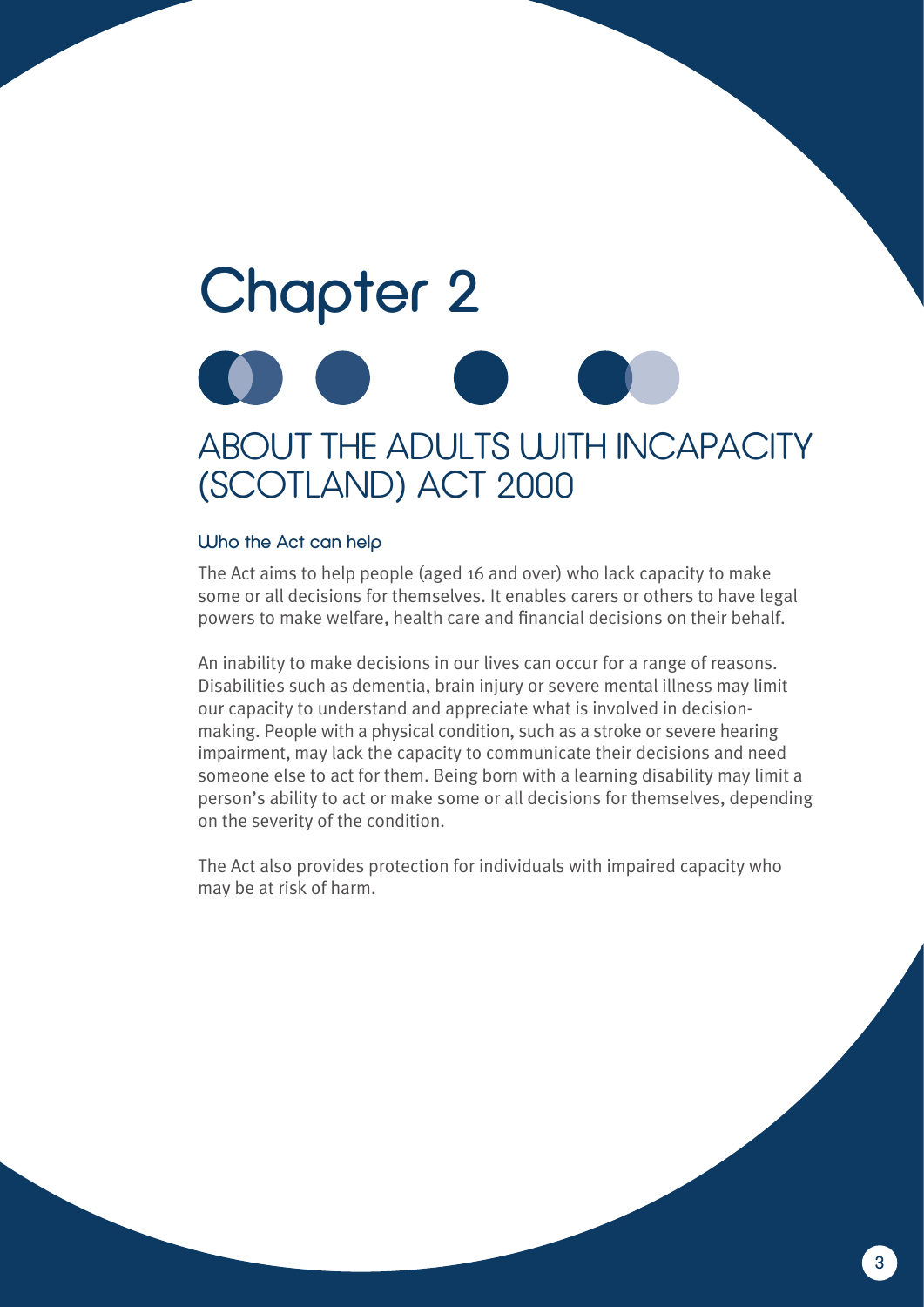#### Making decisions

In common law, we all, as adults, have a right to make our own decisions. Others must assume that we have capacity to act and make decisions unless there is evidence otherwise. No one should be regarded as lacking capacity just because they make unwise, unusual decisions, or because they have a particular diagnosis, illness or condition.

Before the Act was introduced, capacity was 'all or nothing' – a person either had full capacity to make decisions or none at all. Someone deemed 'incapable' had few rights and the legal means available to carers were also limited, complicated and expensive.

#### The Act recognises that:

- capacity is 'decision-specific' that someone may be capable of making certain types of decisions but not others and that this may depend on the complexity of decision to be made;
- a person's capacity may remain stable, improve, fluctuate or deteriorate.

#### Examples:

- the skills of some people with a learning disability may develop so that they are able to make decisions and act for themselves. For others, their abilities may decline over time (for example, some people with a learning disability may develop dementia in their middle years). People born with profound and complex learning disabilities may lack the ability to make any sort of informed decision throughout their lives.
- People with dementia have full capacity in the early stages, but capacity is gradually lost as the illness progresses. The rate of change and its effects will be different for each person. Someone may lose the ability to manage money but continue to be able to make health care decisions for much longer.
- People who have a severe and chronic mental illness may be able to make decisions some of the time but not when their illness reoccurs. In these circumstances someone may need to be given authority to make decisions for the person just during those times.
- People who have suffered a severe head injury may need someone to make most decisions for them following the accident, but may gradually recover and regain the ability to make all decisions for themselves.

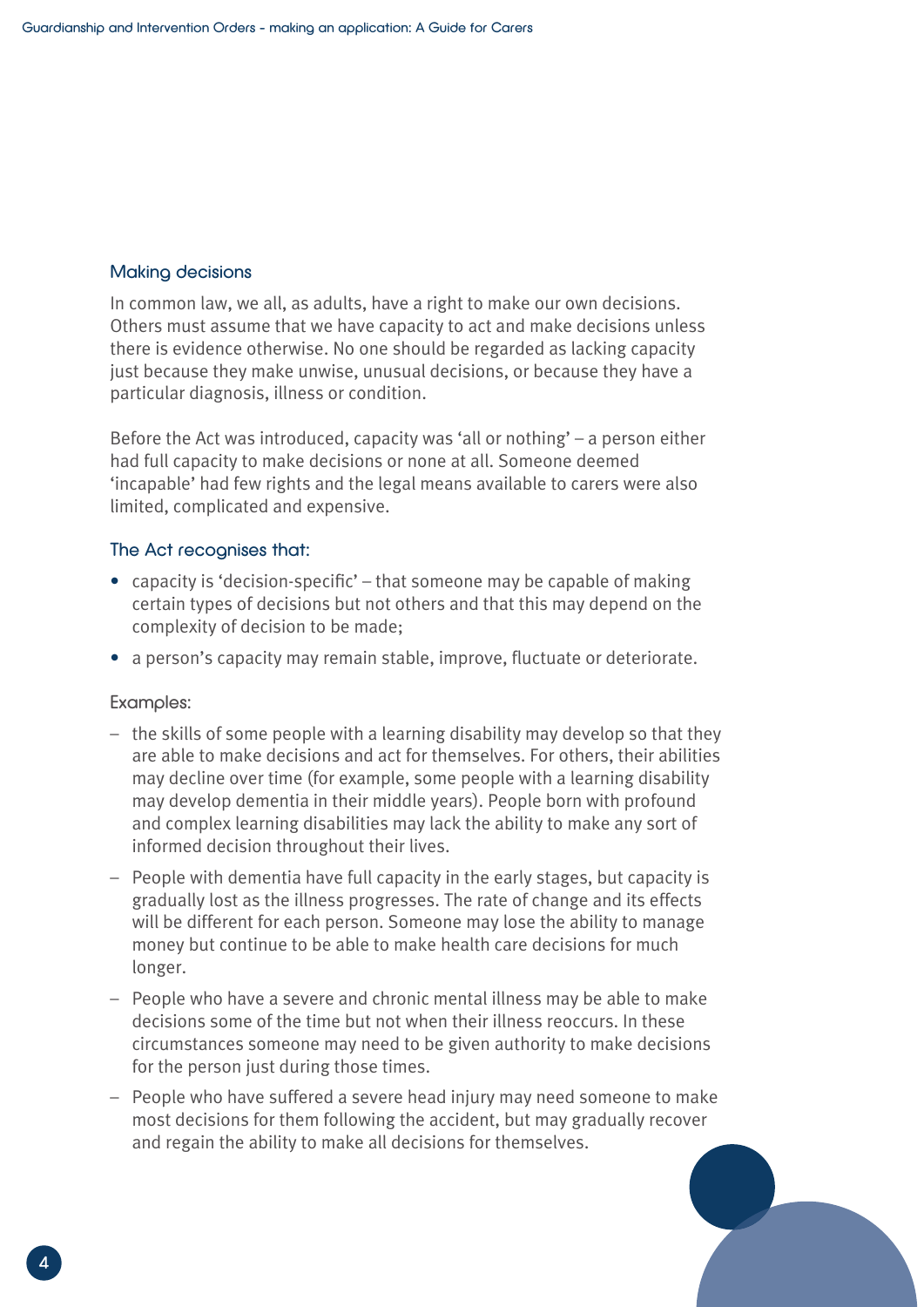#### What does incapacity mean?

In an everyday context, mental capacity means the ability to make decisions or take actions affecting daily life – when to get up, what to wear, what to eat, whether to go to the doctor when feeling ill, etc. In a legal context, it refers to a person's ability to do something, including making a decision, which may have legal consequences for the person themselves or for other people – such as:

- making a contract with someone;
- buying and selling things;
- deciding about medical treatment;
- managing money.

When does a person lack legal capacity?

The law says an adult lacks legal capacity to make a particular decision when there is evidence that he or she is unable to:

- understand the information relevant to the decision; or
- make a decision based on the information given; or
- act on the decision; or
- communicate the decision; or
- retain the memory of the decision.

A person is not to be treated as unable to make decisions unless all practical steps have been taken to assist the person to communicate. How information is presented can help or hinder someone to understand and make an informed decision.

#### Examples:

A tenancy agreement can be written in highly legalistic language, hard for any of us to understand. But some housing associations providing accommodation for people with a learning disability have found that by simplifying the wording and using visual ways to communicate, they have helped individuals to understand the agreement and give informed consent.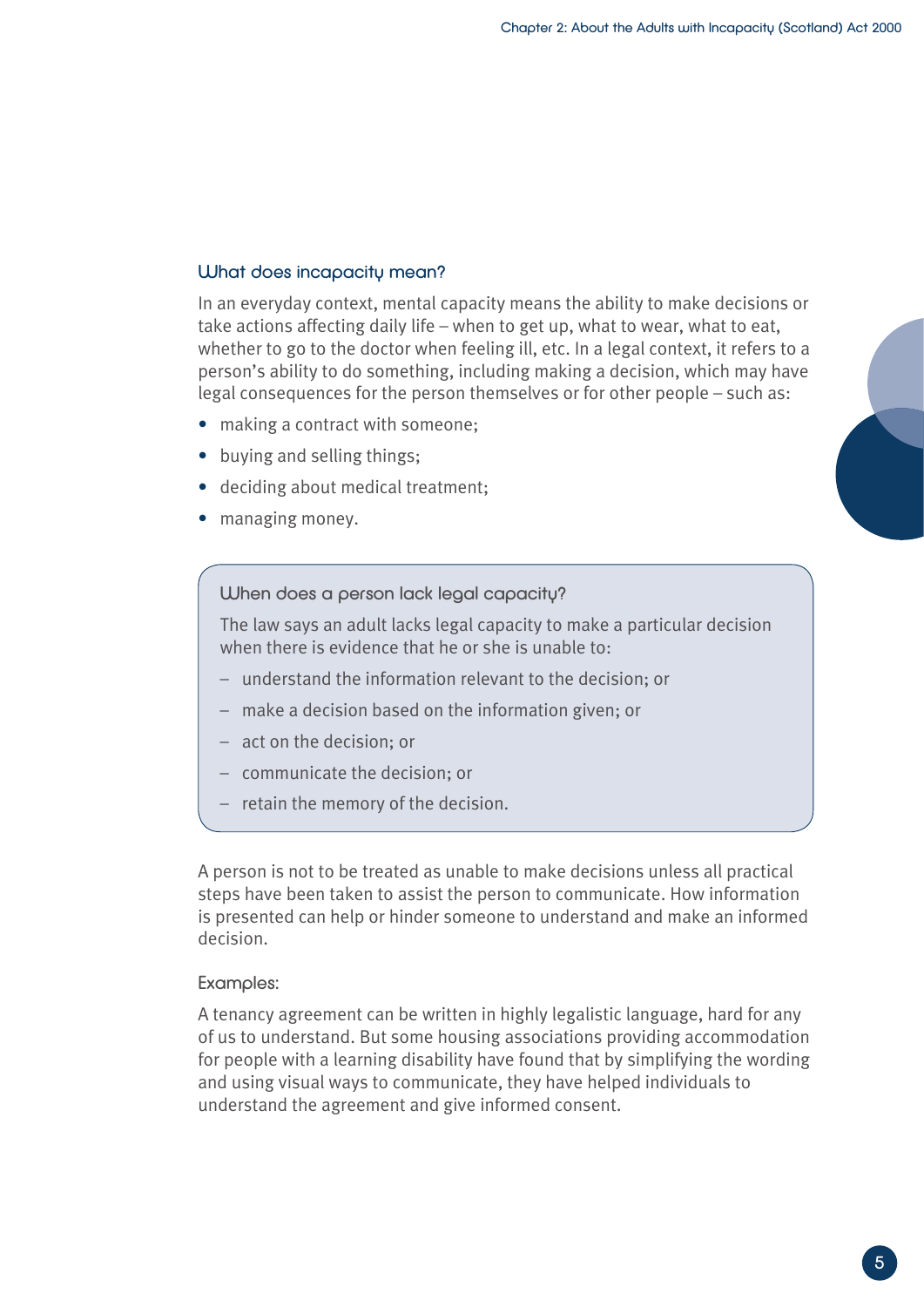Someone with dementia may be able to give informed consent to a decision but may be unable to recall the decision due to short-term memory loss. In cases such as this the person should be supported with memory aids such as notes, pictures or a tape recording of previous discussions. You may find it helpful to access the Guide to Communication and Assessing Capacity. It is a web based publication only and can be downloaded from the Adults with Incapacity website at http://www.scotland.gov.uk/Publications/2008/02/01151101/0

#### Summary of provisions for making financial and welfare decisions

The Act provides a range of ways to allow others to act or make decisions for an adult who lacks the ability to do so for themselves in relation to their financial affairs, health and personal welfare. These provisions include:

- joint (either or survivor) bank account an arrangement that can be put in place with the bank or building society whilst someone still has capacity to give informed consent;
- financial and welfare powers of attorney an arrangement that can be put in place whilst someone still has capacity to give informed consent;
- access to funds a simple way of managing the day to day funds of someone who lacks capacity to do so – by applying to the Office of the Public Guardian (Scotland) (OPG);
- financial and welfare guardianship and intervention orders details provided in this booklet;
- authority for doctors and other healthcare professionals to carry out medical treatment and research;
- the management of residents funds by care home managers (where there is no family member or friend available to do so).

These provisions can be tailored to meet the needs of the individual. For example, a person may only require Access to Funds for the management of their finances, but may need welfare guardianship to authorise a major change in care arrangements.

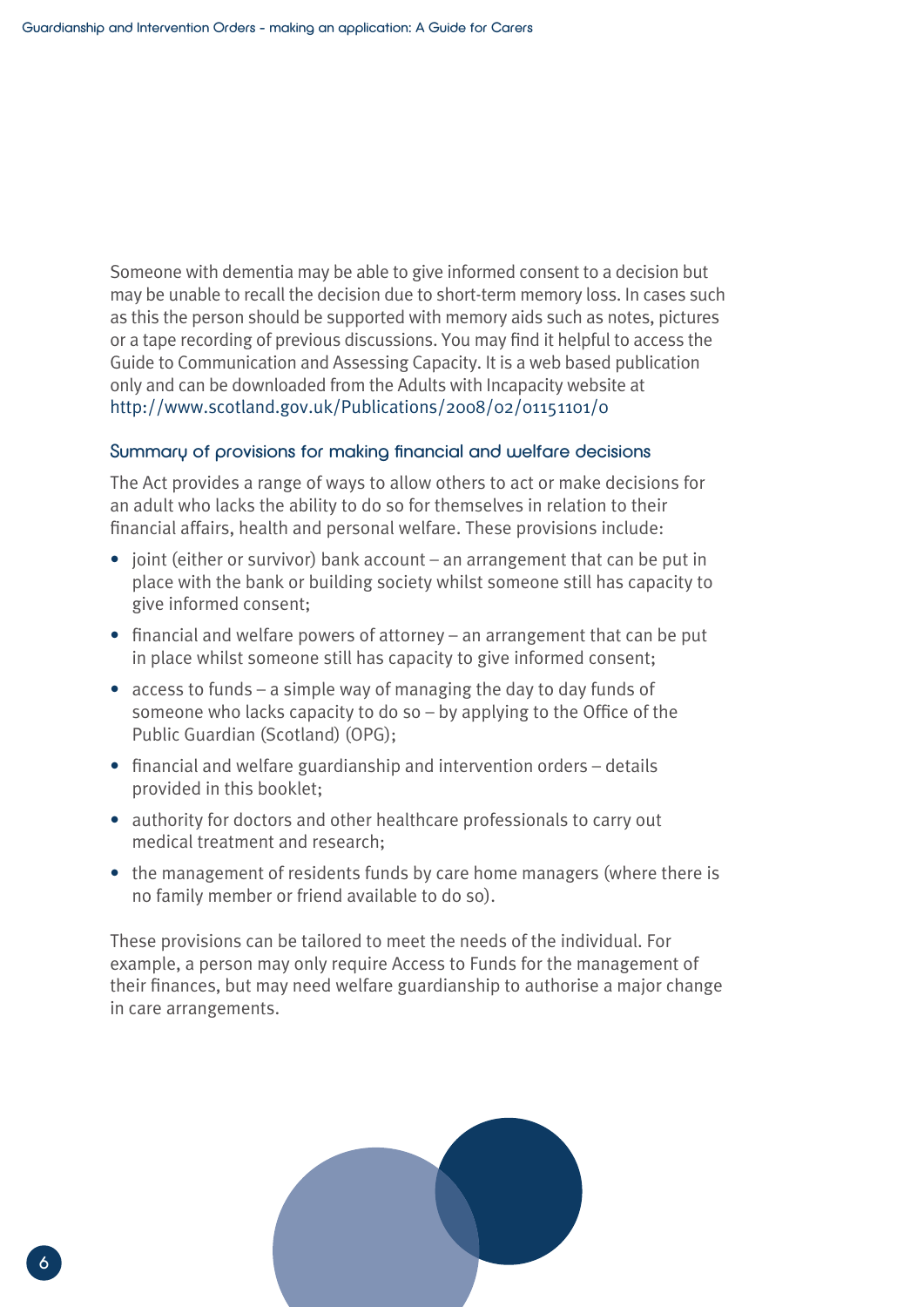Further details of these provisions may be obtained from the Scottish Government and Office of the Public Guardian (see Appendix 5). The Act says that its provisions should only be used when necessary and if there is no other way for the adult to gain the benefit or protection needed. The principles provided in the Act (see below) are designed to help you decide what you need to do.

#### Can a carer make decisions without using the Act?

Carers can make all sorts of practical everyday decisions to support the person they care for. The principles provide a good checklist to help you keep the person as involved and independent as possible. These principles also apply to someone with powers of attorney. If you don't have power of attorney and the person is unable to manage their money, sign a legal contract or give informed consent to a major welfare decision, it will be necessary to consider whether you need to use the provisions of the Act.

It is strongly recommended that you approach the local authority area social services office (where the person lives) for advice and possibly an assessment of the adult's needs under the Social Work (Scotland) 1968 Act. It's best to do this at an early stage as it will help identify what sort of application/s you may need to make and identify issues or problems which could arise later in the application process.

#### Adults with Incapacity (Scotland) Act 2000

#### **Principles**

All decisions made on behalf of a person with impaired capacity must:

- benefit the adult
- restrict the adult's freedom as little as possible while still achieving the desired benefit
- take account of the adult's past and present wishes (providing every assistance to aid communication as appropriate to the needs of the individual)
- take account (as far as reasonable and practicable) of the views of others with an interest in the welfare of the adult
- encourage the adult to use existing skills and, where possible, develop new skills.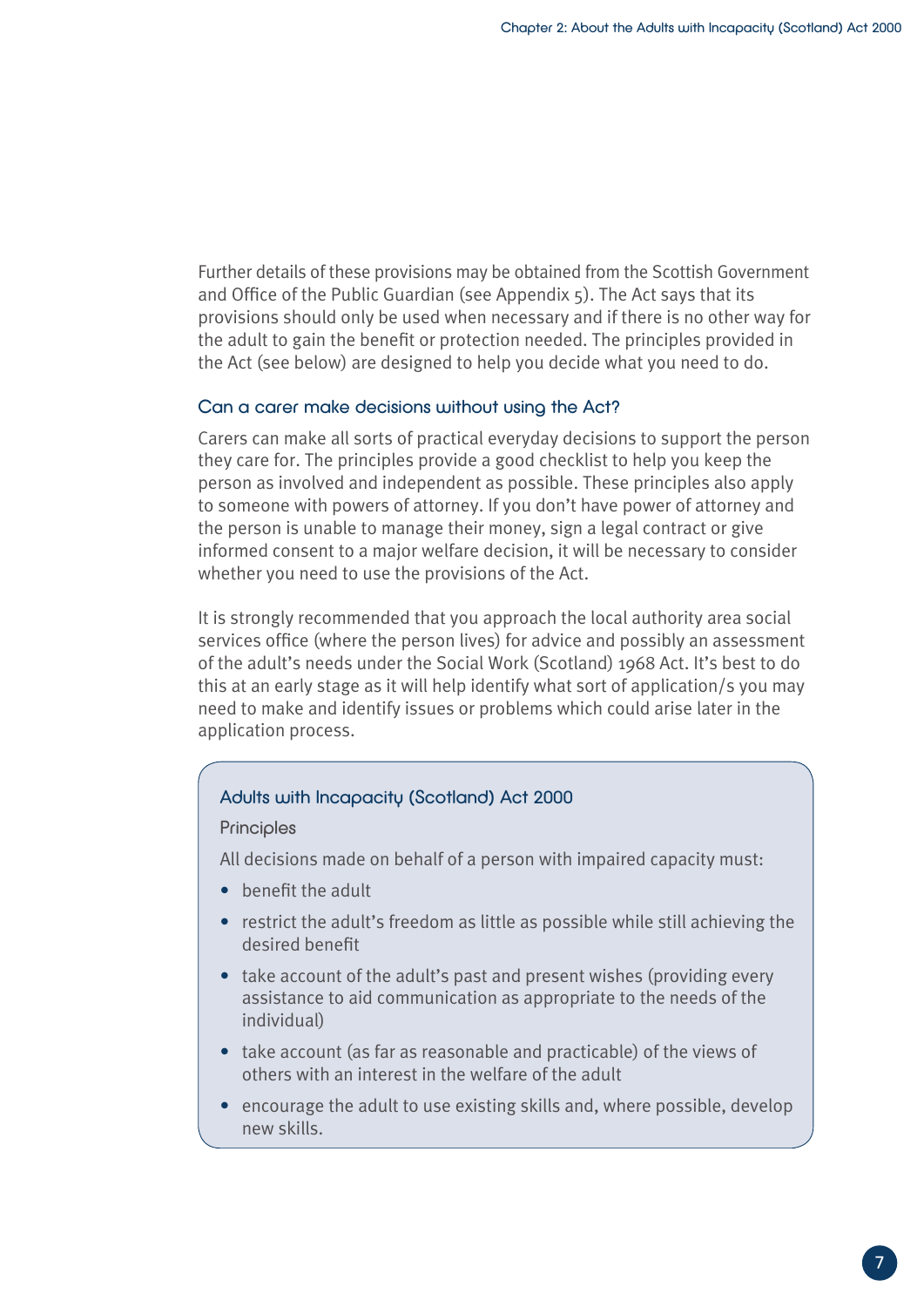## Chapter 3 ABOUT GUARDIANSHIP AND INTERVENTION ORDERS

#### What are guardianship and intervention orders?

Guardianship and intervention orders provide legal authority for someone to make decisions and act on behalf of a person with impaired capacity, in order to safeguard and promote their interests. The powers granted under an order may relate to the person's money, property, personal welfare and health.

An intervention order is appropriate where there is a need for a 'one-off' decision or action. A guardianship order gives authority to act and make certain decisions over the long term. An application can be made for a financial and/or welfare order depending on the needs of the individual.

The application, which must be accompanied by certain reports (see Appendix 1), is made to the sheriff court. The sheriff decides if the adult needs a guardian and if the person who wishes to be the guardian is suitable. Once granted, the order is registered with the Office of the Public Guardian (Scotland) and can then be put into operation.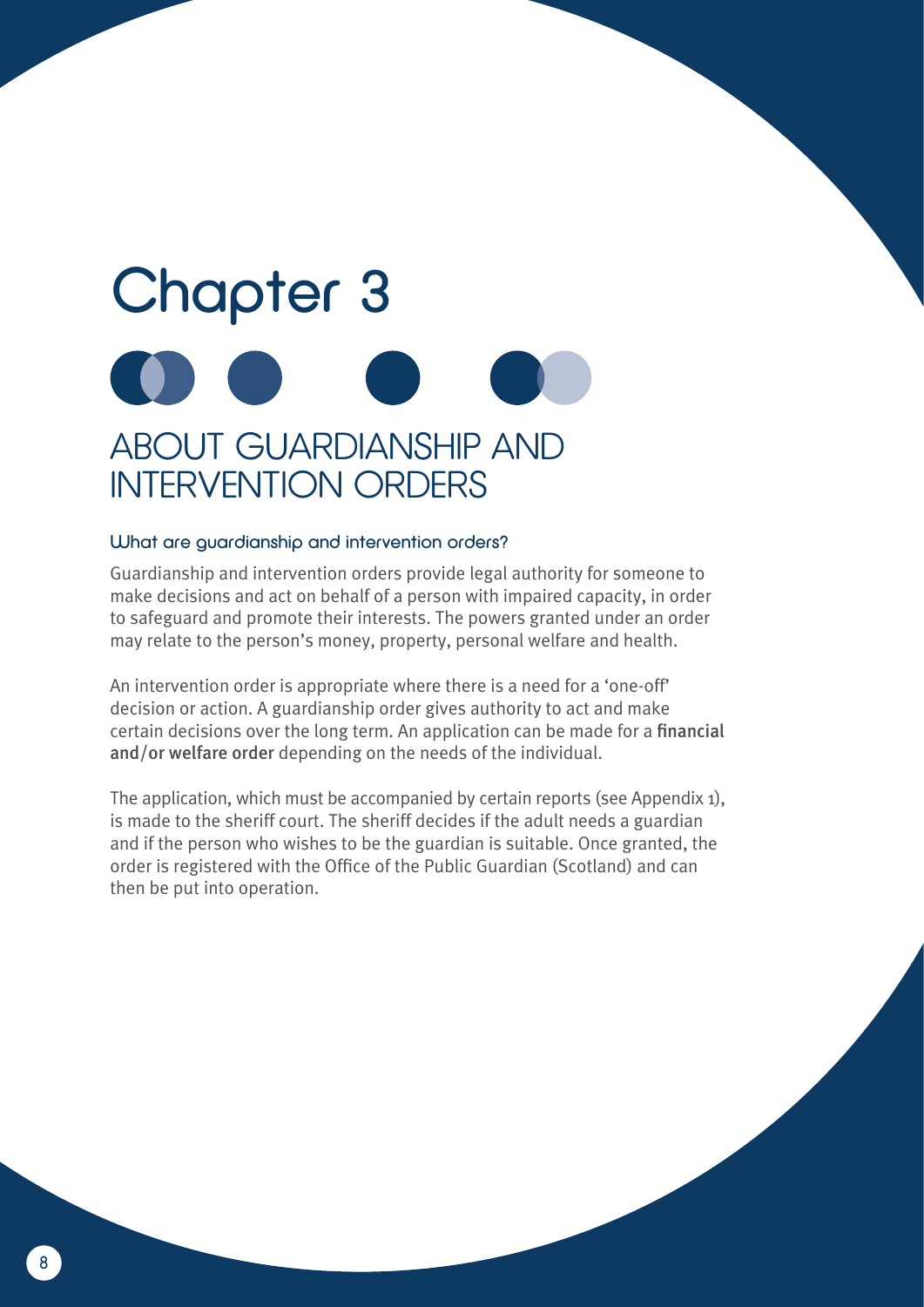#### Who can apply for an order?

Anyone with an interest in the adult, normally a family member, but possibly a friend, can apply to the sheriff court to become a welfare and/or financial guardian or intervener. Usually the person who wishes to act for the adult makes the application and nominates themselves.

Only one person is allowed to be nominated to be an intervener, but more than one person can apply to have joint guardianship. Joint guardianship is often advisable as it enables tasks to be shared, and provides cover should one person become temporarily unavailable. Some families find it helpful to have one person dealing with welfare matters and the other with financial affairs. Alternatively, a substitute guardian may be nominated at the time of making the application. This would be to ensure continuity in the event of the guardian being unable to continue for any reason. (It is also possible to apply for someone else to become a joint or substitute guardian later on.)

The sheriff will normally only appoint relatives of the adult as joint guardians, i.e. their parents, spouse, partner, children or siblings. However, the sheriff can appoint a non-relative as a joint guardian if this is the best solution in the circumstances, but you would need to make a special case.

It is possible for someone else, such as the local authority, to make the application to the court and nominate the person who wishes to be the guardian or intervener. For example:

For example: you might want to be a joint guardian with personal welfare powers, while financial guardianship is exercised by a professional person.

if the local authority has assessed the needs of the adult and considers guardianship necessary, there will be a discussion with you, the carer, about how the application might be taken forward. Everyone may agree that you are the best person to act as guardian – however if you find it too daunting to make the application yourself, the local authority could make the application and nominate you. The local authority would only do so if they felt it was appropriate.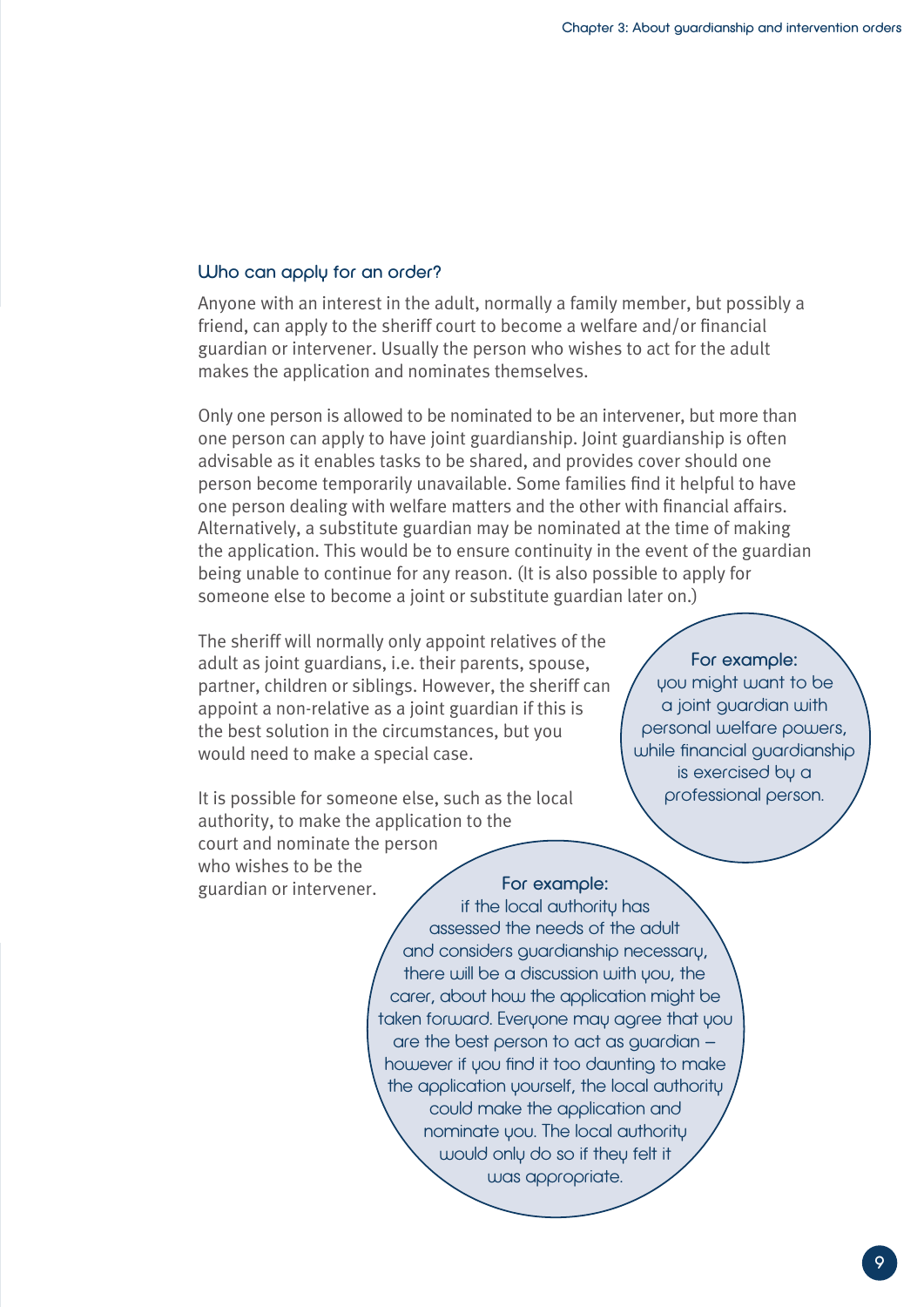The local authority has a duty to apply for an order in circumstances where the person has been assessed as needing one, but there is no one else to do so. Where welfare powers are needed the Chief Social Work Officer is appointed (with authority delegated to a health or social care worker) but in respect of financial powers, the local authority will usually nominate a solicitor.

The number of guardianship applications made each year has grown to over 2,000 (2012-13). In 2012-13, around 46% of welfare guardianships were made for people with dementia, and  $\mu$ 1% for people with a learning disability, 5% for people with acquired brain injury, 5% for people with alcohol related brain disorder and 3% for people with mental illness. For more statistics, visit the websites of the Office of the Public Guardian and the Mental Welfare Commission.

#### When you might consider the need for guardianship

- You may have become aware that the person can no longer act or make decisions to safeguard or manage aspects of their financial affairs, property or personal welfare.
- You are aware that the adult has complex and or significant care needs but that he/she is unable to seek help or give informed consent to services. In addition, there may be strong conflicts within the family or with the adult as to how these needs should be met.
- You are the parents of a young person with a learning disability who is over the age of 16 or is about to reach the age of 16 and is unable to make decisions about e.g. future accommodation or health care.
- You are the parents of a young person with complex and multiple learning disabilities who will, throughout the whole of their lives, need someone to make all significant decisions for them.
- You already have powers in relation to the adult for example, as an attorney, but the scope of your powers is not enough to allow you to take certain actions or decisions on their behalf.
- You have concerns about the ability of someone already appointed (such as an attorney) to take the necessary action or decision, and you are considering if you or someone else should be appointed as guardian with new powers.

#### For example:

the adult may have appointed a financial attorney at a time when he or she had modest means. The adult's estate may have increased, for example, by inheriting a house and you have doubts about the willingness or competence of the financial attorney to take on the responsibility of selling the house and investing the proceeds for the adult's benefit.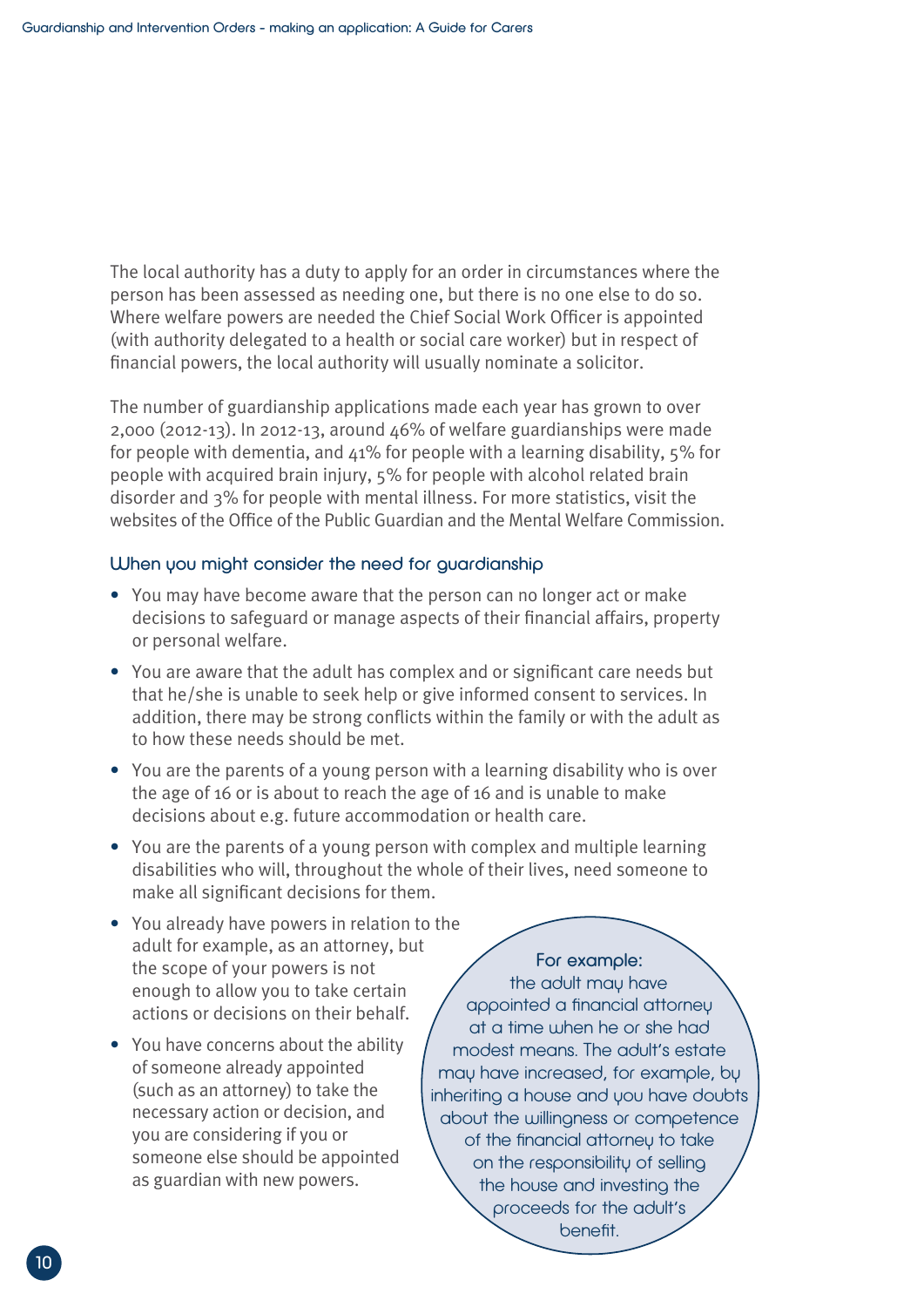#### Guardianship – powers that can be applied for

An application for guardianship must specify the 'powers' that you want as these, if approved by the sheriff, will be stated on the guardianship order. The term 'power' is used to describe the area or areas of decision-making for which you need authority. The Act allows wide flexibility, to enable 'powers' requested to be tailored to meet the needs of the adult. Only powers that are needed now and in the foreseeable future should be requested. An application for an order may be for financial powers, welfare powers or for both.

The Act makes general provision for the following powers to be specified in an order.

#### Financial powers

- power to manage the property or financial affairs of the adult, or the parts of them specified in the order;
- power to authorise the adult to carry out some transactions or categories of transactions as the guardian may specify (this is in line with the principle that incapacity is not 'all or nothing' and the adult may be able to deal with certain areas of decision-making).

#### Welfare powers

• power to deal with all aspects of the personal welfare of the adult, or with such aspects as may be specified in the order.

A guardian is allowed to act as the adult's legal representative in relation to any matter within the scope of the powers granted in the guardianship order (unless the sheriff directs otherwise).

#### When might you consider the need for an intervention order?

This may be appropriate where you only need to carry out a specific action or make a 'one-off' decision on behalf of the adult.

#### Financial intervention orders

A financial intervention order could be suitable in the following circumstances:

- for dealing with the adult's interest in the estate of a deceased relative;
- taking legal action to protect the adult's interests;
- setting up a trust:
- opening, operating or closing an account held by the adult;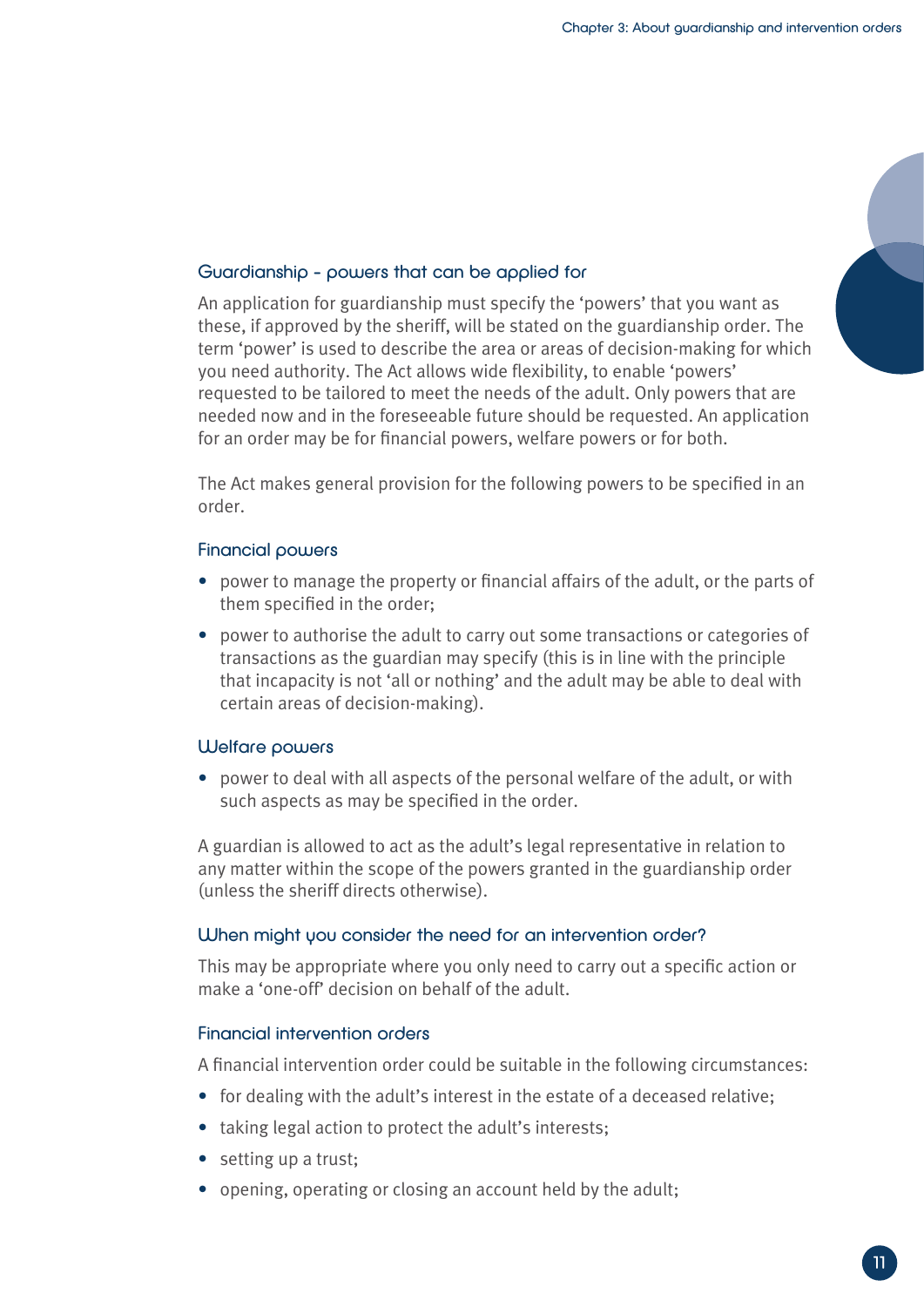- dealing with the adult's income tax;
- selling moveable property held by the adult to obtain necessary income, e.g. jewellery, paintings, antiques, subject to consideration of any bequests;
- winding up the adult's business affairs;
- a transaction to buy or sell property;
- acquisition or sale of the adult's home (dwelling house special provisions apply – see page 50).

#### Welfare intervention orders

A welfare intervention order could be suitable in the following circumstances:

- you have become aware of a specific need which the adult cannot meet by making a decision personally;
- you already have powers in relation to the adult, for example, as an attorney or guardian but the scope of your powers does not extend to taking the action or making the decision in question;
- where the person is unable to give consent to significant medical, dental or other treatments, or operations.

A guardian or intervener cannot have powers to:

- consent to marriage on behalf of an adult or to make a will;
- consent to specific treatments regulated under the Adults with Incapacity Act; or consent on behalf of the adult to certain medical treatments covered under the Mental Health (Care and Treatment) Act 2003;
- place an adult in a hospital for the treatment of mental disorder against his or her will. If the adult resists treatment for mental disorder then an application will need to be made by a mental health officer for an order under the Mental Health (Care and Treatment) (Scotland) Act 2003;
- sell property without the Public Guardian's permission in principle and with regard to cost.

Other statutes or rules of law may preclude a guardian or intervener from exercising certain powers. If you are in doubt as to what powers you can exercise, you should seek legal advice.

#### Whatever your circumstances, if you decide that the person you care for will benefit from an order, do seek further advice. See chapter 5 for the steps you need to take if you wish to apply for an order.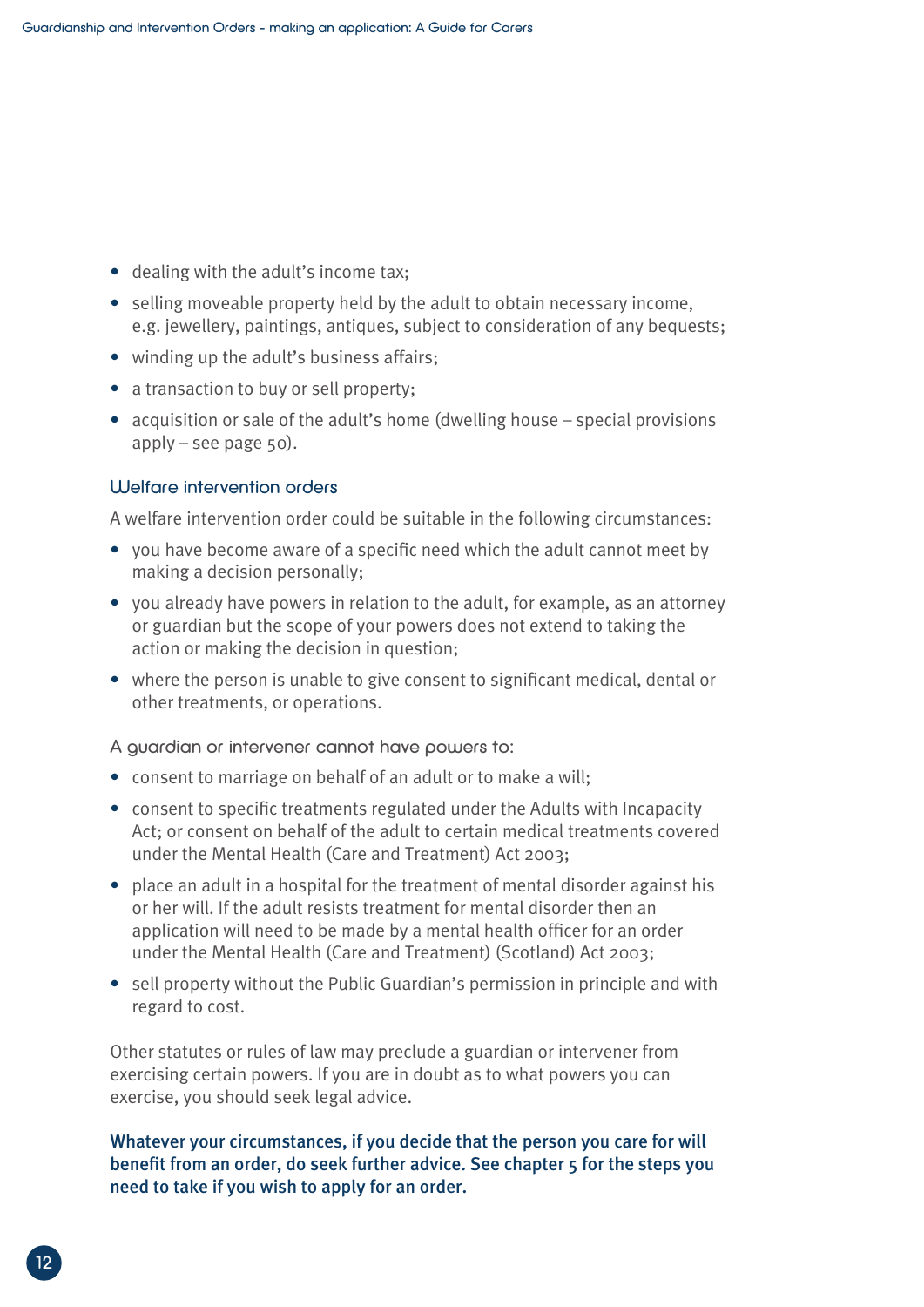# Chapter 4 WHAT POWERS SHOULD I APPLY FOR?

First, think about the powers you may need in relation to the person's circumstances, and the type of order that will be most appropriate to help them. This may already be very clear from your knowledge of the person and/or from a formal assessment of the person's needs by health and social workers. However, if you are unsure, you may wish to seek advice (see page 18). A number of carers have found that applying the principles of the Act have helped to put them on the right track. Your application will need to show that you have taken account of the principles and only applied for the powers needed.

#### Appluing the principles

- The type of order sought should benefit the adult and there should be no other reasonable way of achieving that benefit for them. In the application you must be able to show that alternatives have been considered and give reasons for rejecting them.
- The type of order sought should be the least restrictive option in relation to the freedom of the adult, and in relation to its purpose.

#### For example:

if guardianship is sought to move an adult into residential care, you should be able to show that other options have been considered and why they have been rejected, i.e. the risks of keeping the person at home are too great, even with more support.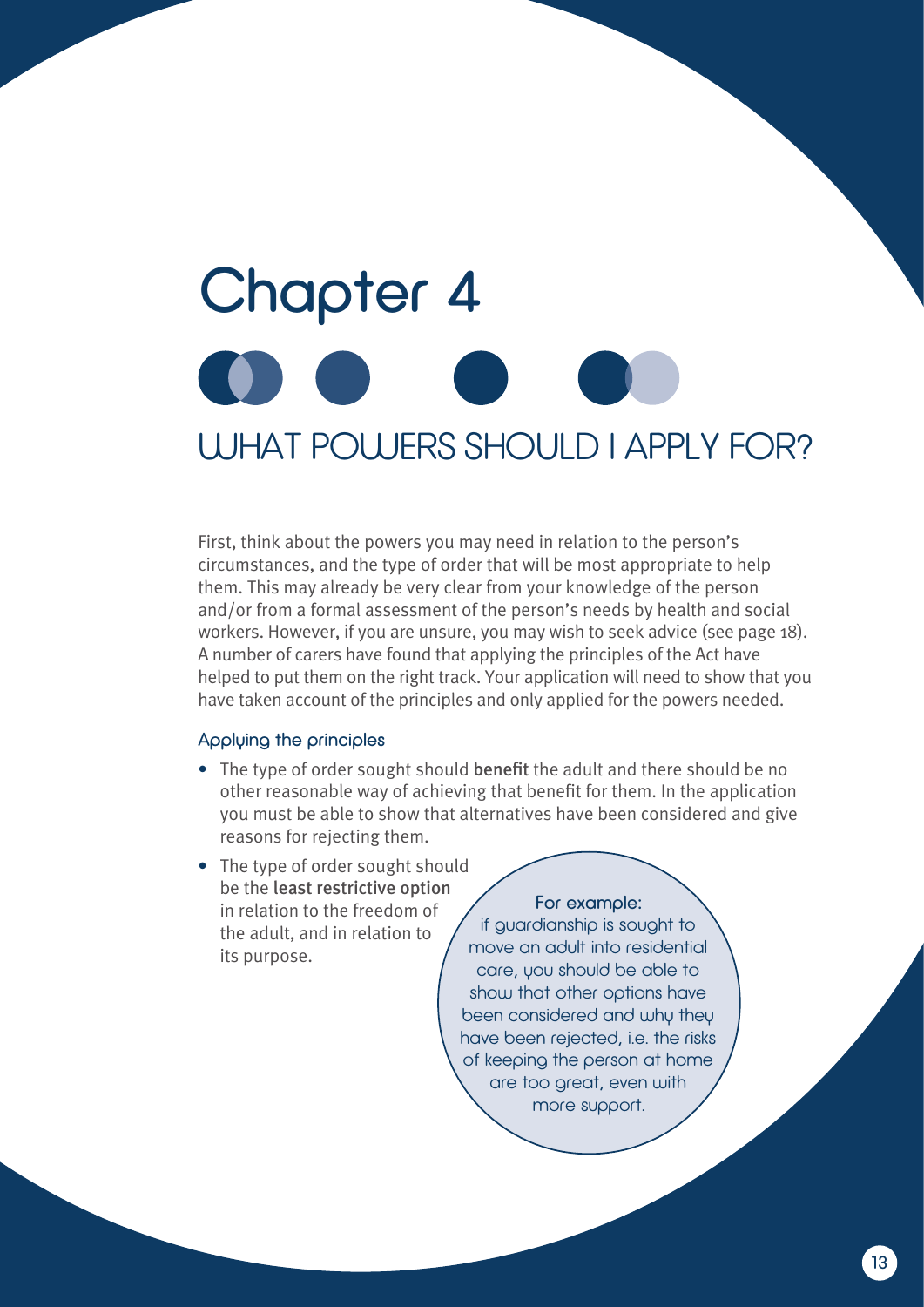• Account must be taken of the adult's past and present wishes and feelings. It's important to help the person to express their views as far as possible. As their carer you will be familiar with the person's wishes and feelings and the extent of their ability to respond. If the person has lost capacity to consent, for example, due to a head injury, dementia or a stroke and its hard to get their views, you may wish to check with others who knew the person when they were well or seek expert advice on how best to aid communication.

In the application you will need to say what steps you have taken to find out (as far as possible) what the person's past and present wishes and feelings are about the decisions you are needing to make for them. If the adult disagrees with your proposals (whether or not they understand) they have a right to challenge any aspect of the application, as will others with an interest in the person's welfare.

• Account must be taken of the views of others concerned with the welfare of the person, in so far as it is reasonable and practicable to do so. This includes the adult's nearest relative, named person and primary carer; any attorney; anyone else the sheriff has directed should be consulted; and any other person having an interest in the adult.

You may not need to exercise the powers that you want all of the time, for example, where the capacity of the adult fluctuates, or where there is a progressive improvement and the adult is able to take over making certain decisions for him/herself. The important point is to foresee the powers that may be required to meet the adult's needs but without taking more control over the life of the person than you need to.

#### Anticipate the powers that you are likely to need

First, consider carefully whether you need welfare powers or financial powers (including property) or both types. The following section focuses on guardianship as the majority of adults for whom an order is appropriate need someone to act and make certain decisions for them on a long-term basis.

\* Please note that the following lists provide examples of specific powers that might be included. In any particular case, some powers may be inappropriate and others may need to be added.

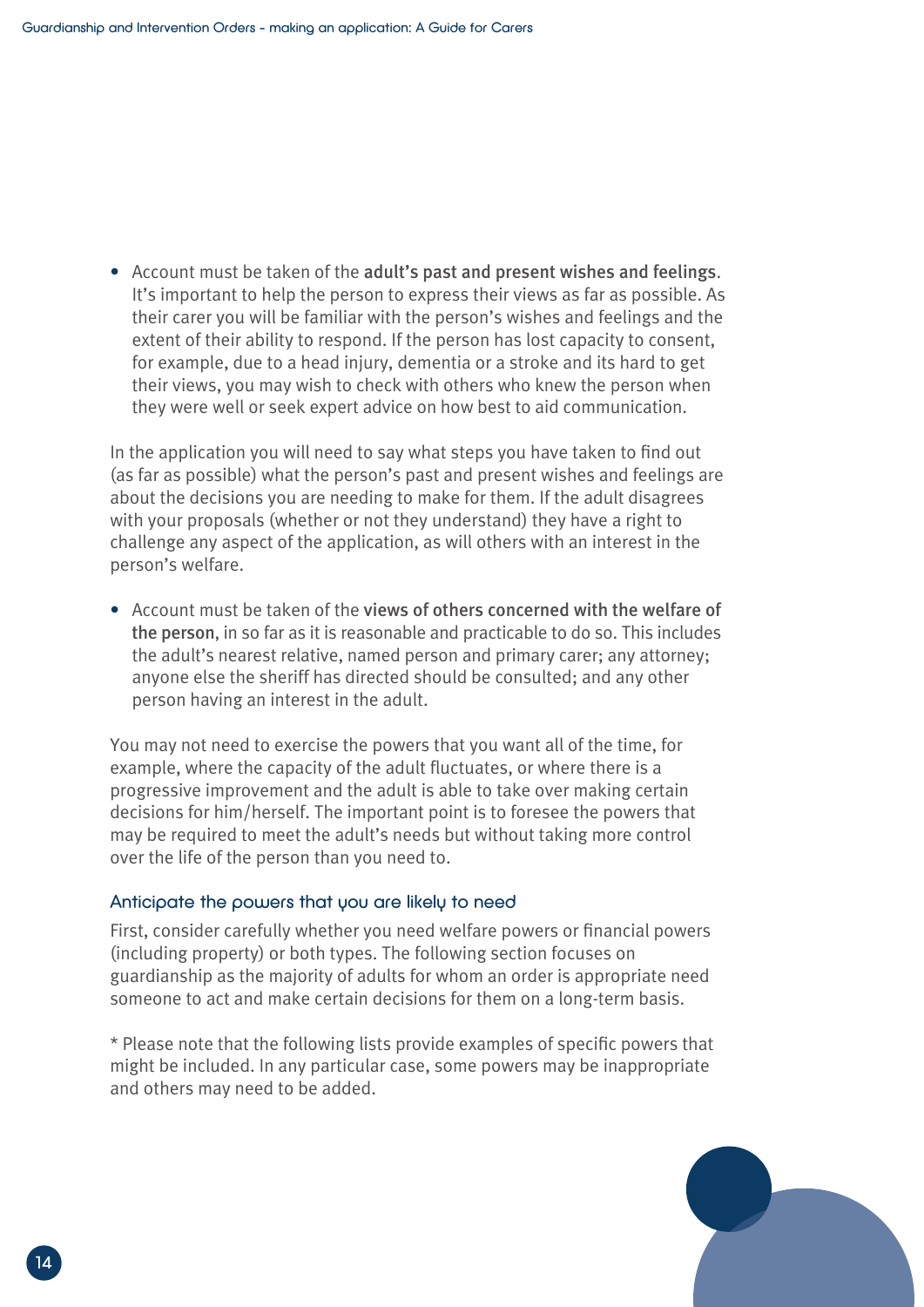#### Financial guardianship powers

You should consider what current and foreseeable property and financial affairs may need to be managed for the adult. These could include powers to:

- open, close and operate any account containing the adult's funds;
- obtain and pay for any goods or services which are of benefit to the adult;
- claim and receive on behalf of the adult all pensions, benefits, allowances, services, financial contributions, repayments, rebates and the like to which the adult may be entitled;
- deal with the adult's income tax:
- pay all debts and liabilities due by the adult;
- instruct or vary the investment of the adult's estate;
- make any necessary decisions in relation to any business belonging to the adult;
- borrow money on behalf of the adult;
- act in the interests of the adult in any legal case involving a claim for their property or money;
- have access to relevant confidential information to which the adult would have been entitled to have access;
- have vested in you any right of the adult to deal with, convey or manage heritable property (land or buildings);
- make gifts to specific people of a specific value, consistent with the adults past and present wishes;
- have powers over property and financial affairs and shall, subject to certain restrictions, be entitled to use the capital and income of the adult's estate to purchase assets, services or accommodation to improve the quality of the person's life.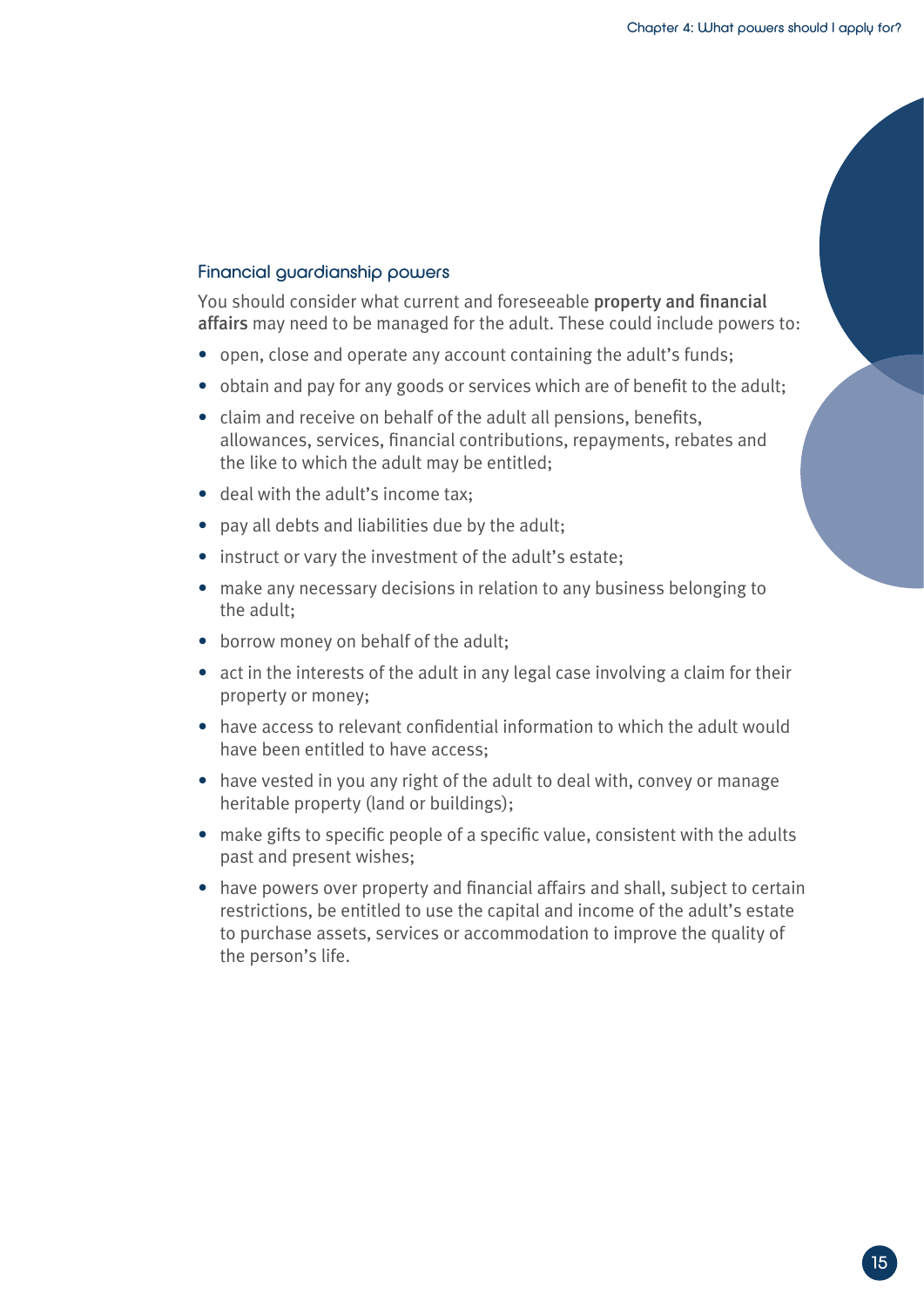

#### Welfare quardianship powers

You should consider the current and foreseeable welfare decisions which may need to be taken on behalf of the person you care for. These could include power to:

- decide where the person should live;
- have access to personal information concerning the person, held by any body or organisation, such as medical records or personal files held by social work services;
- consent to medical treatment, dentistry, etc. (except where specifically disallowed by AWI);<sup>1</sup>
- consent to the adult's participation in research, in accordance with safeguards set out in Part 5 of the Act;
- take any legal action on behalf of the adult involving his or her personal welfare;
- make decisions on the social, leisure and cultural activities for the adult;
- arrange for the adult to undertake work, education or training;
- take the adult on holiday or authorise someone else to do so.

It would be helpful to specify in the application the period of time you might need these powers and the reasons why. For example, parents applying for guardianship for a young person with profound and multiple learning disabilities or carers of someone with advanced dementia – where the condition is not going to change – could request the powers to be enduring throughout the person's life-time. The carer of an adult with a mental health problem may request powers for a shorter period than the three-year norm. However, the period for the appointment is at the discretion of the sheriff.

#### Welfare guardians with medical decision-making powers

If you wish to have power to make medical and other health care decisions which the adult is unable to make for themselves, then you must specify this in your application and let the adult's GP and consultant (if there is one) know about this. (Doctors are authorised to give emergency treatment in lifethreatening situations without consent from the guardian.)

<sup>1</sup> Part 5 of the Act provides and qualifies a general authority under which a medical practitioner may give treatment to an adult. Where you have relevant powers, and the medical practitioner primarily responsible for the adult is aware of this, the authority to treat does not apply, except where it has not been reasonable and practicable for the doctor to obtain your consent. However, you should note that, even where you and the doctor agree, the Act gives a right to 'any person having an interest in the personal welfare of the adult' to appeal to the Court of Session about the medical treatment in question.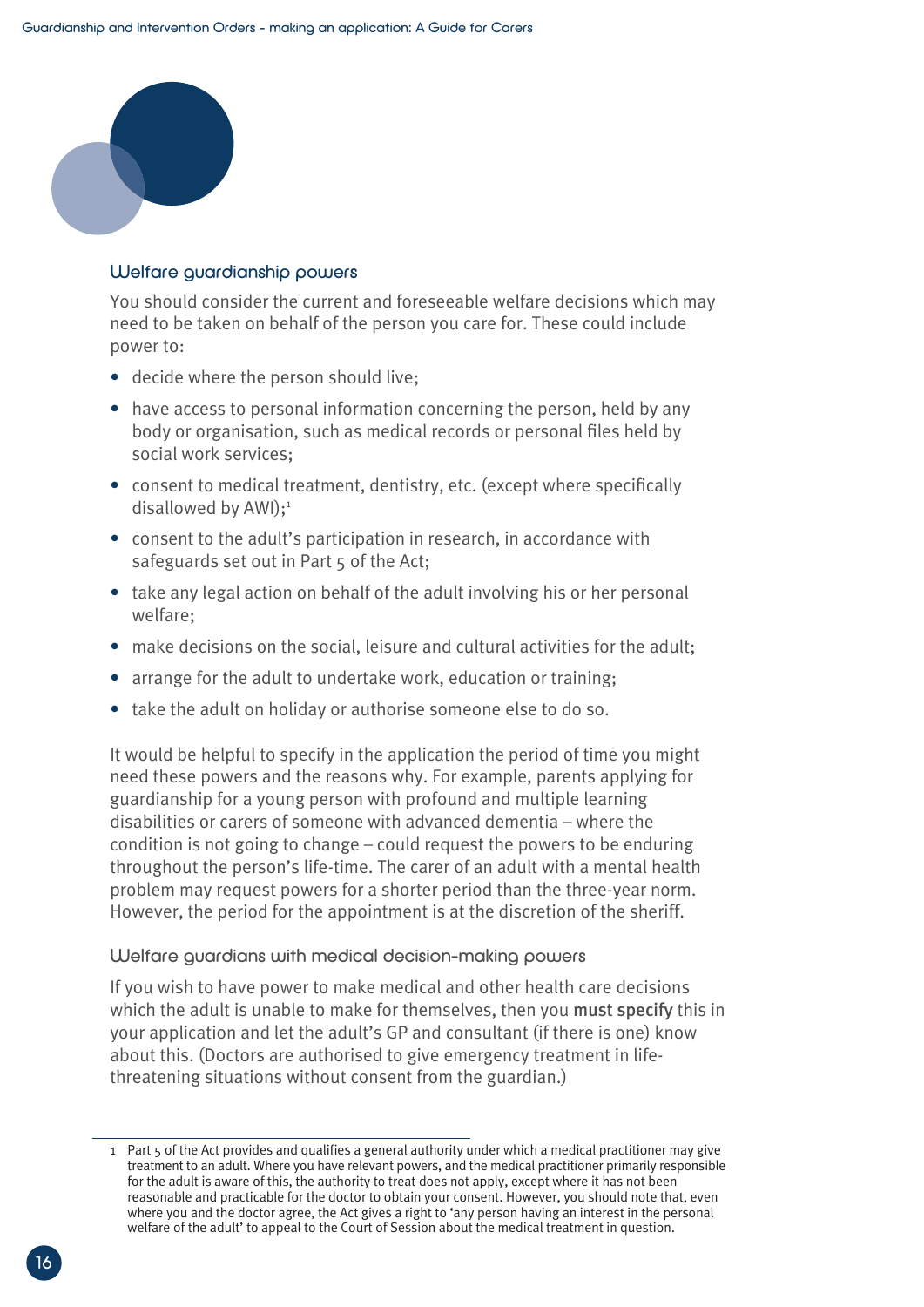#### Making the right application!

- If you include welfare matters in an application that is only for financial powers or vice-versa, the sheriff will reject it.
- If you apply for an intervention order, the sheriff may consider that this will not give you enough powers and will ask you to make an application for guardianship. For example, you may have thought an intervention order is all you needed to sell a house, but because the proceeds of the sale must be used to benefit the adult on a continuing basis, a guardianship order would be necessary to manage the funds. This would mean starting the whole process again with a new application, requiring the same reports as before, with all the stress to yourself, the person and inconvenience to others involved.
- However, if you apply for guardianship, and the sheriff decides that an intervention order will be adequate, he/she is able to grant the intervention order without your having to make a new application.
- It is advisable to be specific about the powers you request as this will remove any uncertainty about what is really needed. For example, it will help to counter any doubts by banks or other bodies about what you have authority to do.

#### Who to contact for further advice

#### On making the application

If you think you need to apply for an order with welfare powers it is advisable to consult the social work department in the area where the adult lives. This can be helpful because the local authority:

- has a duty to assess need and arrange services under the Social Work (Scotland) Act 1968. Once an assessment or review has been carried out, the local authority might advise, in certain circumstances, that an order under AWI is not necessary to meet the needs of the person you care for;
- will be required to prepare a report on the appropriateness of the application and suitability of yourself as applicant for an order relating to personal welfare, and the more notice they have the better.

You could also seek advice from the Office of the Public Guardian (Scotland) (on financial matters), Mental Welfare Commission (on welfare matters), the Citizens Advice Bureau or other specialist voluntary organisations, or solicitor (see Appendix 5).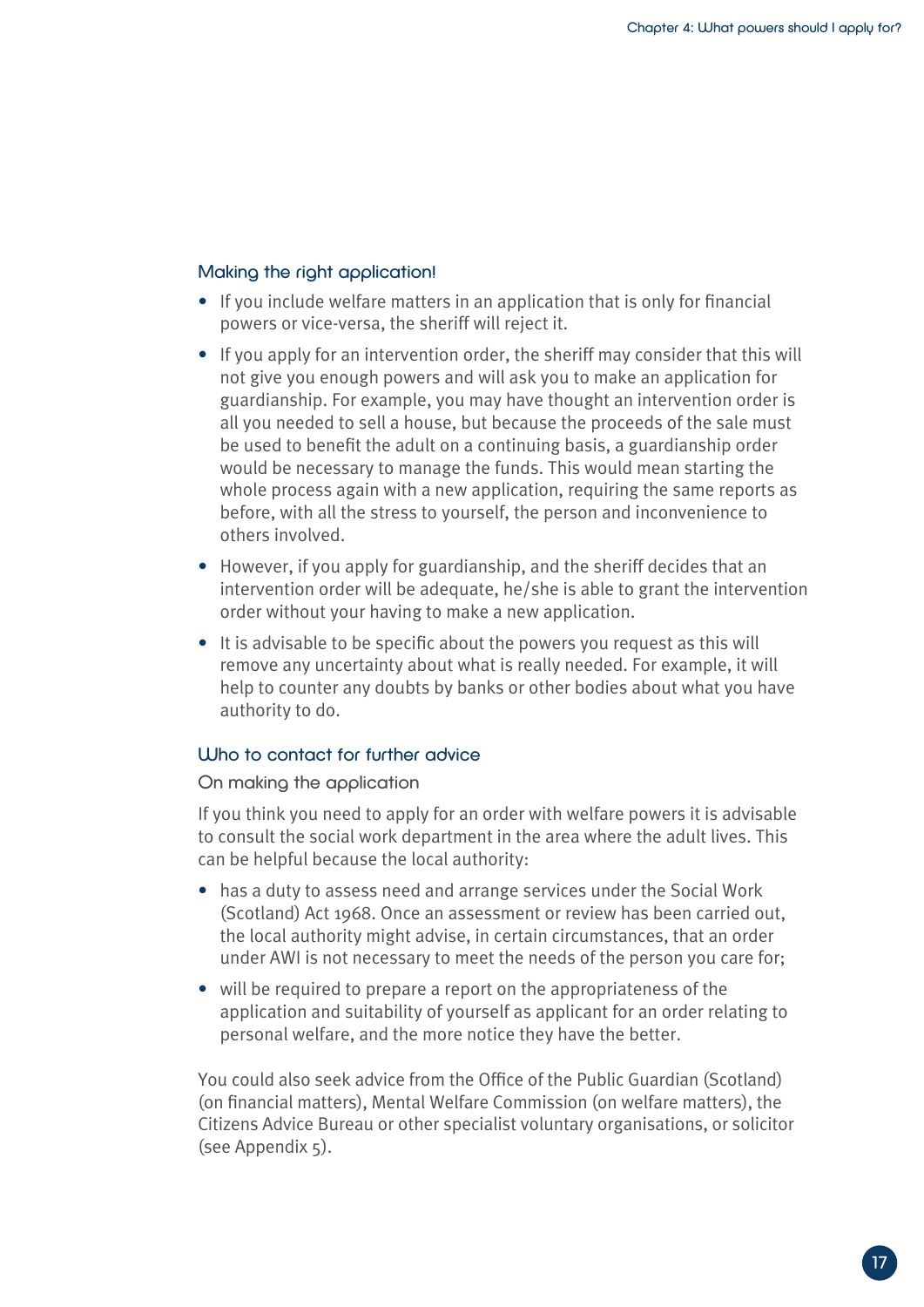#### Dealing with conflicts of interest

If you think that making the application may give rise to a conflict of interest it is best to seek independent advice. For example:

- there may be strong disagreements with other family members, or with health and social care professionals, or with the adult about the best way to meet the adult's needs;
- you might want to apply for financial guardianship powers but at the same time stand to inherit property or money under the adult's will. It is quite reasonable and proper for the guardian to sometimes take action which would benefit both him or herself and the adult (e.g. a home improvement).

If you are not sure how to deal with conflicts of interest or who to contact there are a number of options you can follow, these would include:

- consulting the Office of the Public Guardian (Scotland) where money or property matters are concerned;
- consulting the Mental Welfare Commission on welfare matters if the incapacity of the adult is caused by mental disorder;
- consulting the local authority mental health officer or social work officer, or the person's social worker if there is one;
- discussing the issues with the mental health officer or social work officer who will be preparing the report on your application. They will need to comment on any possible conflict of interest;
- consulting an independent advocacy service some services have advocates to support carers and some have advocates to support the adult (this free service is available in some areas, it does not constitute legal representation);
- engaging an independent solicitor to represent the interests of the adult (see page 19);
- asking the sheriff, at the time of making the application, to make special orders to help manage any potential ongoing conflicts.

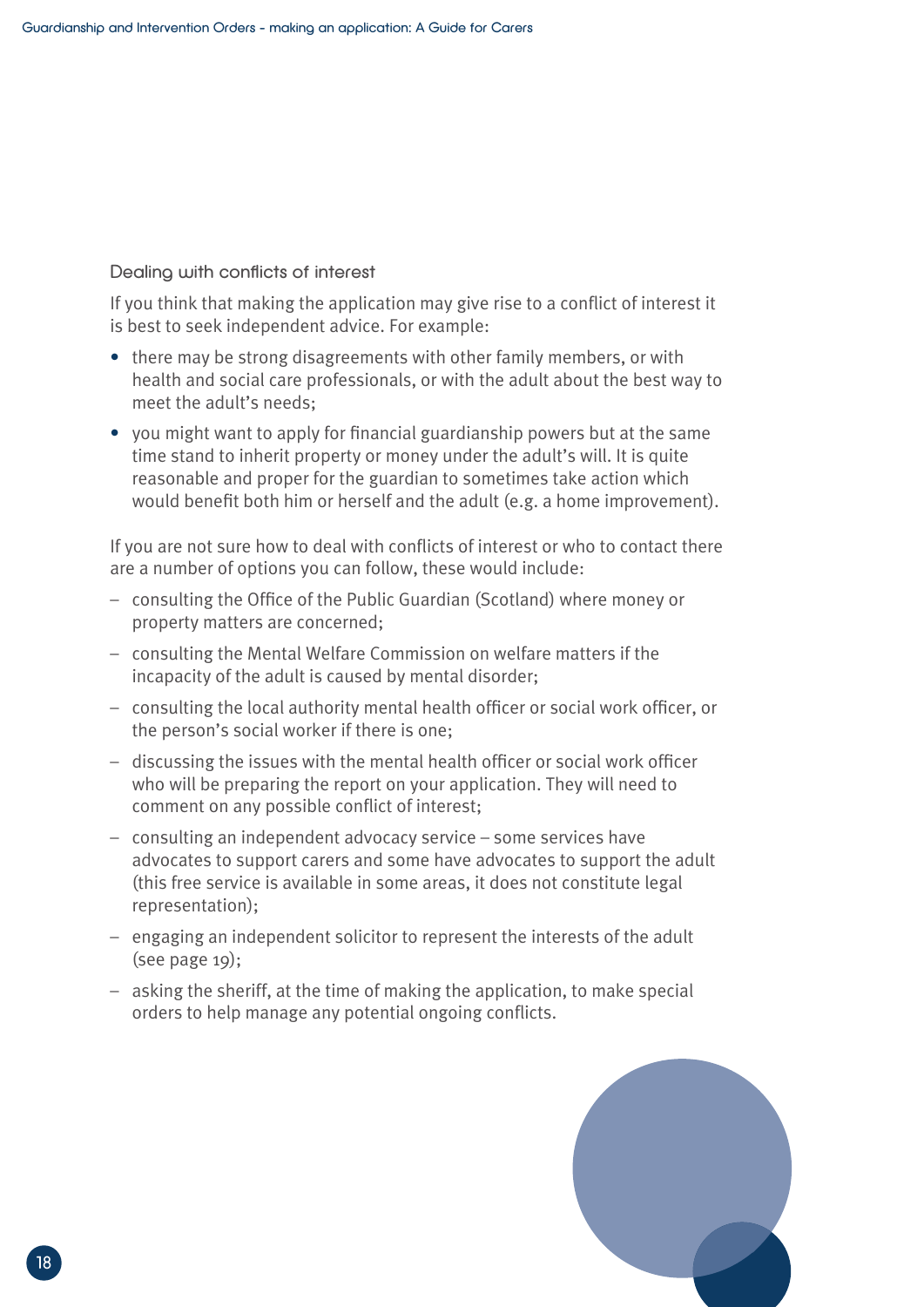### Chapter 5 A STEP-BY-STEP GUIDE TO APPLYING FOR AN ORDER

#### About the application process

This chapter sets out the process of applying for an order and the reports required to support the application. You may wish to engage a solicitor to carry out the necessary legal steps. This is particularly advisable if your application is for powers that are quite complex, or where your application is likely to give rise to objections. However, it is not essential to use a solicitor and you can make the application yourself – this chapter tells you how. Another option, which has been used successfully by some carers, has been to collaborate with the solicitor by carrying out most of the 'leg work' themselves, i.e. gathering reports, with the solicitor lodging the application and representing the applicant at the hearing.

Using a solicitor

Before engaging a solicitor, you should ask whether legal aid is available.

You may be eligible to receive initial help from a solicitor using the type of legal aid known as Advice and Assistance. Your own means are not taken into account, but your solicitor will decide on eligibility by looking at the means of the adult. You may require to pay a contribution towards your solicitor's bill.

If you then wish to seek an order from the court, you may be eligible for civil legal aid. Your solicitor can help you apply to the Scottish Legal Aid Board (SLAB) for civil legal aid. The Board looks at the merits of the case, and the means of the adult. Where the adult's assets are above the eligibility level, and this is because they mainly constitute compensation to meet current and future care costs, SLAB is able to take this into account.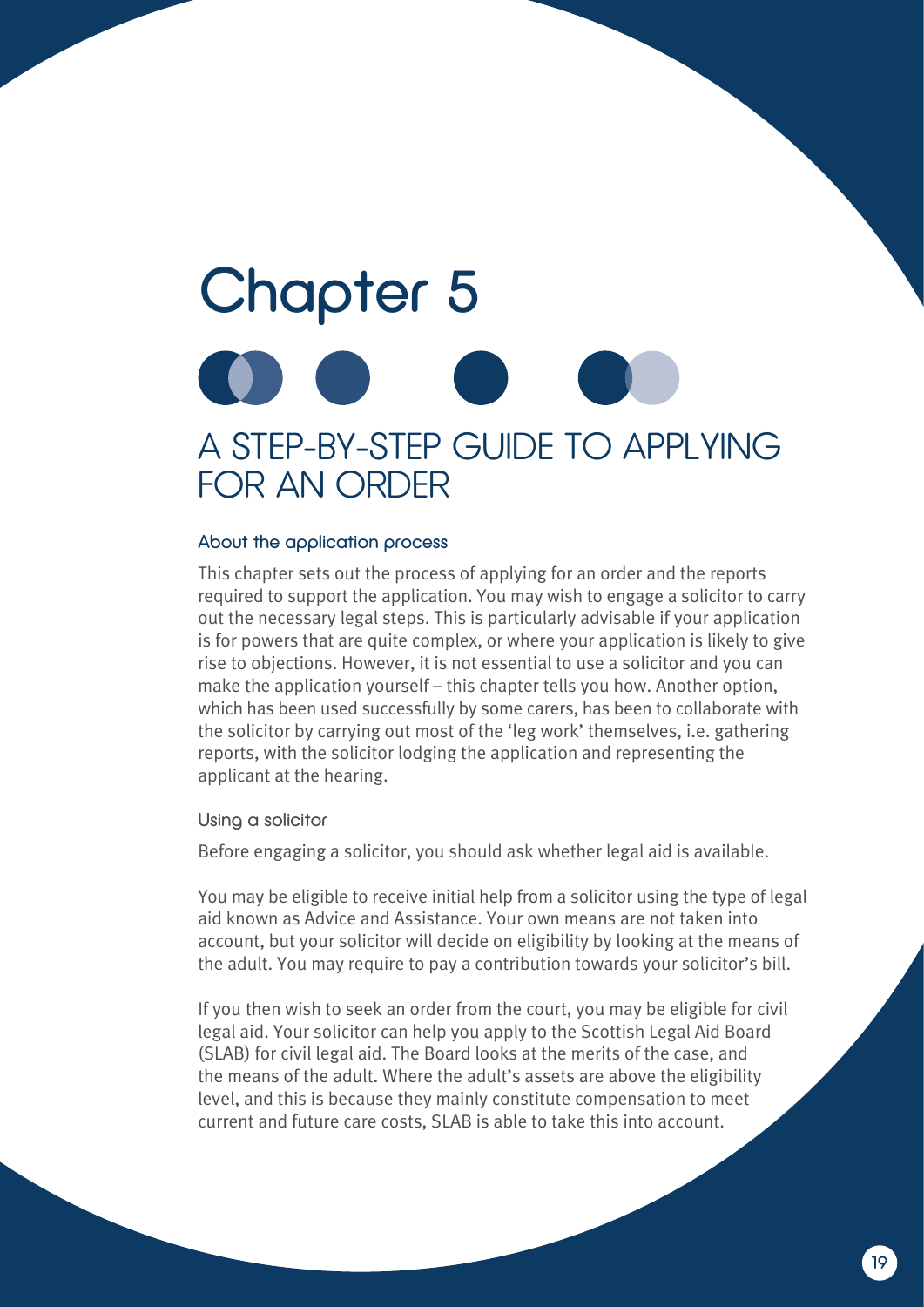#### Since August 2006, there has been no means test applied by the Board in cases relating to either welfare powers only, or a combination of welfare and financial powers.

SLAB has a list of solicitors' firms which are registered to provide civil legal assistance. You can also contact the Board to obtain more information about legal aid. (See Appendix 5.)

If you are not eligible for legal aid, you should ask your solicitor for an estimate of the fees you will have to pay. Fees can vary, possibly around £2000 but may be higher, depending on whether your application is likely to be contested. Where the application to the court is for financial powers only, you can ask the court to order your bill to be paid from the adult's estate.

#### Making the application yourself

If you make the application yourself there will be various fees to pay for the medical certificates, lodging the application, etc. again, these can be met out of the adult's estate if you apply for them to be covered by the order (see Appendix  $\Delta$ ). You won't, however, be able to apply for legal aid, as this is intended only to meet the costs of a solicitor.

The process for making an application for an intervention order and guardianship are very much the same in terms of the application to be made to the sheriff court, the reports required and fees. The time it takes will depend on how straight forward the application is.

#### Making an application yourself – steps to take

Step 1: Obtaining and completing the summary application form

The application you need to complete and submit to the sheriff court is called a 'Summary Application'. There is no standard form as such. A basic 'style' or template to be followed is provided for in legislation and is reproduced at Appendix 3. Examples of completed applications for guardianship and intervention orders are also reproduced at Appendix 3 for your assistance. However, these will need to be adjusted to reflect the circumstances particular to your application. Your local Citizens

Advice Bureau or voluntary organisation (see Appendix 5) may be able to help.

Your completed application should be lodged with the adult's local sheriff clerk who will be able to advise you on the steps you can expect as your case progresses through the court process. However, please note that the sheriff clerk cannot provide you with legal advice or assist you in drafting your application.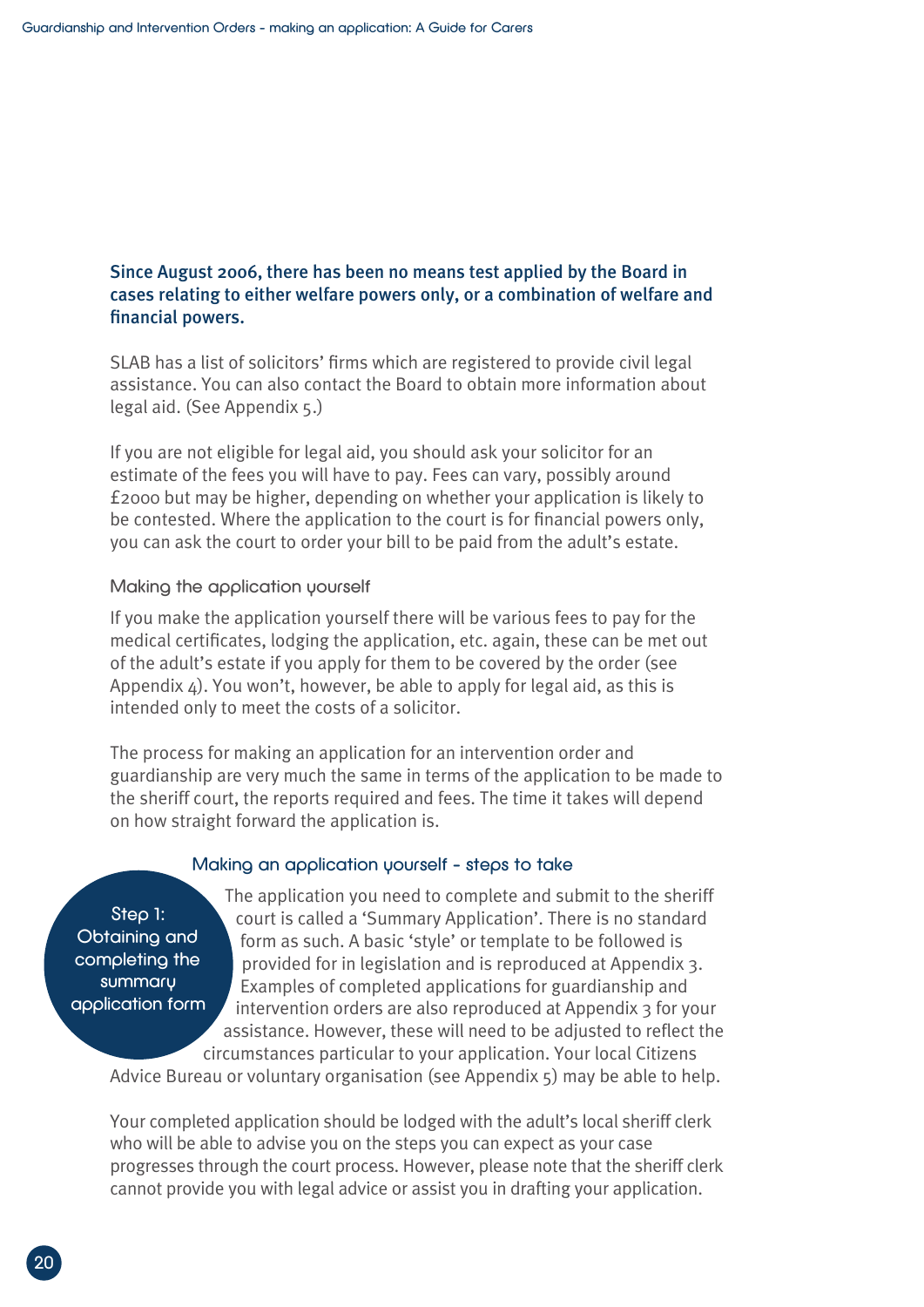The address of the relevant sheriff clerk can be found in the telephone book, or the Scottish Court Service website at www.scotcourts.gov.uk.

Before completing the application form, think very carefully about the powers you are requesting and why they are needed. You will need to justify these in terms of the Principles (see Chapter 4, page 13).

Step 2: Obtaining reports required to support your application

When the summary application form is completed and 'lodged' with (received by) the sheriff court, it must be accompanied by three reports to support your application (two medical and one 'suitability' report). The exact reports you need, and who has to write them, will depend on the type of application you are making – whether it is for a financial order, welfare or both (see details below), and whether it is for an adult with mental incapacity or severe communications difficulties due to a physical condition. The reports have to be submitted on specific forms and charges may apply.

If the person you are asking to prepare a report in support of your application does not already have or know how to obtain the necessary forms, you can refer them to the following website where the forms are available electronically at: http://www.scotland.gov.uk/Topics/Justice/Civil/awi. It is better to access the forms electronically because the size of the various sections to be completed can be adjusted. If there is any difficulty with this, please contact the Scottish Government, Civil Law and Legal System Division (telephone: 0131 244 3581).

#### Reports needed to accompany an application

(See Appendix 1 for full details)

- All applications for an order need to be accompanied by two medical reports based on an assessment of the capacity of the adult in relation to the decision-making powers you are requesting.
- All applications have to be accompanied by a 'suitability' report containing an opinion on:
	- the general appropriateness of the order sought, based on an interview and assessment of the adult;
	- your suitability as the proposed guardian.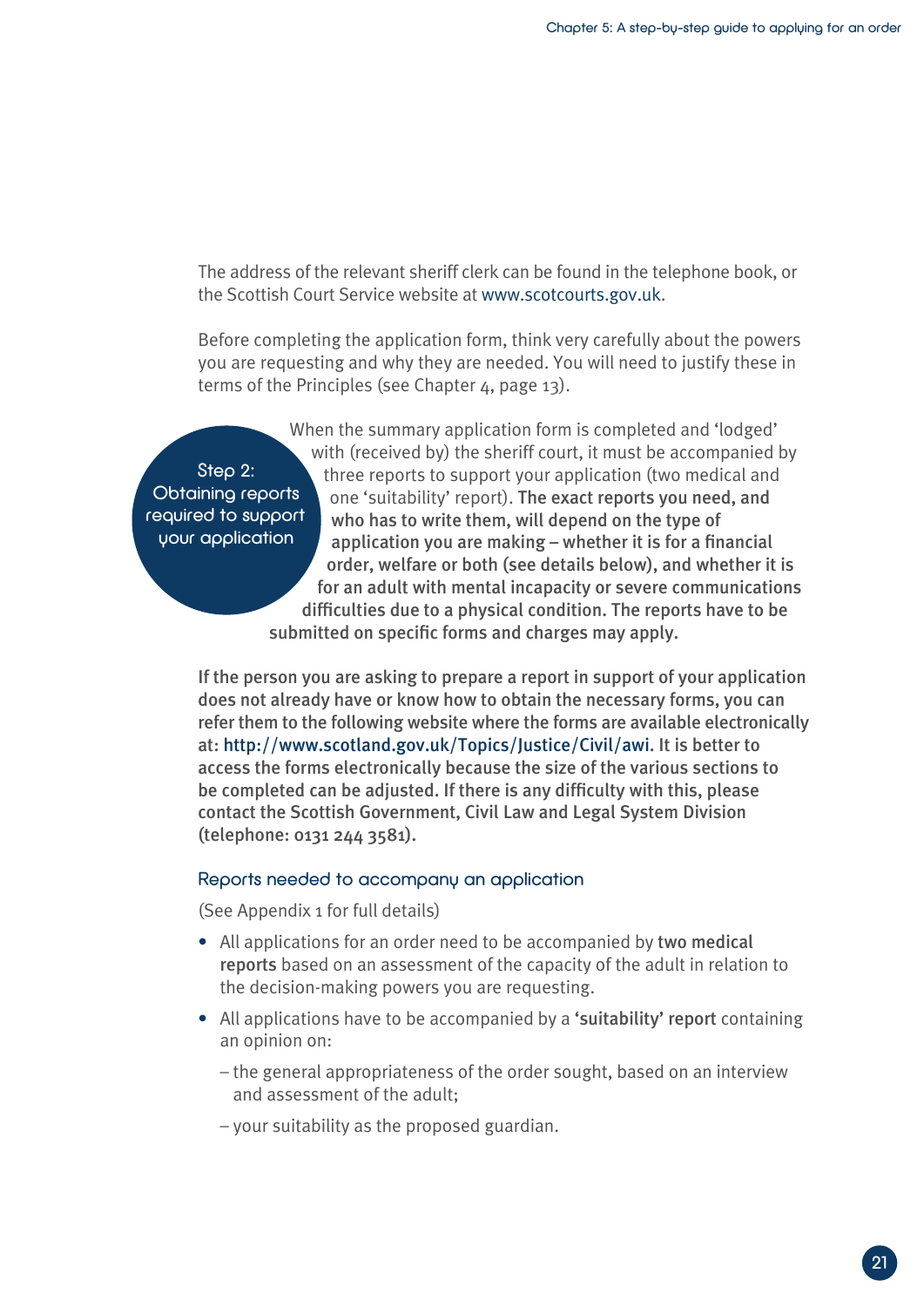#### Requesting and submitting reports within deadlines

- In the case of all reports, the interview or examination of the adult must have taken place not more than 30 days before the application is lodged with the sheriff court. In certain circumstances, sheriffs have discretion to accept medical reports which are more than 30 days old.
- Under the Act, you are required to give the local authority 21 days to prepare a report on an application for an order relating to personal welfare.

Each person providing a report will need to have a copy of the completed summary application before they can begin. You will need to send them a photocopy with your request and deadline dates. You need to ensure that they are able to deliver their reports within the necessary time-frame. Otherwise you will have to start again and make a new application with all that entails including potential stress for you, the adult, as well as increased costs and delays.

### Notifying other interested parties (legal term 'intimate')

Step 3: Lodging the application with the sheriff and what happens next

When the summary application form and accompanying reports are completed they have to be 'lodged' with the sheriff, that is given to the sheriff clerk who will lodge the papers. It is advisable to hand these in to the sheriff clerk or send by next-day delivery or other form of registered mail.

The application form includes a space for you to put the contact details of family members and others with an interest in the welfare of the adult, who need to know about the application. The

sheriff will then make an order for these 'interested parties' including the adult, to be officially notified of the application.

If you intend to take the application forward yourself, the sheriff clerk will notify all interested parties for you. If you have a solicitor, it will be his/her responsibility to notify the relevant people. They will be sent: a copy of your summary application; accompanying reports and the date of the hearing.

Notification provides the opportunity for anyone who wishes, to oppose the application. The following people will normally be notified:

- the adult;
- the adult's nearest relative;
- the adult's primary carer;
- the adult's named person (where there is one);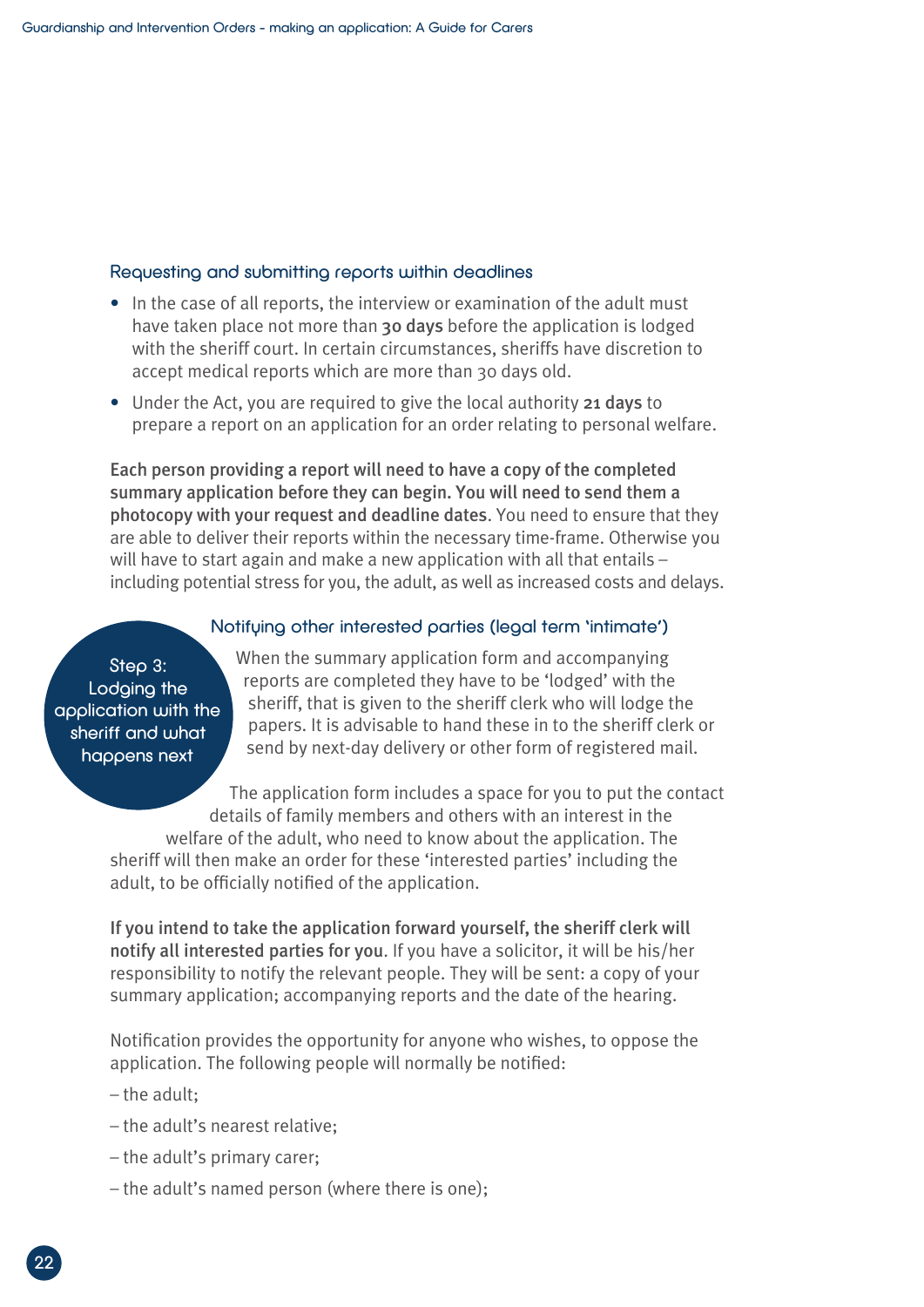- any guardian, welfare attorney or continuing attorney of the adult with relevant powers;
- the Public Guardian;
- the local authority, where welfare powers are being sought;
- the Mental Welfare Commission, where welfare powers are being sought and the adult's incapacity is by reason of mental disorder;
- any other person directed by the sheriff.

In certain rare circumstances, the sheriff can direct that the adult should not be notified of the application or the outcome of the hearing if it was felt this might pose a serious risk to the health of the adult. The court will only allow this on the basis of two medical reports. (For further information see Appendix

6, Q3.)

Step 4: Attending the hearing

#### Where does the hearing take place?

The sheriff may hold the hearing in chambers – his/her office – or in the courtroom. The courtroom can be daunting but don't be put off! If there are quite a lot of people attending it is more likely to be held in a courtroom. The hearing is normally held in private.

#### Who should attend?

If you are making the application yourself, you, the applicant, should attend the hearing to answer any questions from the sheriff. However, it is not necessary to attend if you have engaged a solicitor to represent you. The adult can also attend and have another person to support them. This could be, for example, a relative, friend, or someone from an independent advocacy. The adult may have their own legal representative if they want to make any objections. However, it is not always appropriate for the person to attend the hearing, especially where he/she is unable to understand any of the proceedings or would find it too distressing or confusing. Anyone else with an interest in the application can also be heard either personally or through a solicitor.

What happens if someone opposes the application?

Where someone with an interest, or the adult, wishes to oppose the granting of the application, more than one hearing may be needed to hear the evidence of witnesses. Sometimes an interim order is granted to enable action to be taken for a temporary arrangement to be made. If you think that your application may be opposed it is advisable to seek legal advice.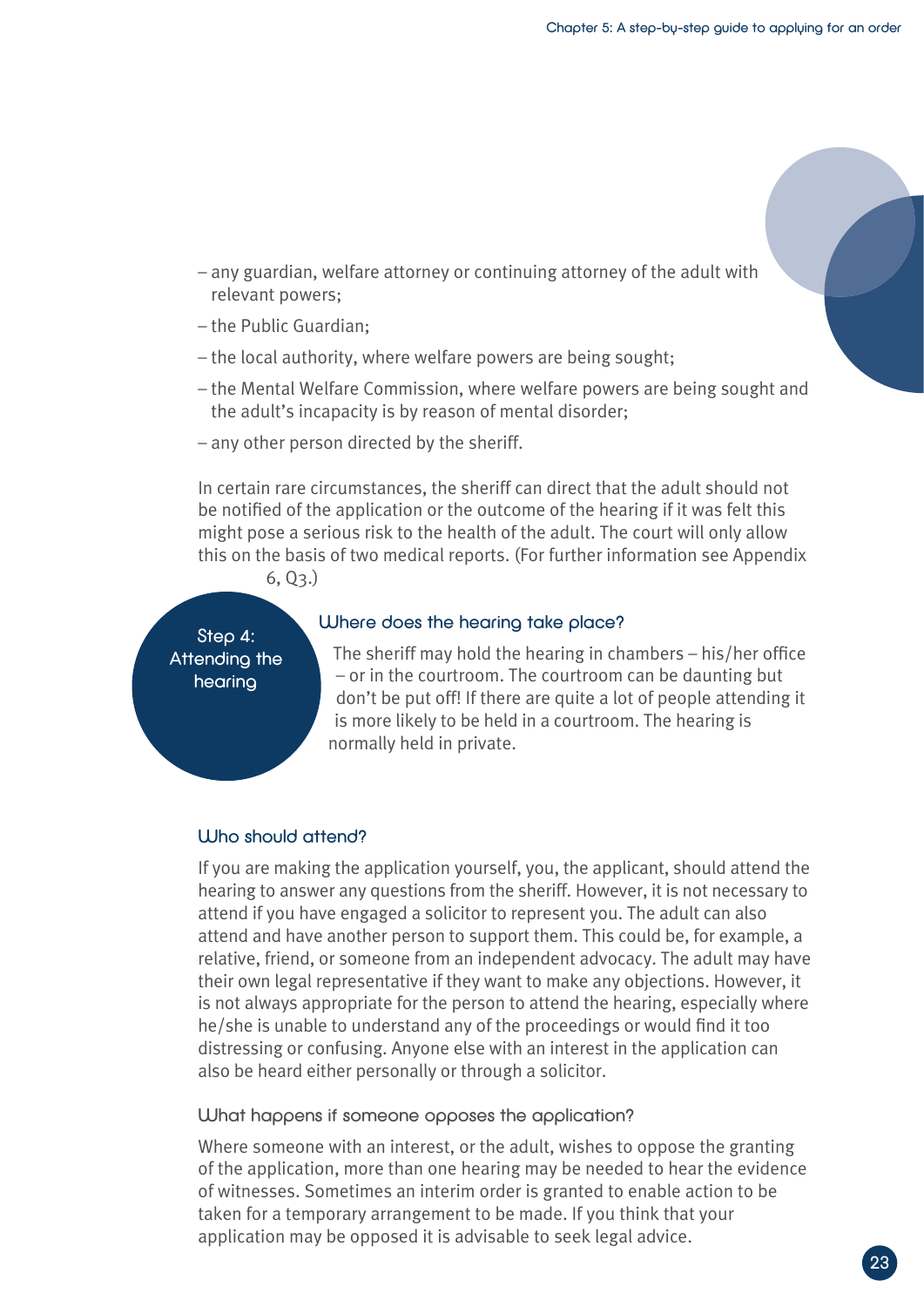#### What a sheriff may do at the hearing

The sheriff has to reach a decision about the application on the basis of the reports he/she has received and representations made (if any) at the hearing. He/she can:

- grant the order as requested; or grant the order subject to conditions or restrictions;
- decide how long the guardianship order will last. It will normally be for three years and subject to review. However the sheriff has discretion to make it for a shorter period or ongoing depending on individual circumstances;
- request further reports, which could include an interview with and/or further assessment of the adult, and possibly returning to those previously interviewed, or interviews with others with an interest in the adult's welfare. This usually happens where the information provided is inadequate or does not fully support the application, or where there are conflicts about what will be of most benefit for the adult. The sheriff may appoint a 'safeguarder' (normally a lawyer) to carry out the interviews and report back to the court. The sheriff will then reach a decision on the basis of all the information available;
- make an interim order, pending fuller consideration of the application. An interim order means the sheriff will appoint someone to act on a temporary basis, for up to three months (sometimes more than one interim order is needed where the case is complex).

#### Registration and notification of an order

Step 5: The sheriff grants the order – what next?

The sheriff clerk will send a copy of the 'interlocutor' (the decision of the court) to the Public Guardian who will register it and issue you with the order/certificate of authorisation. The Public Guardian must notify the adult (unless the court has directed not to do so) and the local authority.

However, in relation to a financial order, if you have been required to find Caution (a type of insurance), the Public Guardian will not issue a certificate until satisfied that you have got this (see Appendix 2).

The Public Guardian must also notify the Mental Welfare Commission where the adult's incapacity is due to mental disorder and the guardianship order relates to personal welfare.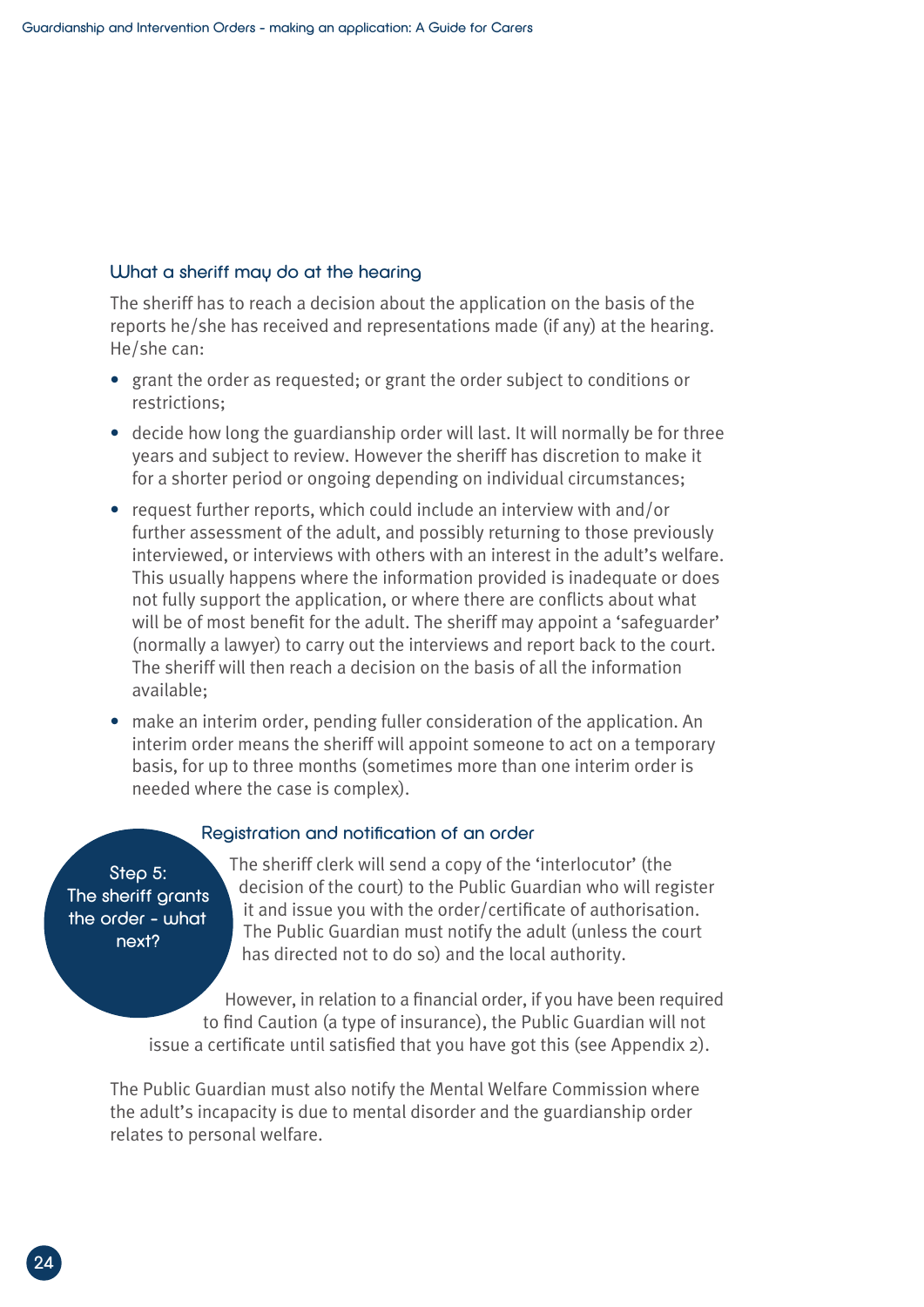#### For further details

• Scottish Government: Code of Practice for Persons Authorised under Intervention Orders and Guardianship; Code of Practice for Local Authorities Exercising Functions under the Act.

Codes of Practice for the Act, and leaflets are available from the Scottish Government website. Information about obtaining hard copies is available on the website or by calling 0131 244 3581. The Office of the Public Guardian (Scotland) provides information booklets and forms (free) plus online information about all the financial management options available under the Act (see Appendix 5).

#### Flowchart: Making an application for an order

Step 1 – Consider what powers you need to benefit the adult – apply the principles. Informally notify the social work department where the adult lives of your intentions and seek their advice.

Step 2 – Visit the sheriff clerk at the adult's local court for the summary application and guidance. Complete the application and make copies to send with your request for reports.

Step 3 – Notify the Chief Social Work Officer – allowing 21 days for the Mental Health Officer or social worker to carry out the 'suitability' assessment and write the report. At the same time request the two medical reports.

Step 4 – Submit all reports with application to the sheriff clerk within 30 days of the assessments and interviews with the adult. In certain circumstances, sheriffs have discretion to accept medical reports which are more than 30 days old.

**Step**  $5$  **– The sheriff will set a date for the hearing within 28 days of** receiving the summary application and accompanying reports and the sheriff clerk will send notification to all interested parties.

Step 6 – The hearing takes place and the sheriff decides whether to grant the application or require further reports, etc.

Step 7 – The sheriff grants the order – informs the Public Guardian who registers it and, in turn, informs relevant authorities and issues the order to the person appointed, subject to qualifications such as need for caution, etc.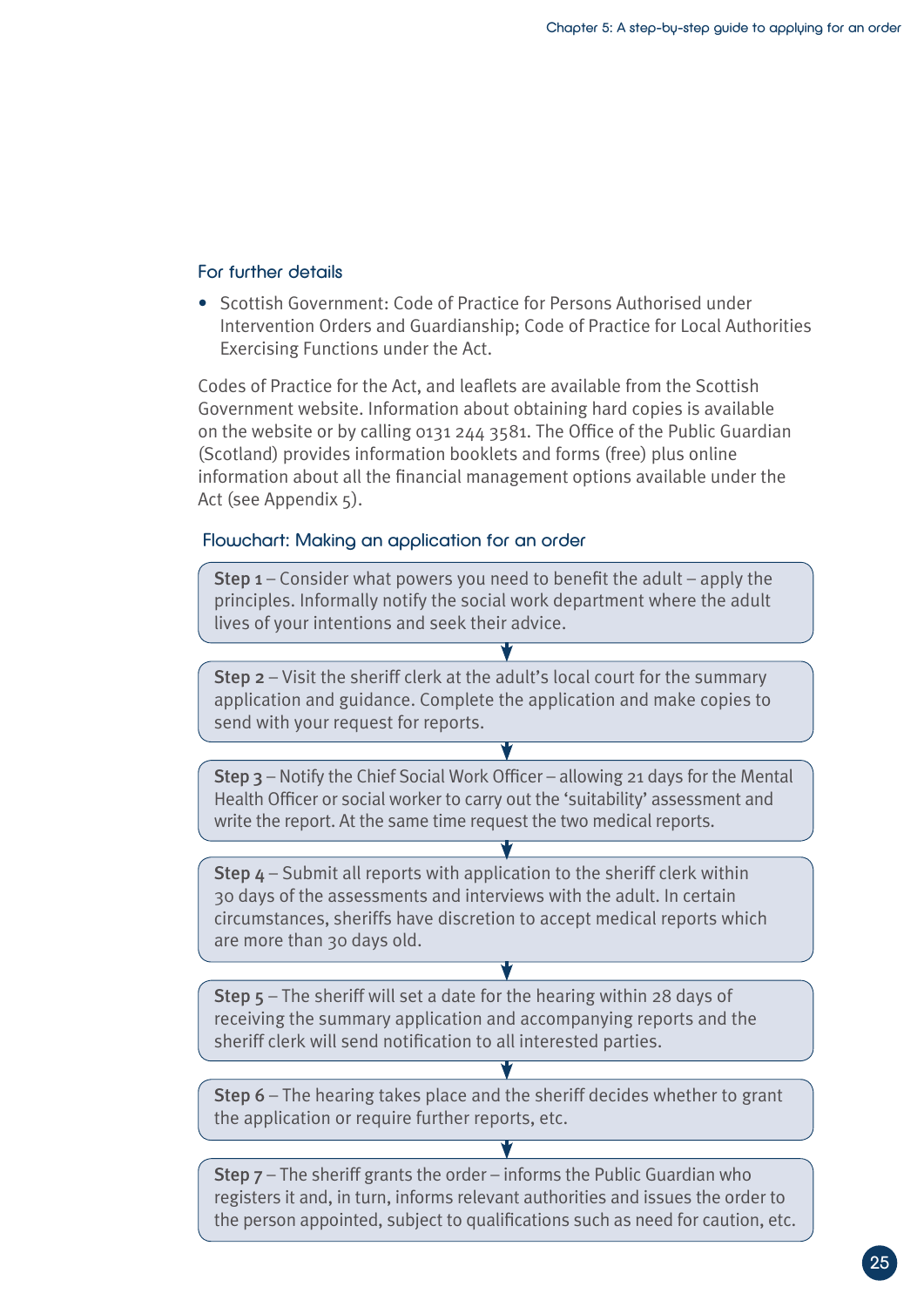## Chapter 6 YOU'VE BEEN APPOINTED – WHAT TO DO NEXT

#### Informing and involving others

After the hearing, and while you are waiting to receive your certificate, it is a good idea to make a list of everyone who needs to know about the powers you have been granted and to write to them, setting out what these powers are, and providing them with a contact address. For example:

- Financial powers notify the bank, building society and any other financial institutions you may be dealing with. It's advisable to make an appointment to discuss arrangements that need to be put in place. They will need to scan the original order into their files before you can operate the account.
- Medical decision-making powers If you are granted medical decision-making powers then the doctor or other health care professional responsible for treating the adult, must seek your consent to treatment. The only exception is when it has not been 'reasonable or practicable' for the doctor to contact you, for example, because you have not left full contact details – day time and night time, changes during holiday periods, etc. Therefore it is important to contact the doctors who have responsibility for the care of the adult and send them a copy of the order with your main contact addresses – mail, telephone and e-mail and notify them of any changes immediately. It will also be helpful to do the same with any other health care professionals the adult has regular contact with.
- Welfare decisions contact the care manager/social worker and any care providers involved with supporting the adult, and let them know what powers have been granted. You will be able to delegate certain powers, e.g. to support workers to make day-to-day decisions. They will need to know when they should refer back to you. It is best to put this in writing and request a meeting to discuss arrangements. This can avoid misunderstandings.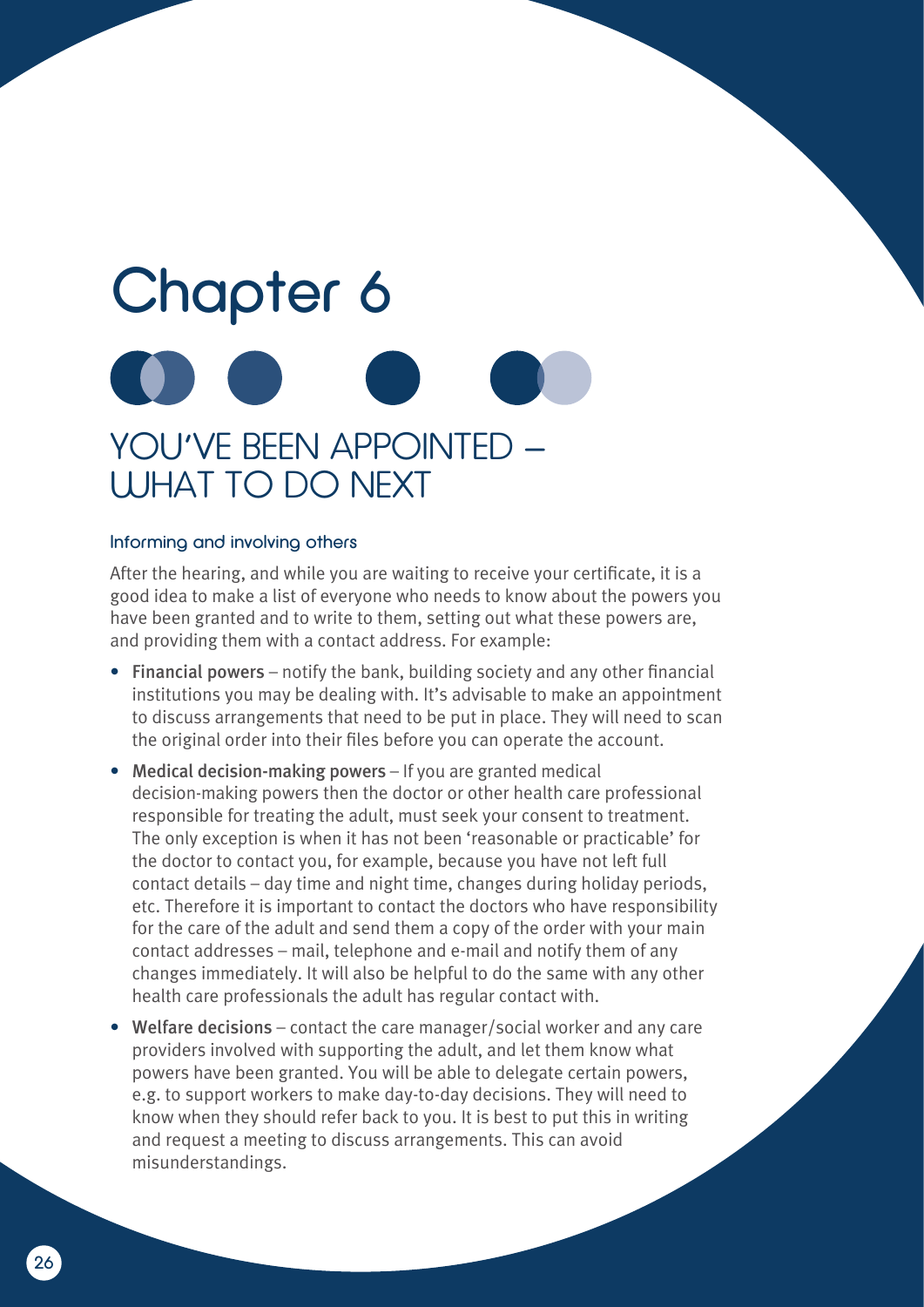#### The adult, family members and others

As soon as you receive your certificate, you should arrange to meet other family members and anyone else with a close interest in the adult's welfare, in order to discuss what happens next. You should involve the person as far as possible and discuss with everyone how you plan to go about what you need to do. You will need to ask for their views and suggestions *(remember the principles – to take account of the views of the adult and the views of others with an interest)*.

#### Contact with supervisory bodies

Financial guardianship: as part of the ongoing supervisory duty of the Office of the Public Guardian (Scotland), a case officer will be in contact to discuss financial management planning and accounting requirements with you and will offer support and advice. In addition the OPG has powers to investigate if anyone raises a complaint about the way you are operating the guardianship (further details from the OPG).

Welfare guardianship: where the adult has a mental disorder, the Mental Welfare Commission will write to you, and the person on guardianship, to offer advice. In some situations the Commission may arrange a visit. The Commission can investigate complaints when requested by the local authority or others.

The local authority: has a duty to visit you and the person on guardianship within three months of your appointment and to make another visit within the first year. After that the local authority has a duty to visit at least twice a year. The visit is usually carried out by a Mental Health Officer. The purpose of the visit is to check that the guardianship is going well and to offer assistance. If anyone makes a complaint against the way you are operating as guardian then the local authority has a duty to investigate. The local authority can also involve the Mental Welfare Commission in an investigation.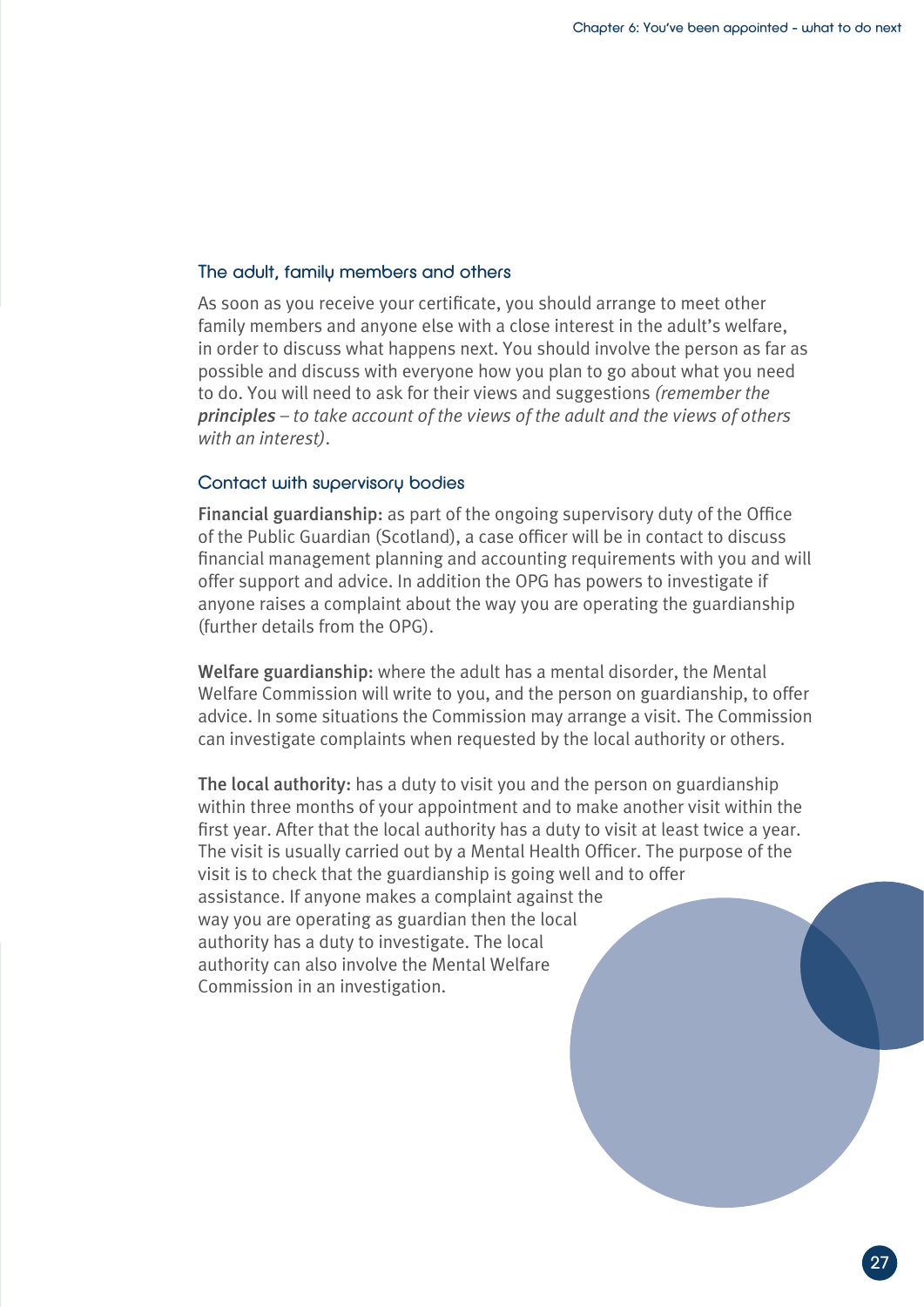## Appendix 1 REPORTS NEEDED TO SUPPORT AN APPLICATION FOR AN ORDER

#### 1 Medical Reports – needed for all applications

- from the adult's general practitioner (or other doctor) who will need to carry out an examination and assessment of the adult in relation to the specific areas of decision-making for which you are seeking powers;
- the other medical report, in the case where incapacity is caused by mental disorder, has to be from a relevant medical practitioner who has been approved under section 22 of the Mental Health (Care and Treatment) (Scotland) Act 2003 (as having special experience and qualifications in the diagnosis and treatment of mental disorder). If the person has a specialist consultant, they may be qualified to do this, so you should ask them first. If they are not able to do so then you can ask the Medical Director (at the NHS Board local to the adult) for a list of Approved Medical Practitioners.

The two doctors should examine the adult separately and complete their reports independently of each other. These have to be submitted on a prescribed form which the doctors will obtain.

Where an adult lives outwith Scotland and lacks capacity because of a mental disorder, a suitably qualified local practitioner will be able to visit and prepare the second report after discussion with an officer or Commissioner from the Mental Welfare Commission for Scotland.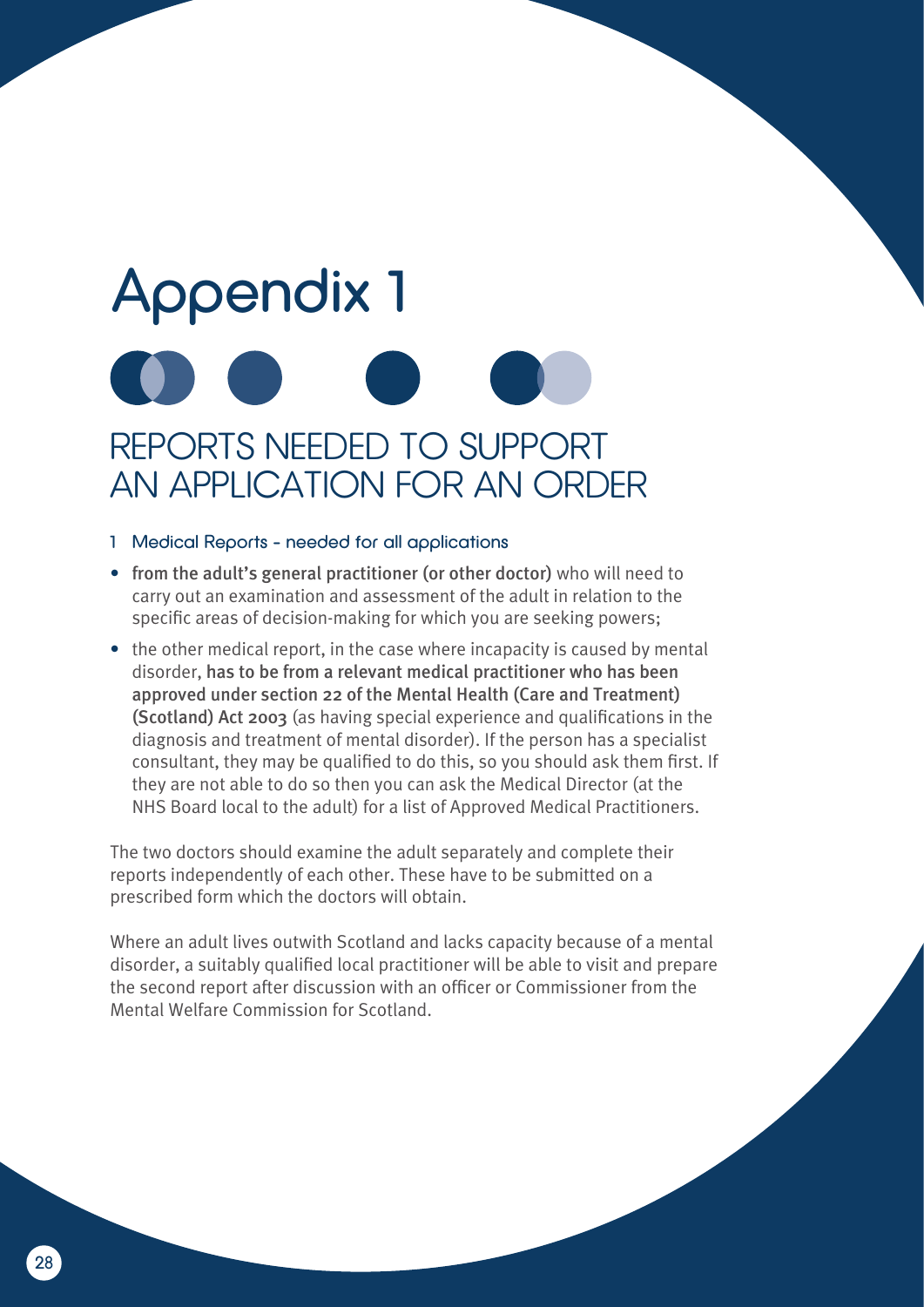#### 2 'Suitability' Report – needed for all applications

a) Where the report is to support an application for welfare powers

The local authority has a duty to provide the suitability report for all applications for welfare powers. However, the officer responsible for doing this will depend on whether the application relates to an adult with mental disorder or an adult with severe communications problems caused by a physical condition.

- *Where the adult lacks capacity as a consequence of mental disability*
	- a report from a Mental Health Officer is required.
- *Where the adult lacks capacity as a consequence of inability to communicate due to a physical condition*
	- a report from the Chief Social Work Officer is required. This will be delegated to a social work officer who does not need to be a specialist in mental health.

As soon as you have decided to go ahead with the application, you should write to the Chief Social Work Officer at the local authority, with notice that you will be requesting a suitability report and asking for a contact person with whom you should discuss the timing. Under the Act, you are required to give the MHO (Mental Health Officer) or chief social work officer 21 days to prepare a report on an application for a guardianship order or Intervention Order relating to personal welfare (see more on time-table below).

b) Where the report is to support an application for financial powers only

In this case a report is required in prescribed form, based:

– on an interview and assessment of the adult by a person who has sufficient knowledge to make such a report on the appropriateness of the order sought and the suitability of the proposed guardian.

You could engage the services of an accountant to write the report, or ask a relative or friend, so long as the person has the appropriate skills, and knowledge of the circumstances. The person you ask to write the report may need some background to the Act. You could invite them to read the section below on 'content of suitability reports' and 'factors the sheriff must take into account' and/or to read the Code of Practice on Intervention Orders and Guardianship – Parts 1 and 6 obtainable from the Scottish Government (see Appendix 5).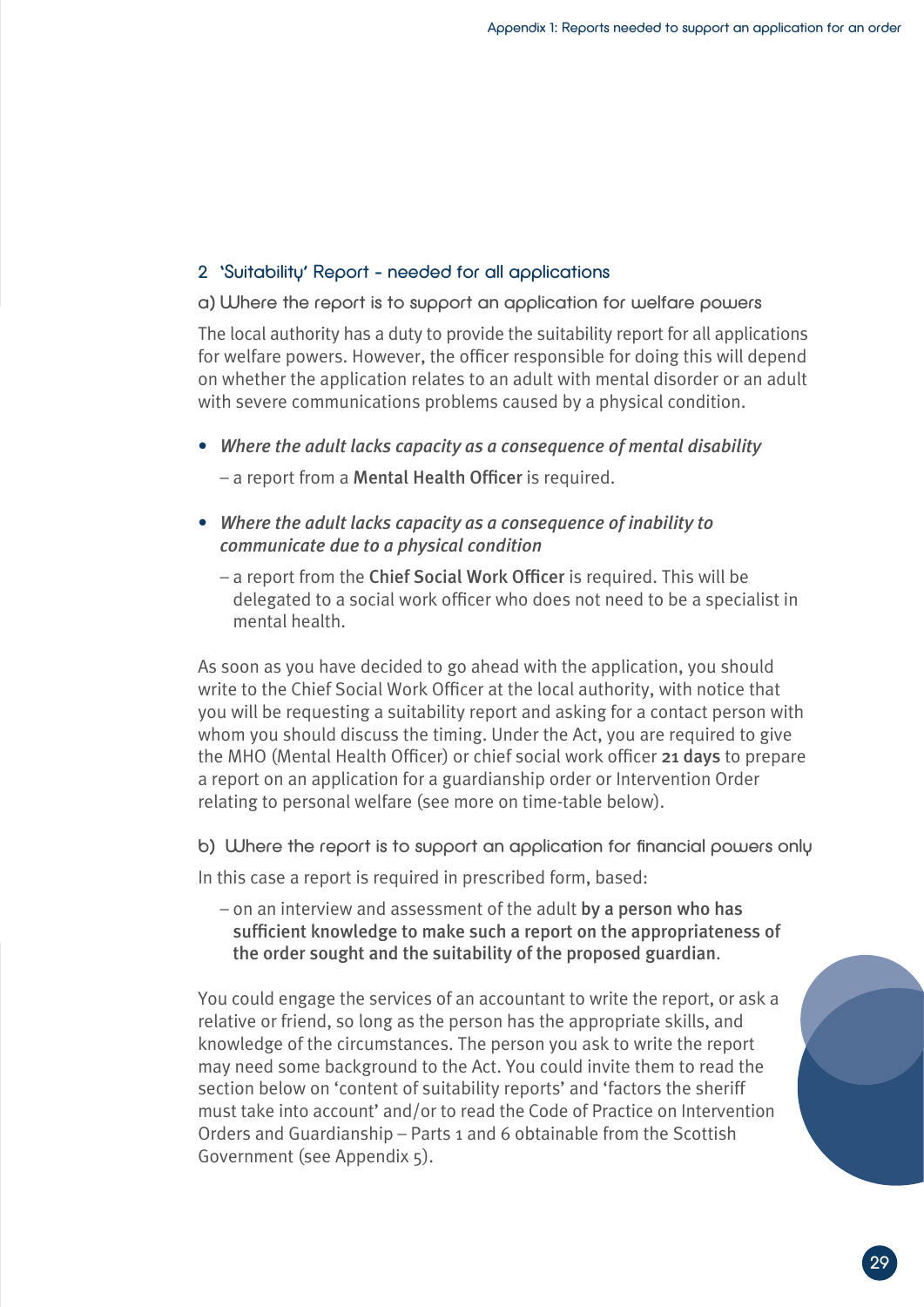#### 3 Timing for reports

- In the case of all reports, the interview or examination of the adult must have taken place not more than 30 days before the application is lodged with the sheriff court.
- In certain circumstances, sheriffs have discretion to accept medical reports which are more than 30 days old.
- Under the Act, you are required to give the local authority 21 days to prepare a report on an application for an order relating to personal welfare.
- For welfare order applications, notify the local authority social work department and medical practitioners in advance to ensure they set the time aside. This will minimise the risk of any of the reports being out of date by the time you are in a position to lodge the application. If they are out of date then they will have to be carried out again. The mental health or social work officer would prefer to see the medical reports or be in contact with the doctors before completing their report.

 You should also notify the person who is to provide a report in the case of an application relating solely to financial or property matters.

#### To note – Where any one report submitted to the sheriff, is more than 30 days old and is not accepted, it may render all the reports invalid. This means the whole process of interviews and assessments will have to be carried out again.

#### 4 Content of the 'suitability' report

It is helpful for you, the applicant, to understand why you may be asked personal questions by the MHO or other professional responsible for carrying out the assessment of your suitability and completing the report. Sometimes this can feel like an unnecessary intrusion into your privacy, but the aim is to provide adequate information for the sheriff to make his/her decisions.

Where the application is for welfare powers, the mental health or social work officer will also interview the adult, to obtain, as far as possible, their views. The officer will also take account of the views of others with an interest in the adult.

The report must contain the social worker's conclusions on the suitability of the applicant and the appropriateness of the order applied for, and how these were reached. It should also cover any conflicts of interest identified.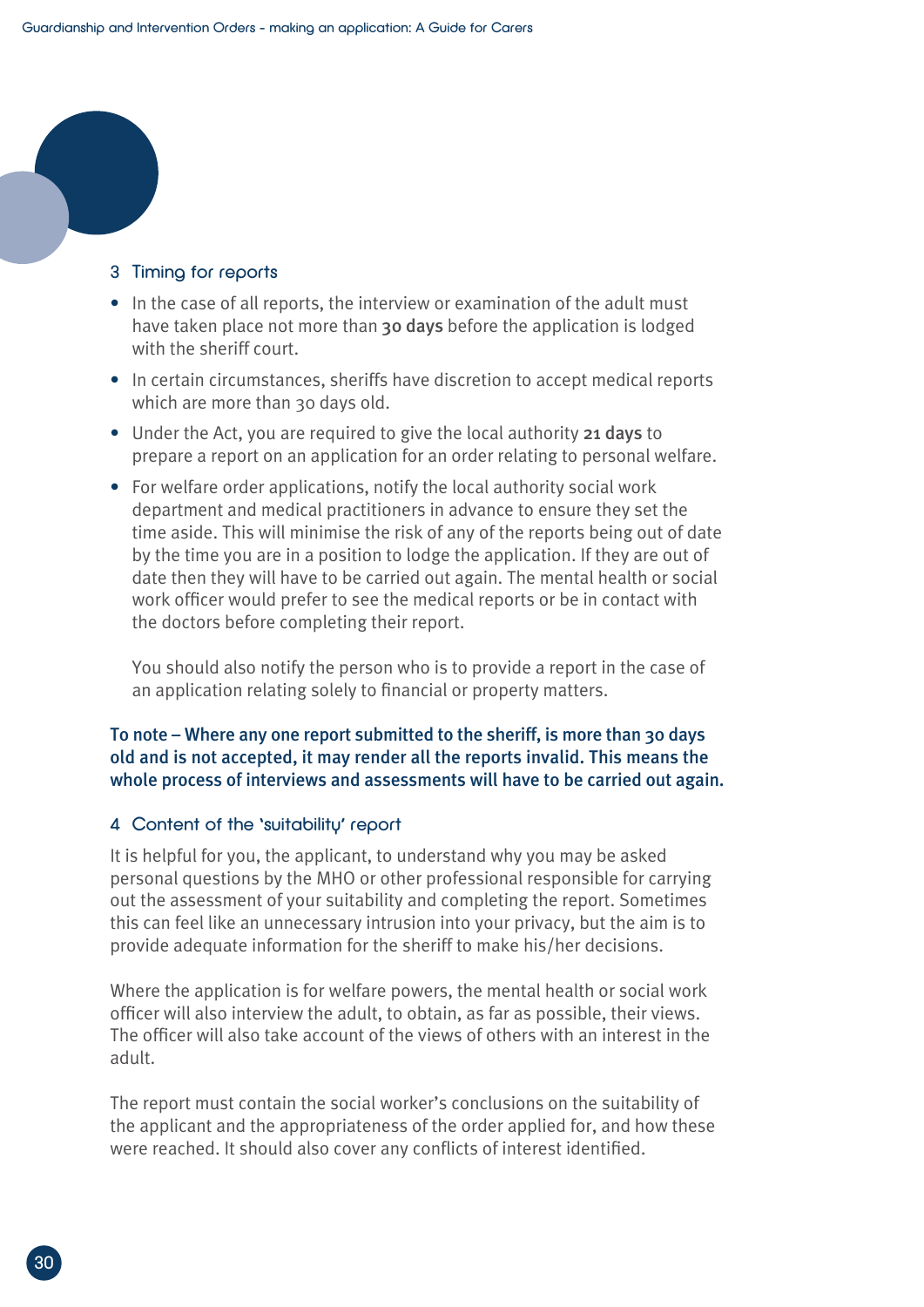The content of the report should also take into account the factors which the sheriff must consider before appointing a guardian. These factors are:

- that the person is aware of the adult's circumstances and condition and of the needs arising from such circumstances and condition;
- that the person is aware of the functions of a guardian [this would include an understanding of, and an ability to apply, the general principles];
- accessibility of the person to the adult and to his/her primary carer;
- the ability of the person to carry out the functions of a guardian;
- any likely conflict of interest between the adult and the person;
- any undue concentration of power which is likely to arise in the person over the adult;
- any adverse effects which the appointment of the person would have on the interests of the adult;
- such other matters as appear to be appropriate.

Generally, the fuller the reports received by the sheriff, and the more preparation you have done by way of applying the general principles to your application, the less likely it is that there will be complications in court. Therefore it is worth investing time in preparation as set out in the guidance above.

#### 5 What can happen if the adult or others refuse to co-operate?

It is possible, however, in some circumstances that the adult or other people will not co-operate with your application. For example, there is no power in the Act to compel the adult to comply with an assessment of his or her capacity before you make application to the court. It may be necessary to lodge an application with imperfect reports, if, for example, access to the adult has been refused by the adult or a carer. The sheriff can then direct the adult to be assessed or interviewed and any person obstructing that requirement would be in contempt of court.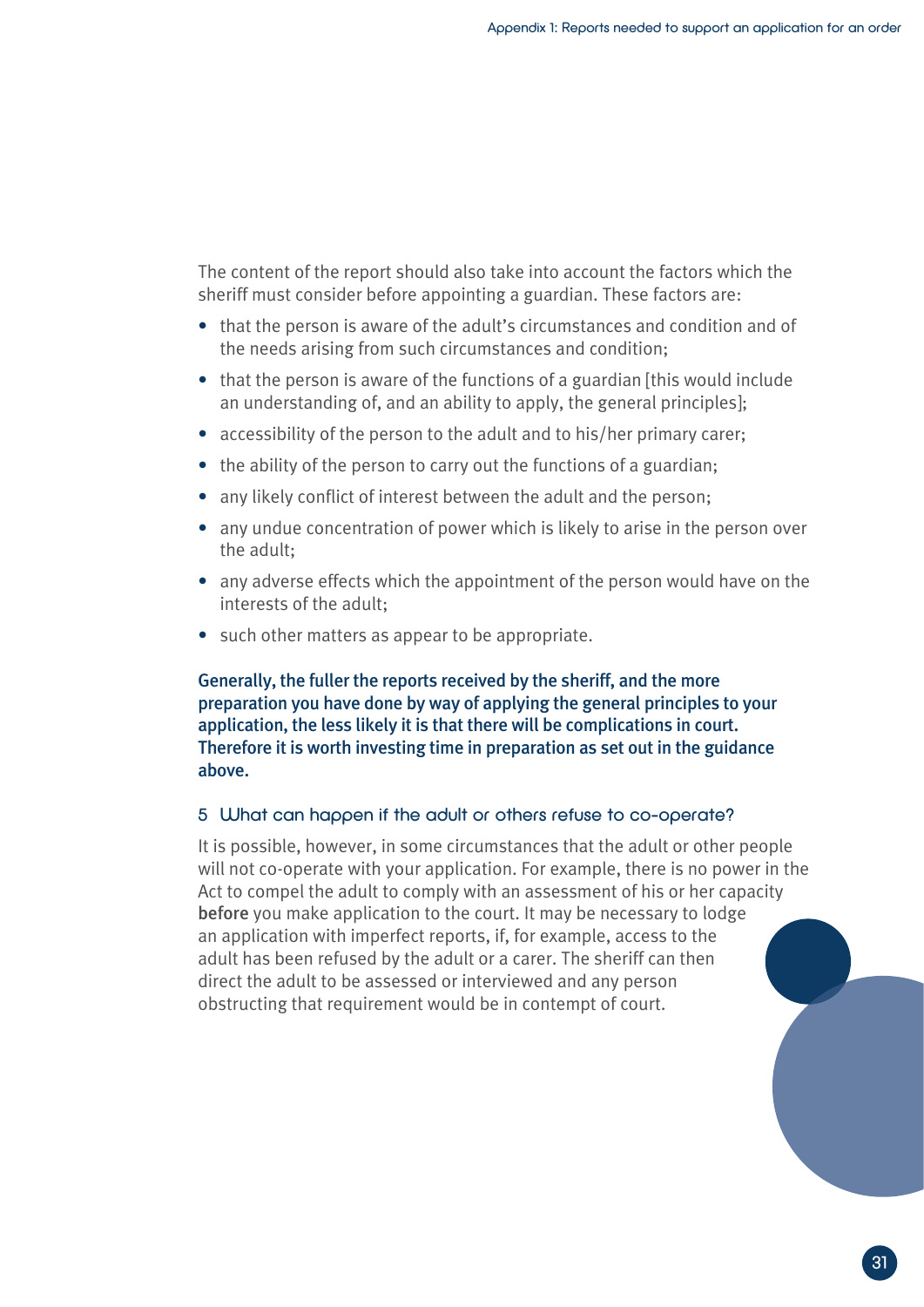### Appendix 2 LEGAL PROVISIONS GOVERNING FINANCIAL INTERVENTION ORDERS AND GUARDIANSHIP

#### • Caution

The sheriff may require a financial guardian or intervener to find 'caution'. This is an insurance bond to safeguard the adult from any loss that may be caused by the actions of the person authorised under the order. The sheriff can use his/her discretion to dispense with caution in certain circumstances.

#### • Direction waiving requirement for management plan

The Financial Guardian is required to prepare a financial management plan and to provide accounts as requested by the Office of the Public Guardian. The Public Guardian can decide on the level of reporting required. However, at the hearing, you can ask the sheriff to make a direction waiving the requirement for a management plan to be submitted to the Public Guardian. But you can only do this if you think there are good reasons for claiming that to do so would be burdensome in relation to the size of the estate. But remember, if the estate does not involve property or investments then Access to Funds may be the most appropriate way to manage the adult's funds (see page 5).

#### • Can the adult enter into transactions without the permission of the financial guardian?

The adult cannot legally enter into any transaction which is within the scope of the guardian's powers, unless the guardian has authorised the person to do so. The fifth principle – that the adult should be encouraged to maintain their skills, encourages this.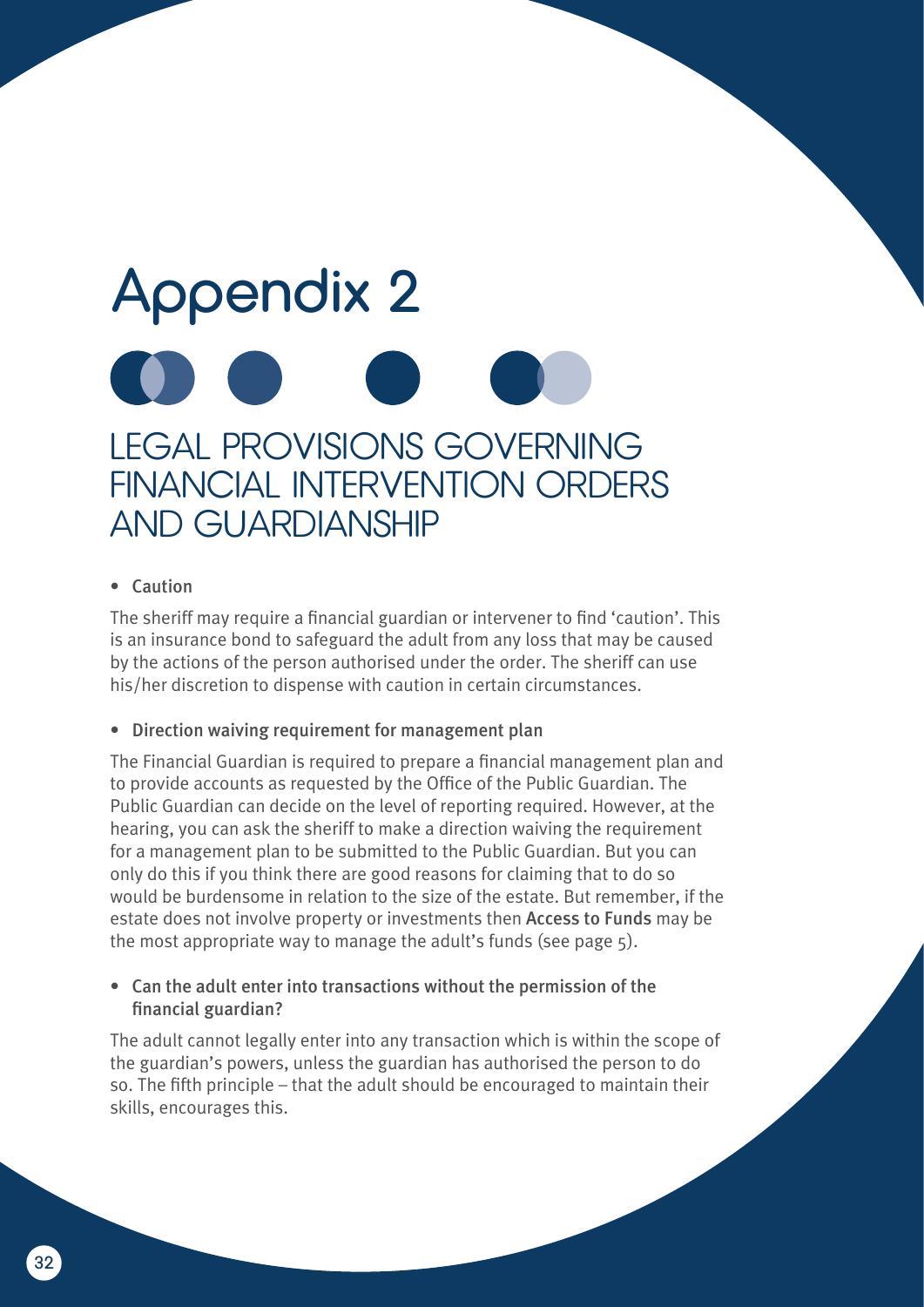For example: the adult could be allowed to withdraw a set amount of money from the bank each week. It might including enabling the adult to pay certain bills. The guardian will need to inform a third party, such as the bank or company, that the adult has been authorised to make the transaction.

Where the guardian does not have powers over particular sorts of transaction (as specified in the guardianship order) the adult's capacity to make transactions is not affected.

• Liability and protection for third parties acting in good faith Goods and services bought and sold by a third party from a guardian will be regarded as acting in good faith, if it is found that there was some irregularity in the appointment of the guardian. Similar protection is also extended to a third party acquiring in good faith and for value a title to any interest in heritable property.

A guardian is personally liable if he or she acts without disclosing that he or she is acting as guardian or if he or she exceeds the authority conferred by the order. But if the liability arises only from non-disclosure, the guardian can be reimbursed from the adult's estate for any claim against him or her personally in order to safeguard the guardian from personal loss as a result of accidentally forgetting to disclose the capacity in which he or she is acting.

• Special provisions where guardianship relates to heritable property The Act makes special provision in relation to a guardianship order which gives the guardian any rights the adult had to deal with heritable property, e.g. acquiring or disposing of a house, or renouncing or assigning the tenancy of a shop held by the adult on a long lease. In such a case, the application will have to specify each property affected by the order in such a way that it can be identified on the Register of Sasines or Land Register.

Where you are proposing to apply for a right to deal with, convey or manage any interest in heritable property (including selling a jointly-owned house) which is recorded or is capable of being recorded in the General Register of Sasines or is registered or is capable of being registered in the Land Register of Scotland you may find that legal advice on framing the application would be helpful as property matters can be highly technical. Guidance is available from the Keeper's Customer Services Centres or at www.ros.gov.uk, tel: 0845 607 0161.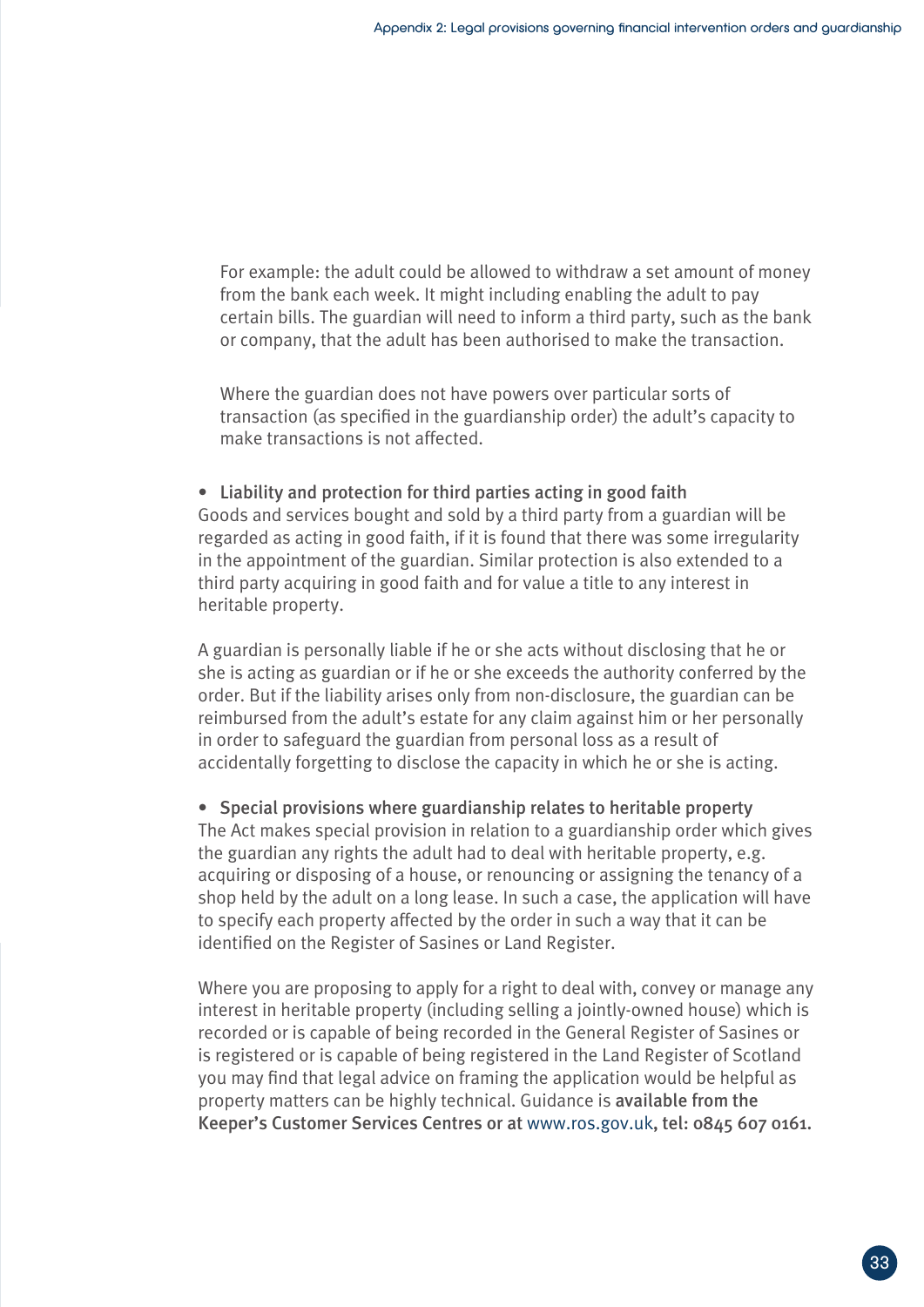

FORM 23

Rule 3.16.7(1)

#### SUMMARY APPLICATION UNDER THE ADULTS WITH INCAPACITY (SCOTLAND) ACT 2000

SHERIFFDOM OF *(insert name of sheriffdom)* AT *(insert place of Sheriff Court)* [A.B.] *(design and state capacity in which the application is made), Pursuer*

The applicant craves the court *(state here the specific order(s) sought by reference to the provisions in the Adults with Incapacity (Scotland) Act 2000.*

#### STATEMENTS OF FACT

*(State in numbered paragraphs the facts on which the application is made, including:*

- 1. *The designation of the adult concerned (if other than the applicant).*
	- *(a) the adult's nearest relative;*
	- *(b) the adult's primary carer;*
	- *(c) any guardian, continuing attorney or welfare attorney of the adult; and*
	- *(d) any other person who may have an interest in the application.*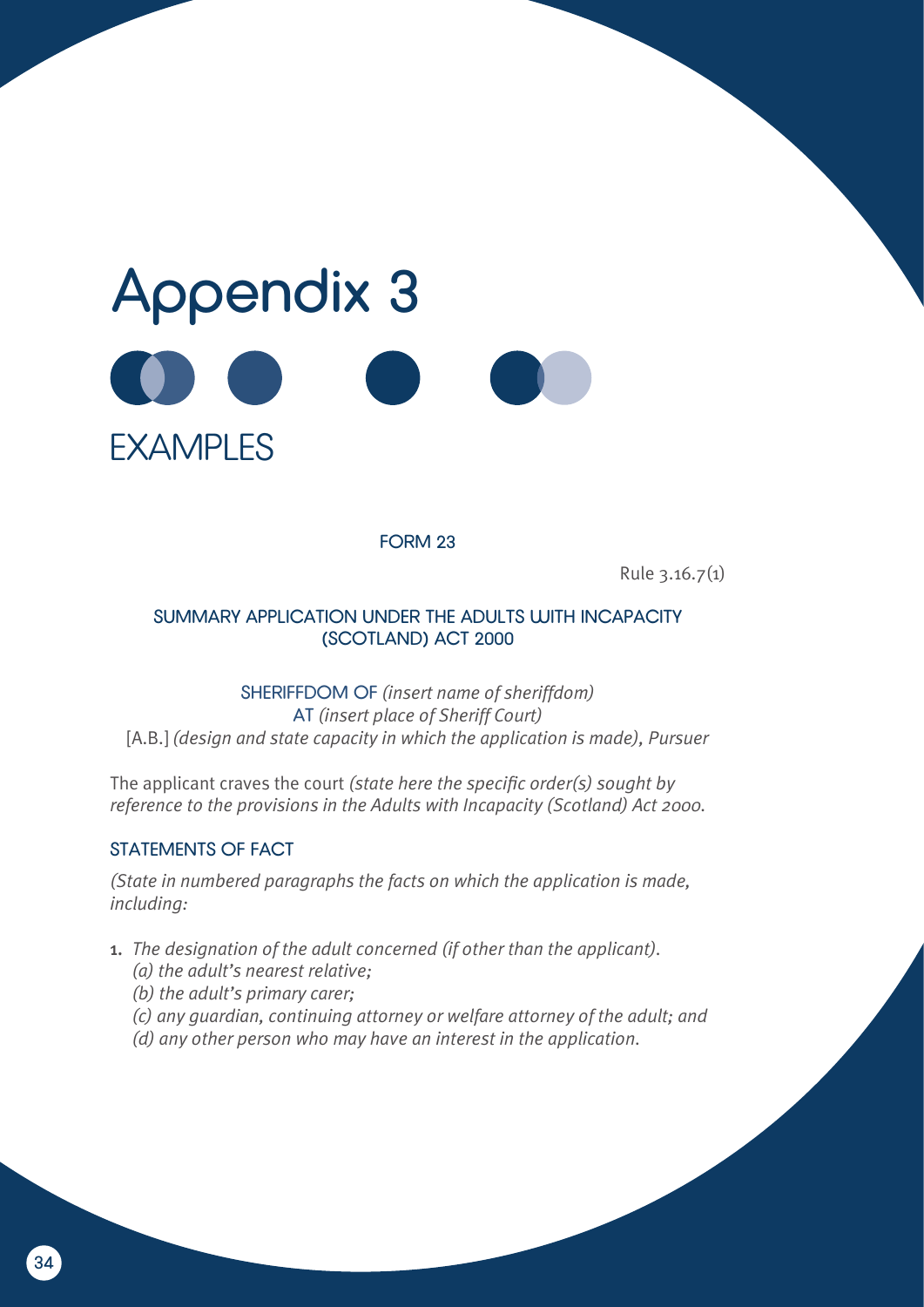2. *The adult's place of habitual residence and/or the location of the property which is the subject of the application.)*

*(insert place and date) (signed)*

[A.B.], Pursuer or [X.Y.], *(state designation and business address)* Solicitor for the Pursuer

*Note.* This Form should not be used for appeals to the Sheriff. Appeals should be made in Form 24.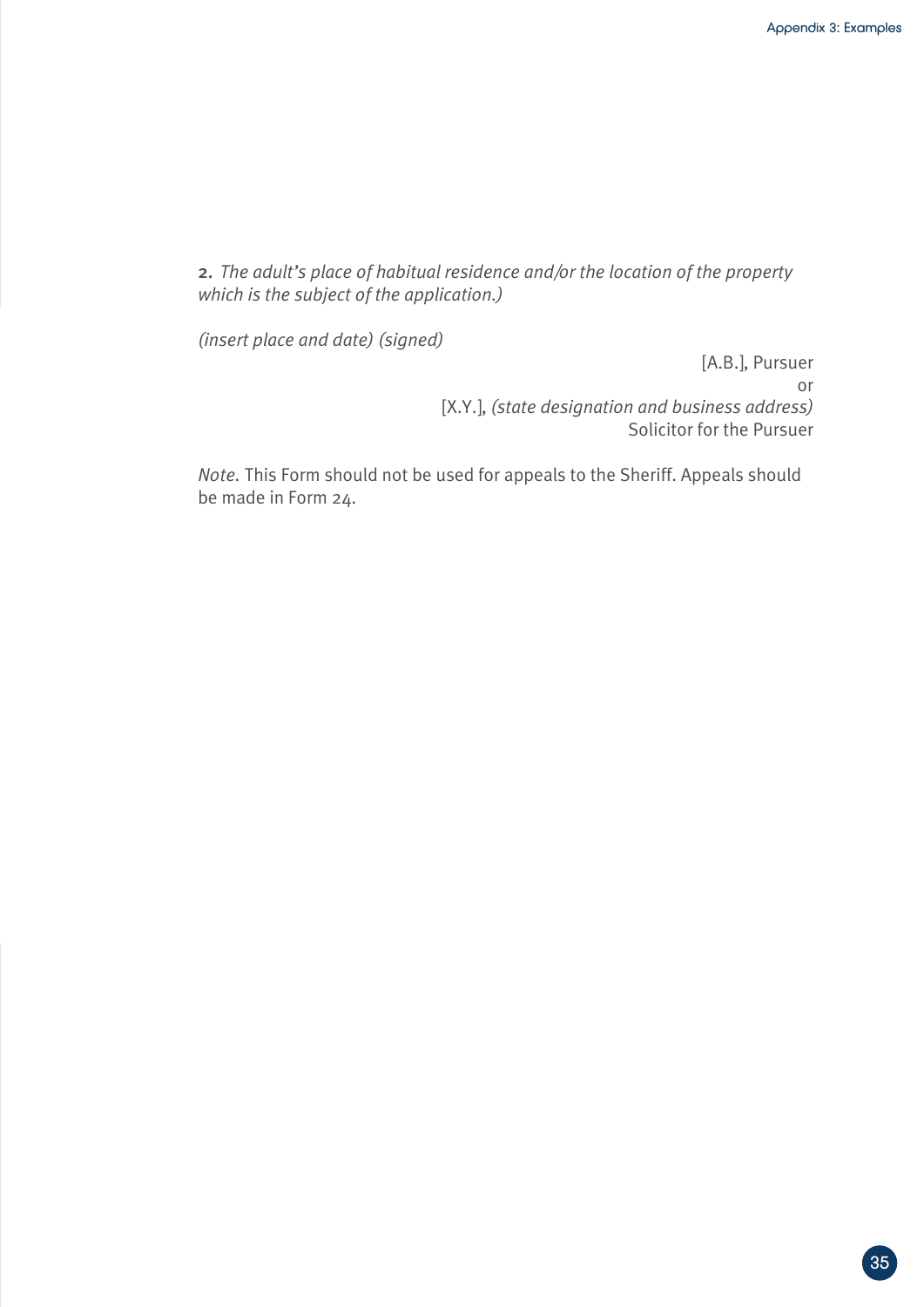#### Example

#### SUMMARY APPLICATION UNDER THE ADULTS WITH INCAPACITY (SCOTLAND) ACT 2000

#### SHERIFFDOM OF Any area

#### AT Anytown

Mr Robert Smith, 3 Birch Avenue, Anytown, son of Mrs Ann Smith, Pursuer

I crave the court to grant an order under section 57 of the Adults with Incapacity (Scotland) Act 2000 appointing me as guardian with powers relating to the personal welfare and property and financial affairs of Mrs Ann Smith. In particular I seek the following powers:

Powers relating to personal welfare

- to decide where Mrs Smith should live
- to have access to confidential documents or information relating to Mrs Smith where she would have access to such documents or information on a personal basis
- to consent or withhold consent to medical treatment

Powers relating to property and financial affairs

- to have vested in me the right of Mrs Smith to deal with, convey or manage the heritable property at 2 Rowan Drive, Anytown<sup>2</sup>
- to open, close and operate any account containing Mrs Smith's funds
- to claim and receive on behalf of Mrs Smith all pensions, benefits, allowances, services, financial contributions, repayments, rebates and the like to which Mrs Smith may be entitled: and to vary or appeal arrangements
- to deal with Mrs Smith's income tax
- to obtain and pay for any goods or services which are of benefit to Mrs Smith

<sup>2</sup> The application should specify each property affected by the order, in such terms as to enable it to be identified in the Register of Sasines or, as the case may be, the Land Register. If title to any given property has been registered in the Land Register of Scotland the only specification necessary will be to give the unique Title Number of the property (which appears on the Land Certificate) but it is likely to be helpful to everyone dealing with the application to give a postal address or similar as well as that number. If title to the property rests on deeds recorded in the Register of Sasines a formal conveyancing description (either a particular description or a description by reference) will be needed and again a postal address is likely to be helpful.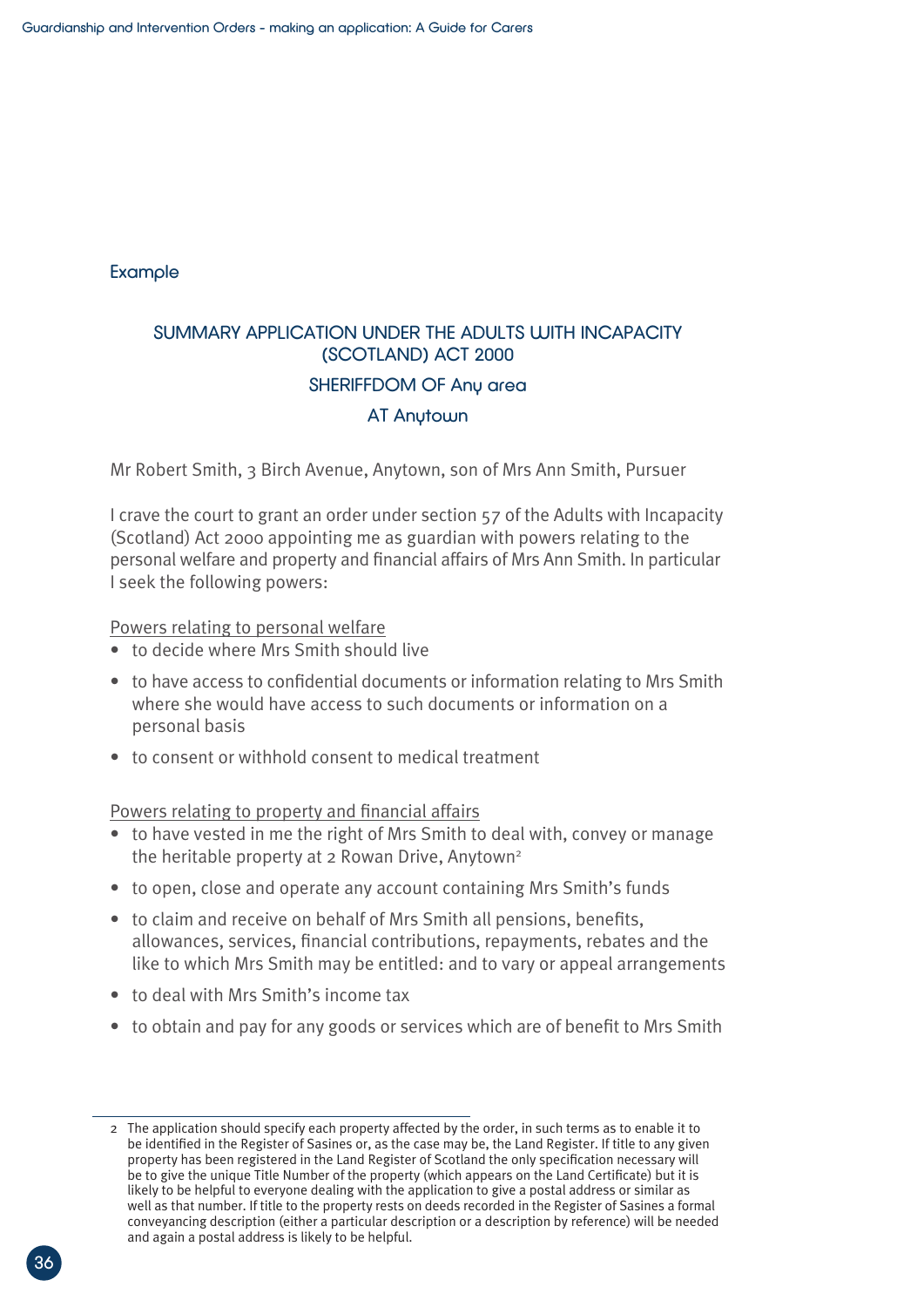#### STATEMENTS OF FACT

1. I seek appointment as guardian with the powers set out above in respect of the following adult:

Ann Smith 2 Rowan Drive Anytown

2. I am Mrs Smith's nearest relative. Her primary carer is Anyshire Council. My sister has an interest in this application. Her details are:

Mrs Joan Wilson 6 Laburnum Terrace Anytown

- 3. Mrs Smith is an eighty year old widow who lives on her own. She has emphysema and has suffered a series of strokes which have left her with difficulties in walking and caring for herself. She is also affected by the onset of dementia. Anyshire Council has been monitoring Mrs Smith's welfare for the past 5 years and a package of support for her in her home has been in place for that time. Mrs Smith is now frequently confused and disorientated and she regularly forgets to take the medicine she needs. In my view, her needs have become complex and unpredictable and they cannot be met if she continues to live alone. As a result of mental disorder, she lacks the capacity to decide where she should live and what care and medical treatment she should receive and she is unable to manage her finances. I have therefore decided to seek appointment as my mother's guardian.
- 4. My application is supported by the attached reports, as required by section  $57(3)$  of the Act:
- report by Dr XX of an examination and assessment of Mrs Smith, carried out on
- report by Dr YY, who is a medical practitioner approved for the purpose of section 20 of the Mental Health (Scotland) Act 1984, of an examination and assessment of Mrs Smith, carried out on ......................................
- report by Mr Arthur Brown, Mental Health Officer, Anyshire Council based on an interview with and assessment of Mrs Smith on

Anytown (signed) Robert Smith Date or Robert Smith's Solicitor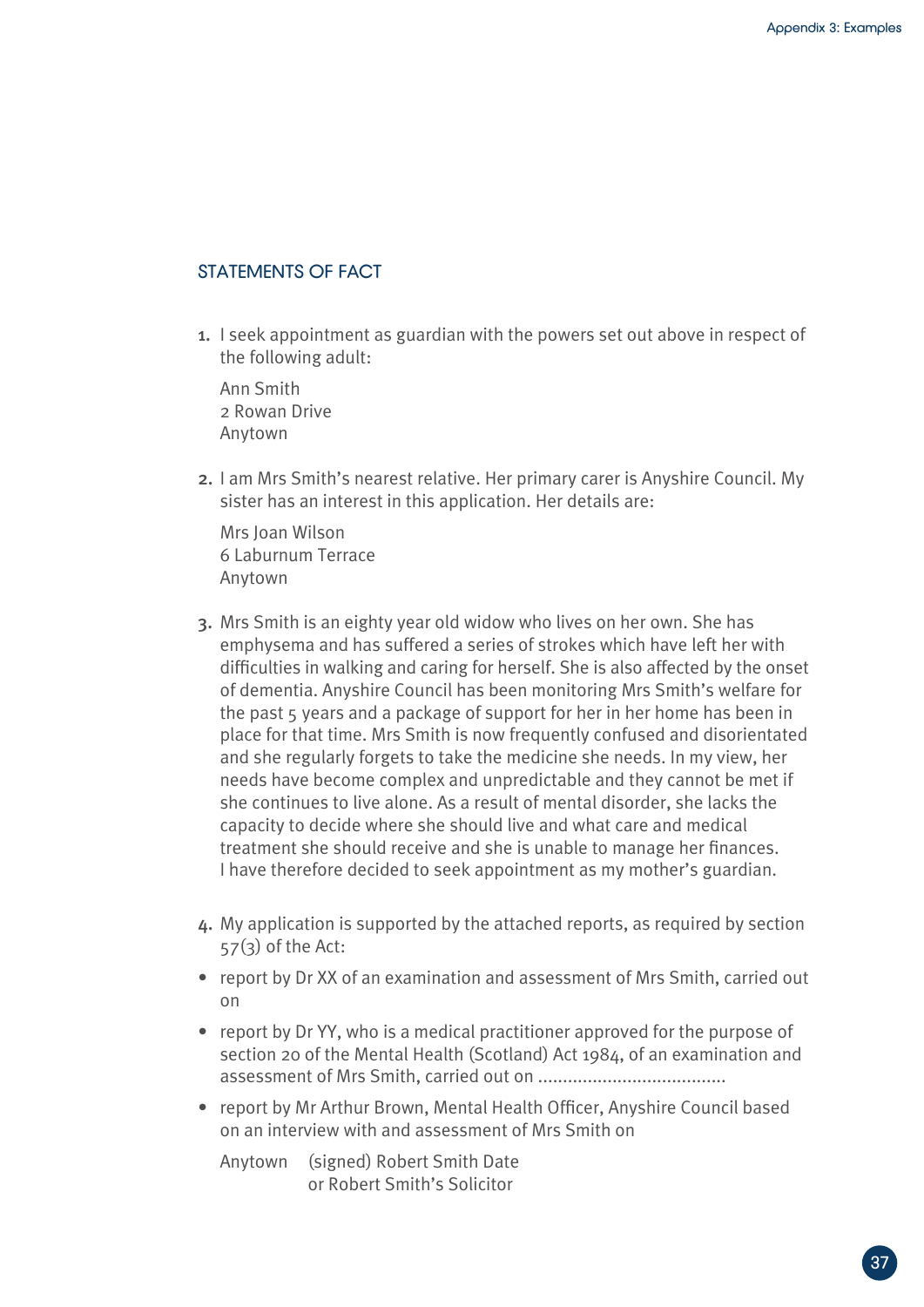#### Example

#### SUMMARY APPLICATION UNDER THE ADULTS WITH INCAPACITY (SCOTLAND) ACT 2000

#### SHERIFFDOM OF Any area

#### AT Anytown

Mr James Wilson, Care Manager, Anyshire Council, Council Offices, Anytown, Pursuer

I crave the court to grant an intervention order under section 53 of the Adults with Incapacity (Scotland) Act 2000 authorising Mr Robert Smith, 3 Birch Avenue, Anytown to take the following action in relation to the financial affairs of Mrs Ann Smith.

- to sell the heritable property belonging to Mrs Smith at 2 Rowan Drive, Anytown<sup>3</sup>
- to invest the proceeds from the sale of this property

#### STATEMENTS OF FACT

1. I seek an intervention authorising Mr Robert Smith to take the action set out above in respect of the following adult:

Ann Smith 2 Rowan Drive Anytown

2. Mr Smith is Mrs Smith's son and nearest relative. Her primary carer is Sunnyside Nursing Home, Anytown. Mrs Smith's daughter is her welfare guardian. Her details are:

Mrs Joan Wilson 6 Laburnum Terrace Anytown

<sup>3</sup> The application should specify each property affected by the order, in such terms as to enable it to be identified in the Register of Sasines or, as the case may be, the Land Register. If title to any given property has been registered in the Land Register of Scotland the only specification necessary will be to give the unique Title Number of the property (which appears on the Land Certificate) but it is likely to be helpful to everyone dealing with the application to give a postal address or similar as well as that number. If title to the property rests on deeds recorded in the Register of Sasines a formal conveyancing description (either a particular description or a description by reference) will be needed and again a postal address is likely to be helpful.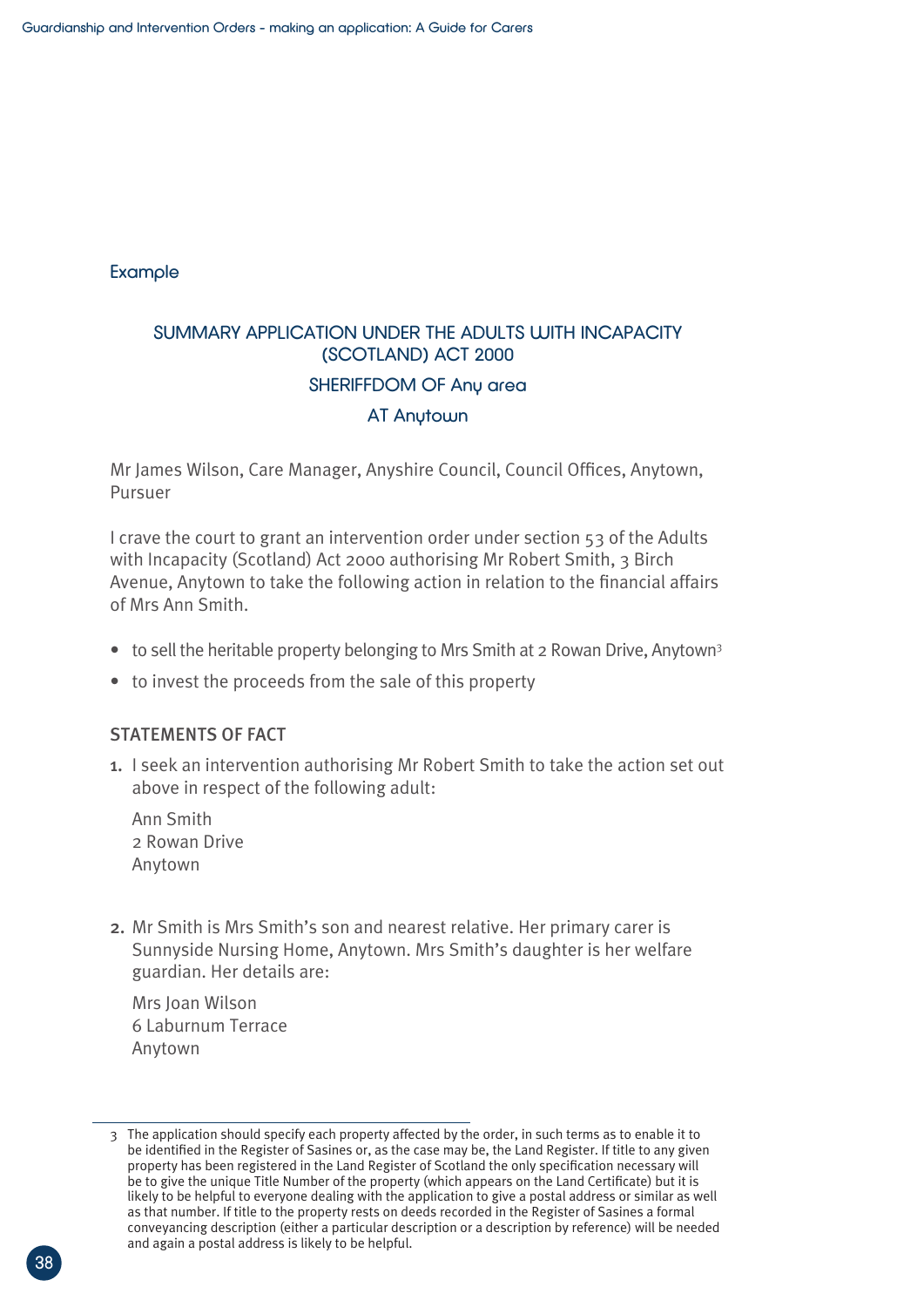- 3. Mrs Smith is an eighty year old widow. She has emphysema and has suffered a series of strokes which have left her with difficulties in walking and caring for herself. A year ago she left her home at 2 Rowan Drive, Anytown, where she had been living alone, and entered Sunnyside Nursing Home where she has settled in quite well and appears content. It was not clear at that time whether she would be able to return home but she is now also affected by the onset of dementia and is frequently confused and disorientated. She regularly forgets to take the medicine she needs. It is clear from assessment by those involved in her care that she would not be able to return to her home, even with support and she now requires to sell her house to meet the cost of the care which she is now assessed as needing. She does not appreciate that she is now living in a nursing home, believing she is still at home. I have therefore decided to seek authorisation for Mr Smith to sell her house and invest the proceeds.
- 4. My application is supported by the attached reports, as required by section  $57(3)$  of the Act:
- report by Dr XX of an examination and assessment of Mrs Smith, carried out on
- report by Dr YY, who is a medical practitioner approved for the purpose of section 20 of the Mental Health (Scotland) Act 1984, of an examination and assessment of Mrs Smith, carried out on ............................................
- report by Mr William Scott, of Scott and Scott, Solicitors, High Street, Anytown based on an interview with and assessment of Mrs Smith on

Anytown (signed) Fiona Jones date Anyshire Council Solicitor for the Pursuer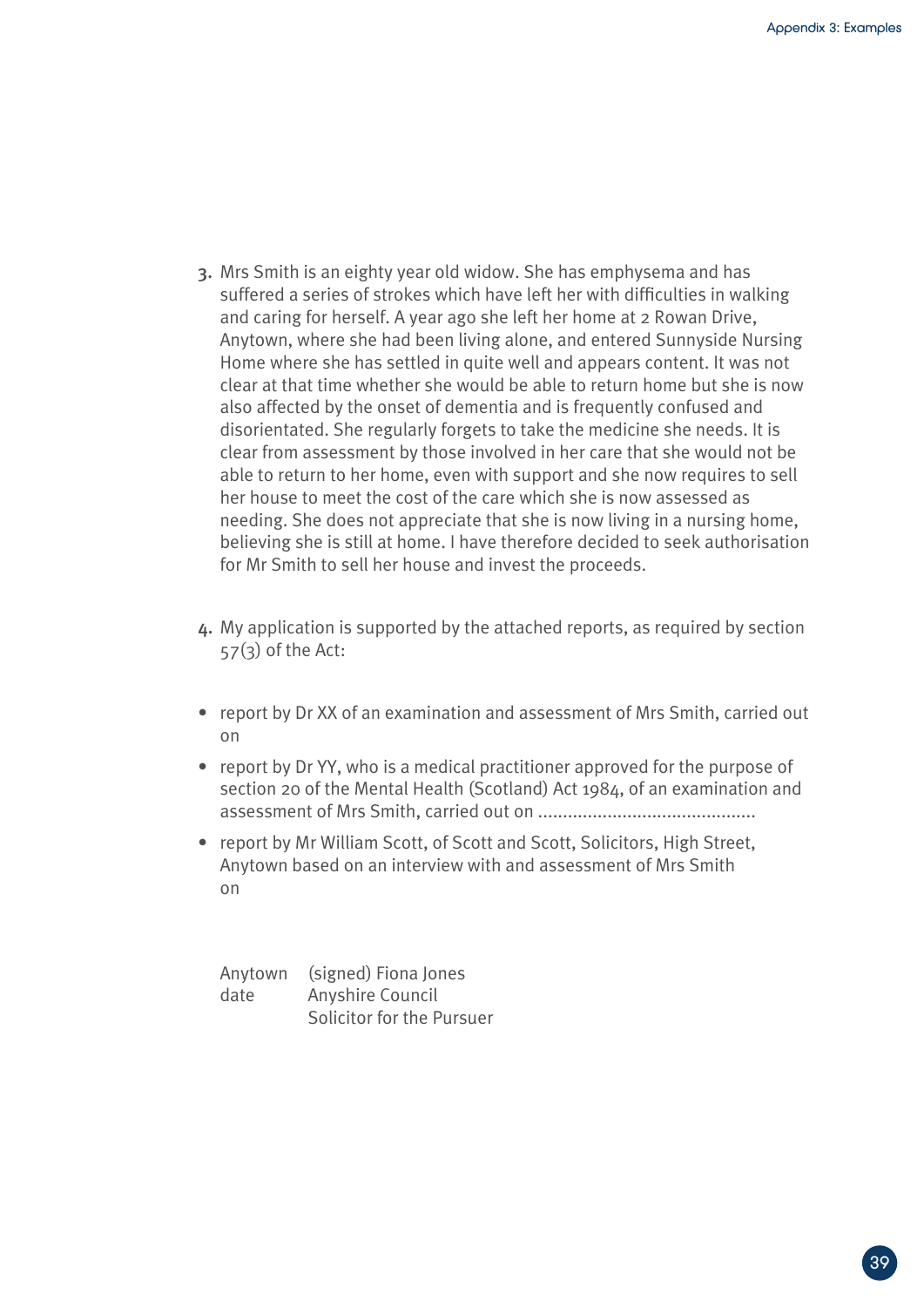### Appendix 4 COSTS ASSOCIATED WITH APPLYING FOR AN ORDER

1. Legal Fees (see page 16). If you have been granted civil legal aid, the Scottish Legal Aid Board will meet your solicitor's reasonable costs in applying to the court for an order. If you chose to take the application forward yourself, you will not be entitled to legal aid. Only lawyers can claim legal aid fees. For further information about legal aid, contact the Scottish Legal Aid Board, or your local citizen's advice bureau.

#### 2. Fees payable to the OPG (subject to review)

Registration of a guardianship order £76

Approval of guardian's management plan and inventory Estate value (excluding heritable property)  $\ln \ln \frac{20000}{2000}$  f/0

| $  \rightarrow$ |
|-----------------|
| £216            |
| £433            |
| £719            |
| £1,082          |
|                 |

Audit of Accounts Estate value (excluding heritable property) Up to £30,000 f70 £30,001 to £50,000 £178 £50,001 to £250,000 £503 £250,001 to £500,000 £649 £500,001 and over £865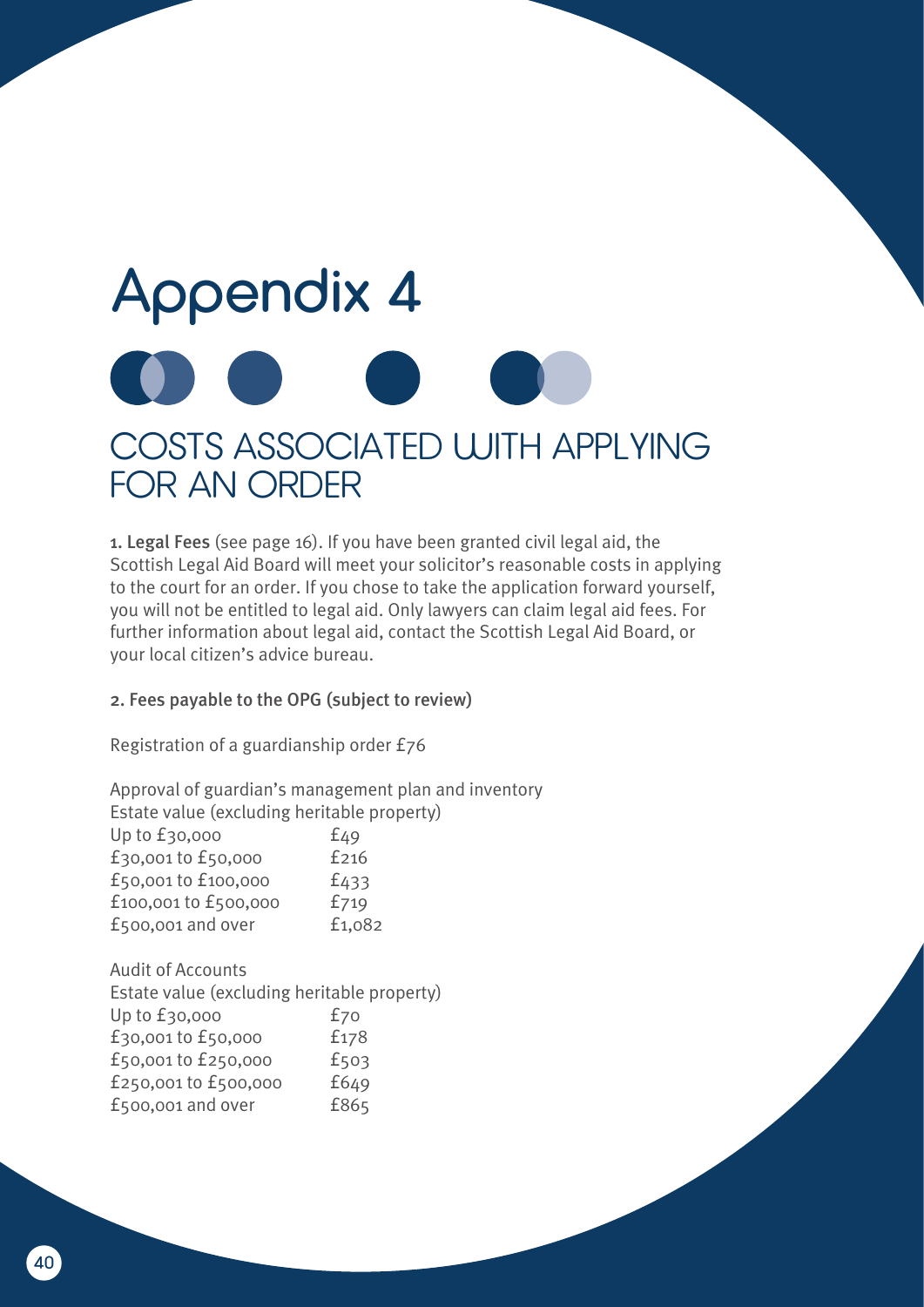You can check these fees and other associated costs at the OPG website: www.publicguardian-scotland.gov.uk/whatwedo/fees.asp or by contacting the OPG.

#### 3. Doctors' fees

Doctors are allowed to charge a fee and set the fee level for assessing the adult's capacity and producing a report for the court. It is always advisable to check if there will be a fee and what it is likely to be. Consultants are also allowed to charge and set their own fees.

#### 4. Court fees (subject to review)

For lodging the summary application – £87.00 Additional fees for further steps in procedure may be required. You will need to check with the appropriate sheriff clerks office.

#### 5. Other costs

The sheriff may decide it is in the best interests of the adult to appoint a safeguarder to gather further information before reaching a decision on the application for an order. This is usually a lawyer and there will be a fee to pay. The sheriff has the discretion to attribute this to the adult or to the applicant.

The sheriff may require you to find caution (a kind of insurance bond, which is paid for from the estate of the adult) see page 32.

#### 6. Reimbursement and remuneration of guardian once appointed

The financial guardian may recover from the estate of the adult expenses he or she incurs in doing anything directed or authorised under the order. Remuneration and the amount of outlays to be authorised are fixed by the Public Guardian and may be appealed to the sheriff.

A welfare guardian can only receive remuneration in special circumstances and on request made to the sheriff at the hearing. For example, if you are sacrificing employment opportunities in order to act as someone's guardian, this could be a reason for awarding remuneration.

For financial intervention orders, an intervener may recover from the adult's funds any expenses incurred whilst carrying out duties under the order.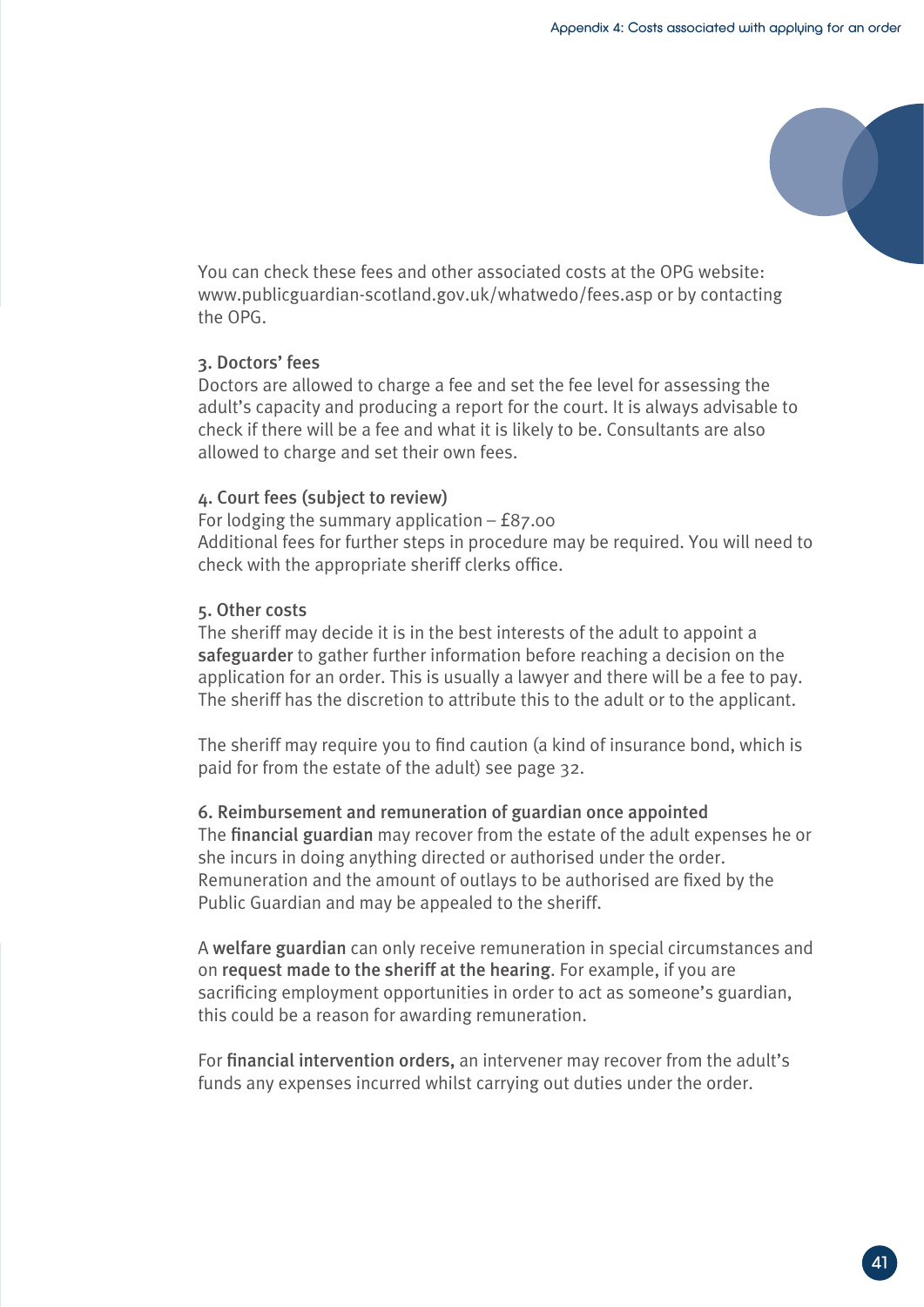# Appendix 5 USEFUL ADDRESSES AND PUBLICATIONS

Office of the Public Guardian (Scotland) Hadrian House Callendar Business Park Callendar Road Falkirk FK1 1XR Enquiry line: 01324 678300 www.publicguardian-scotland.gov.uk

For information and advice about matters covered by the Act. The OPG's focus is primarily on financial matters. If they cannot assist directly with queries on other matters relating to adults with incapacity (e.g. welfare, health, care) they will point you to other agencies who will be able to help. The OPG does not provide legal advice. All OPG publications, including forms and guidance notes can be downloaded. Hard copies are available on request.

Mental Welfare Commission for Scotland Thistle House 91 Haymarket Terrace Edinburgh EH12 5HE 0131 313 8777 Helpline: 0800 389 6809 www.mwcscot.org.uk

The Commission provides advice on welfare matters in relation to AWI and free good practice guides – see website for further information.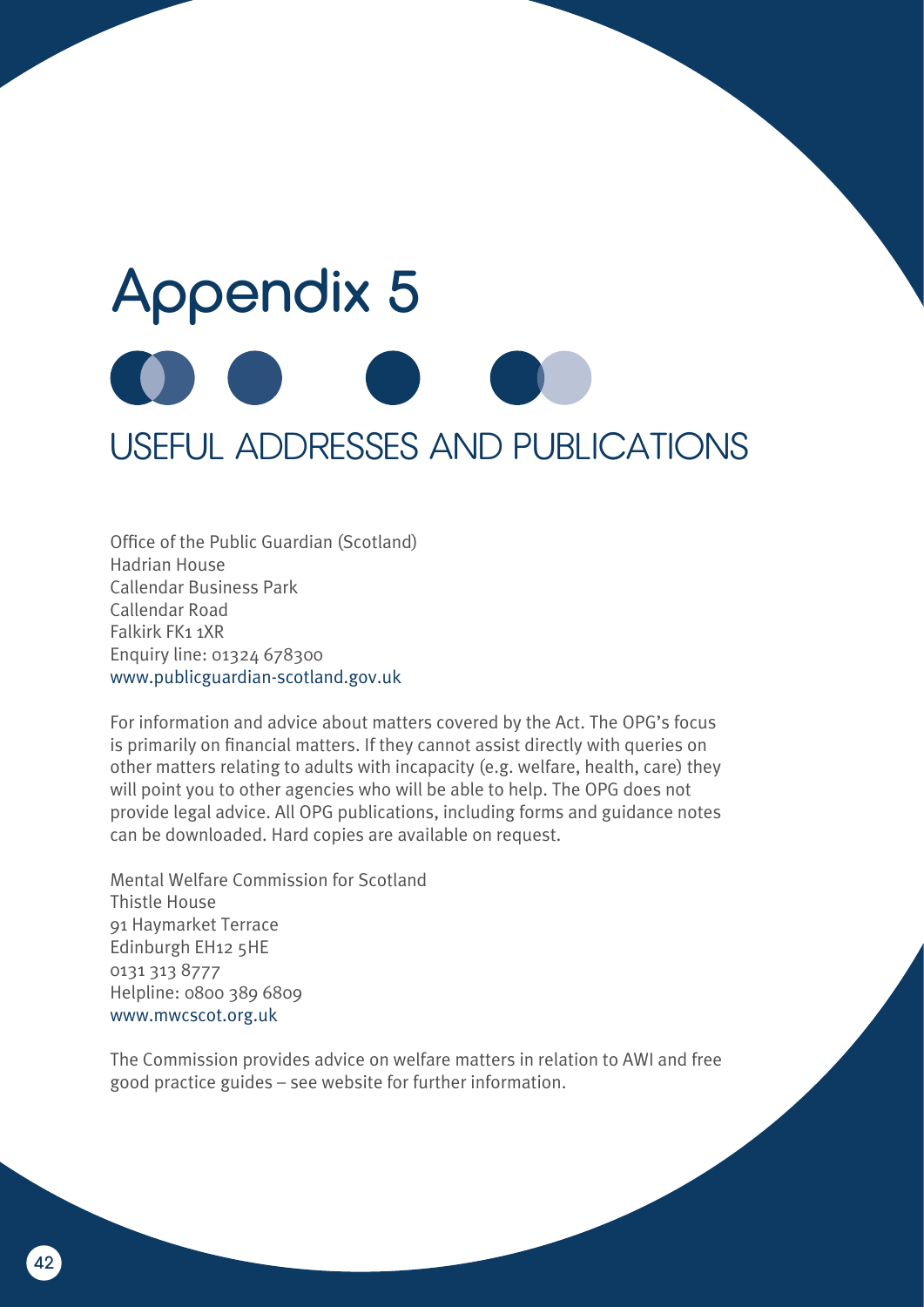

Scottish Government Justice Directorate Civil Law and Legal System Division Area 2W, St Andrew's House Regent Road Edinburgh EH1 3DG Tel : 0131 244 3581 www.scotland.gov.uk/topics/justice/civil/awi

Adults with Incapacity Act Codes of Practice and other publications are listed on, and can be downloaded from, the website. Information about obtaining hard copies of these documents is available on the website or by calling 0131 244 3581.

#### Local Authority

To contact your local authority on matters relating to welfare/personal care issues and the Act you should ask for the social work department or community services department at the local council offices in the area where the adult lives. The address is in the phone book.

#### Sheriff Courts

The address and telephone number of the local sheriff court where the adult lives will be in the telephone directory. You can also find details of the local sheriff court by accessing the Scottish Courts website, www.scotcourts.gov.uk/

#### Department for Work and Pensions

There is a free Benefit Enquiry Line for People with Disabilities on 0800 88 2200 (textphone users 0800 24 33 55). From the local authority you can also get details of the local welfare rights office that will give you advice and help with benefits. You will find useful information and guidance for disabled people and carers on the Department for Work and Pensions website – www.gov.uk/dwp

Care Inspectorate **Headquarters** Compass House 11 Riverside Drive Dundee DD1 4NY 0845 600 9527 www.careinspectorate.com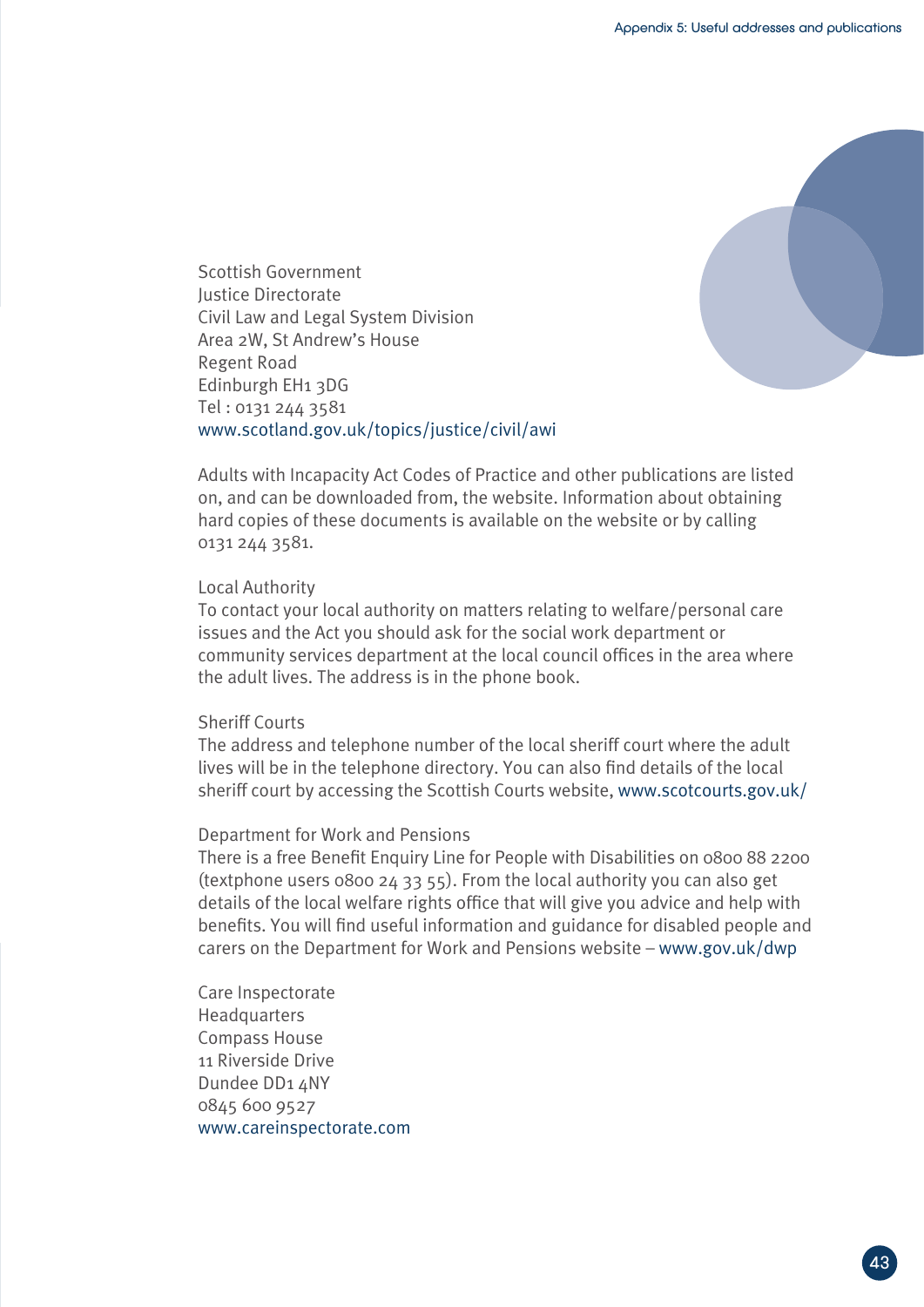The Care Inspectorate is an independent body which regulates care services in Scotland. It inspects and investigates complaints in relation to care homes; short break/respite care services; housing support; adult placement schemes; support services; care at home; nursing agencies; and hospice care. There are national care standards for all these services.

Law Society of Scotland 26 Drumsheugh Gardens Edinburgh EH3 7YR 0131 226 7411 www.lawscot.org.uk

The Law Society is the governing body for solicitors. It provides information to the public on where to find and what to expect from solicitors.

Scottish Legal Aid Board 44 Drumsheugh Gardens Edinburgh EH3 7SW 0131 226 7061 Legal Aid Helpline: 0845 122 8686 www.slab.org.uk

Provides advice and information on entitlement to legal aid for applications in relation to the Adults with Incapacity Act; and a list of solicitors registered for legal aid work.

Citizens Advice Bureau – you will find the address of your nearest CAB in your phone book or at www.cas.org.uk

Scottish Independent Advocacy Alliance Melrose House 69a George Street Edinburgh EH2 2JG 0131 260 5380 www.siaa.org.uk

This website will provide a link to the Independent Advocacy Service Directory for Scotland.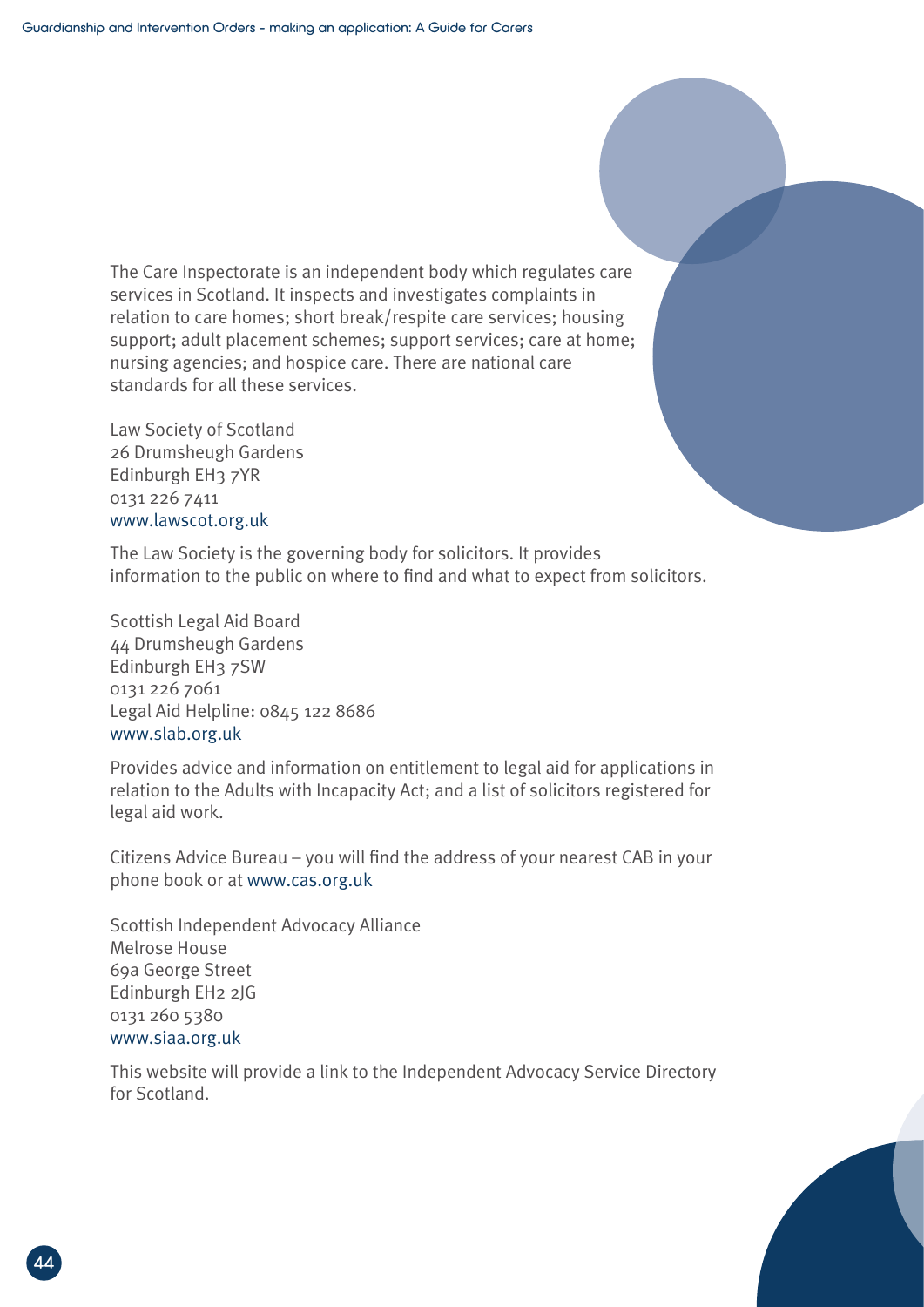Alzheimer Scotland – Action on Dementia 22 Drumsheugh Gardens Edinburgh EH3 7RN Office: 0131 243 1453 Freephone 24hr Dementia Helpline 0808 808 3000 www.alzscot.org

Provides a free guide for carers and people with dementia in Scotland: 'Dementia: Money and Legal Matters'. The website also provides information about the different kinds of powers of attorney and how to set them up. You can call the Dementia Helpline to arrange for a copy to be sent to you.

ENABLE Scotland INSPIRE House 3 Renshaw Place **Eurocentral** Lanarkshire ML1 4UF 0300 0200101 www.enable.org.uk

Supports people with learning disabilities of all ages by campaigning, providing information, legal advice, training and other services.

Capability Scotland 11 Ellersly Road Edinburgh EH12 6HY 0131 337 9876 www.capability-scotland.org.uk

Provides advice and information and local services for people with a range of disabilities, their families and carers.

Scottish Association for Mental Health Brunswick House 51 Wilson Street Glasgow G1 1UZ Tel: 0141 530 1000 www.samh.org.uk

Provides information, legal advice and support to people with mental health issues.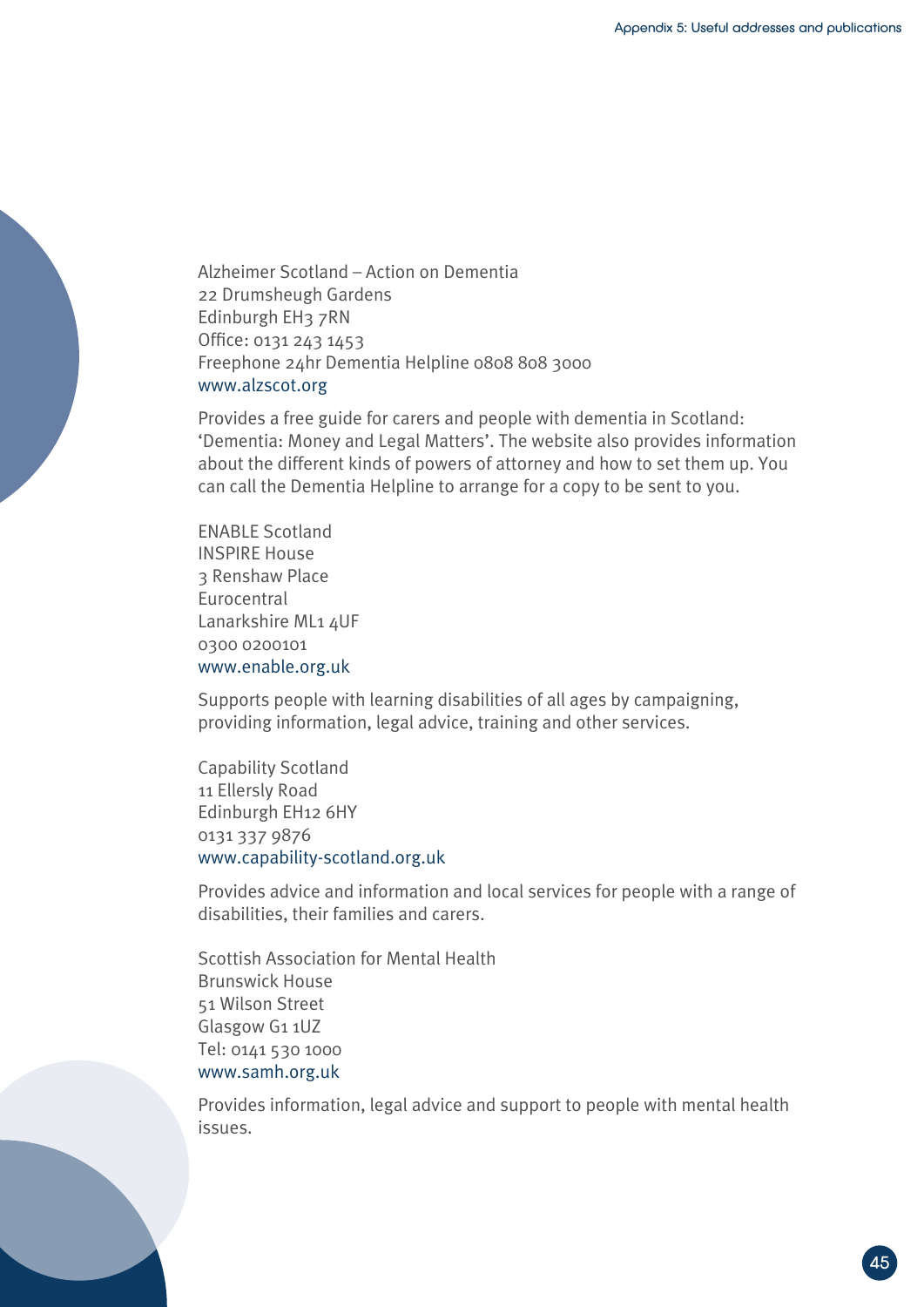

SENSE Scotland 43 Middlesex Street Kinning Park Glasgow G41 1EE 0141 429 0294 www.sensescotland.org.uk

Works with children and adults who have communication support needs because of deafblindness, sensory impairment, learning and physical disabilities.

PAMIS Head Office Springfield House 15/16 Springfield University of Dundee Dundee DD1 4JE 01382 385 154 www.pamis.org.uk

PAMIS works with people with profound and multiple learning disabilities, their family carers and professionals who support them.

Headway Scotland Tel. 0800 800 2244 www.headway.org.uk

Headway provides: support and help to people affected by brain injury through a network of local groups and branches; information and advice; carer support; and a range of services (which vary from area to area).

Chest, Heart and Stroke Scotland (CHSS) 3rd floor, Rosebery House 9 Haymarket Terrace Edinburgh EH12 5EZ Adviceline: 0845 077 6000 www.chss.org.uk e-mail adviceline@chss.org.uk

CHSS aims to improve the quality of life for people affected by chest, heart and stoke illness through medical research, advice and information and support in the community.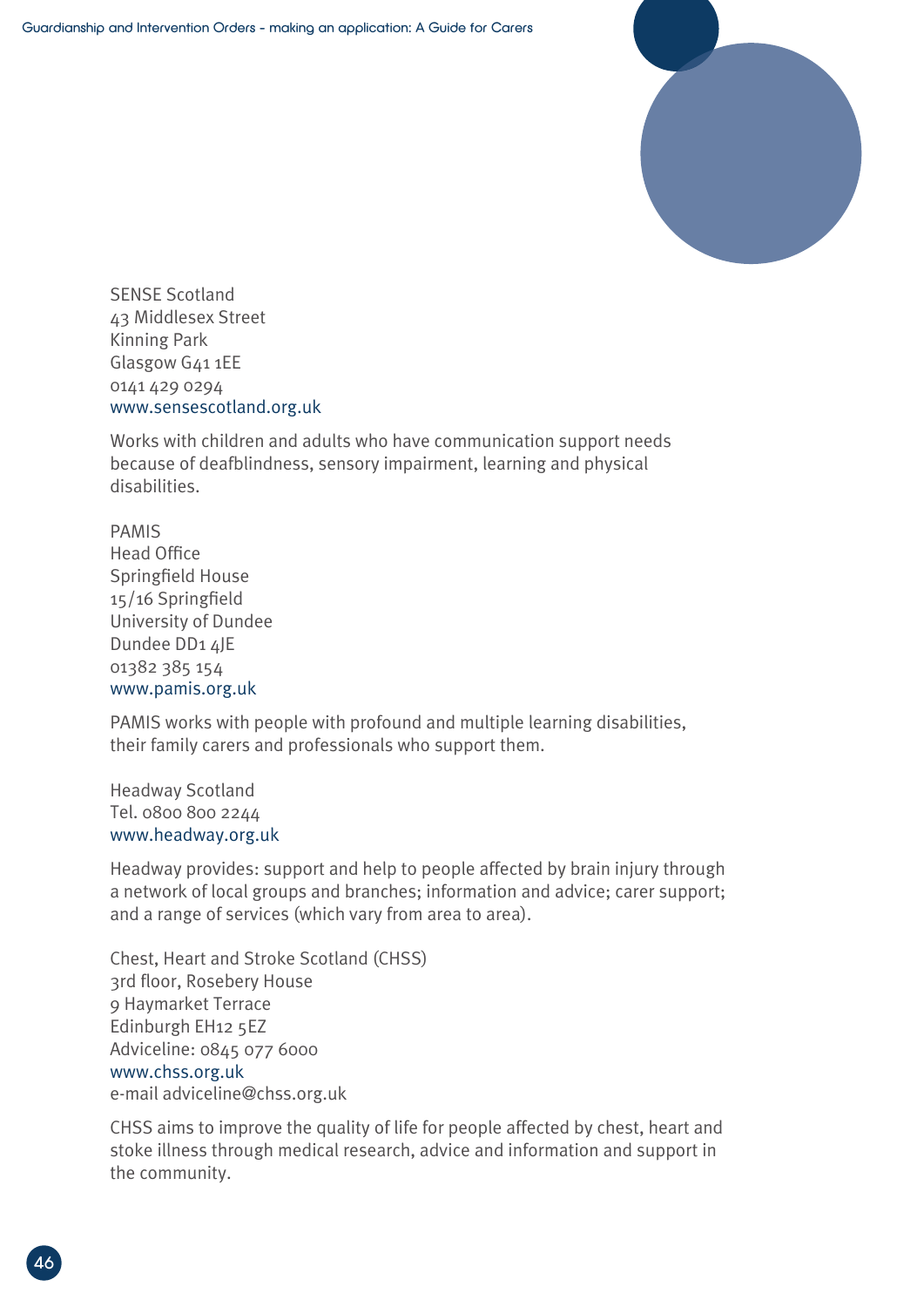# Appendix 6 FREQUENTLY ASKED QUESTIONS

#### 1. Who is entitled to a needs assessment under the Social Work (Scotland) Act 1968?

This will include people who:

- may require permanent admission to care homes or other long-term care settings;
- are being discharged from hospital or other care settings after a period of long-term care;
- are being discharged following a major operation or serious illness requiring acute hospital care;
- are living at home and are at high physical risk;
- are living at home and there are considerable concerns about the need for care and protection;
- appear to lack capacity to make day-to-day or more serious financial decisions.

#### 2. As a carer, do I have any rights?

Yes, if you are providing a regular and substantial amount of care to the person you care for then you will be entitled to an assessment of your own needs, to enable you to continue providing care. You can request a 'carer's assessment' at the same time as you request an assessment for the person you care for.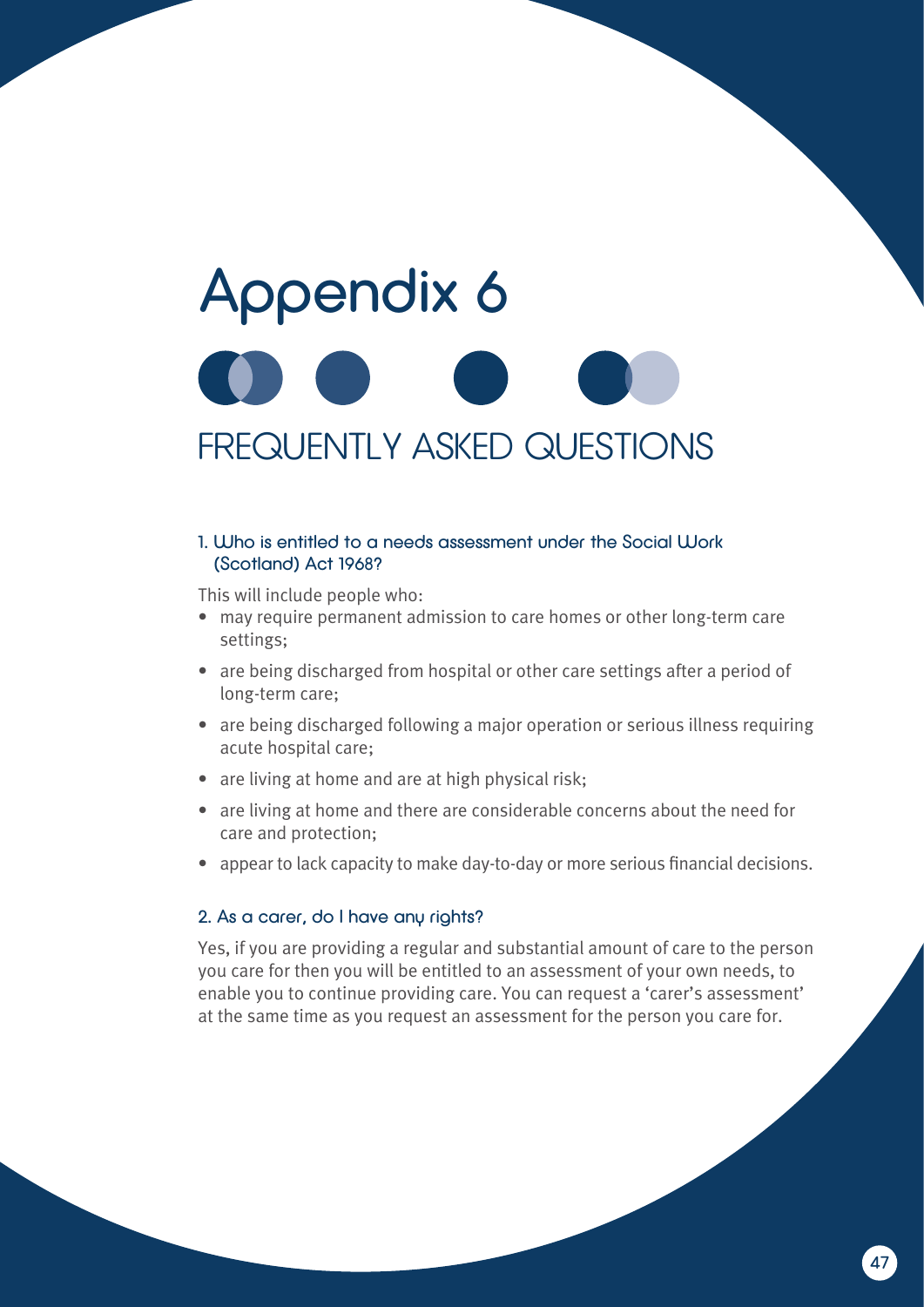#### 3. What happens when someone is assessed under AWI?

If the local authority considers that the person you care for has complex or significant care needs and may lack the ability to give informed consent to services needed, a case conference or review will be arranged. The meeting will consider any risks to his/her safety, ability to give informed consent, and whether any legal authority is needed to take forward decisions on behalf of the adult. This is usually organised by a community care manager. The review should involve the adult as far as possible, carers and other professionals.

The Scottish Executive has provided local authorities with advice about using AWI in such circumstances. A formal intervention, such as guardianship, may not be necessary to authorise the decisions to be taken.<sup>4</sup> If an application for guardianship or intervention order is to be made then the person will need to have a formal assessment of their capacity to make the decision/s in question.

#### 4. What happens if the adult refuses to co-operate with arrangements for an assessment?

If the mental health officer and/or doctors encounter problems in gaining access to the adult for an assessment or interview, or if the adult objects to a report being completed, this is not a total block to your application. The sheriff has powers to direct that the adult be assessed and interviewed.

#### 5. Can I see the report on my suitability to be a guardian/ intervener?

Yes – if you are the person nominated in the application, you will have a right to see the report. If there have been conflicts of interest to consider, the MHO or social work officer may write an adverse report on your application. It would not be good practice for the officer to do this without discussing the matter with you first and proposing alternative plans to protect and safeguard the adult's interests. You should ask for these points to be provided in writing.

<sup>4</sup> Scottish Executive: Letters to Chief Social Work Officers 'Interventions under the Adults with Incapacity (Scotland) Act 2000', 30 July 2004 and 29 September 2005.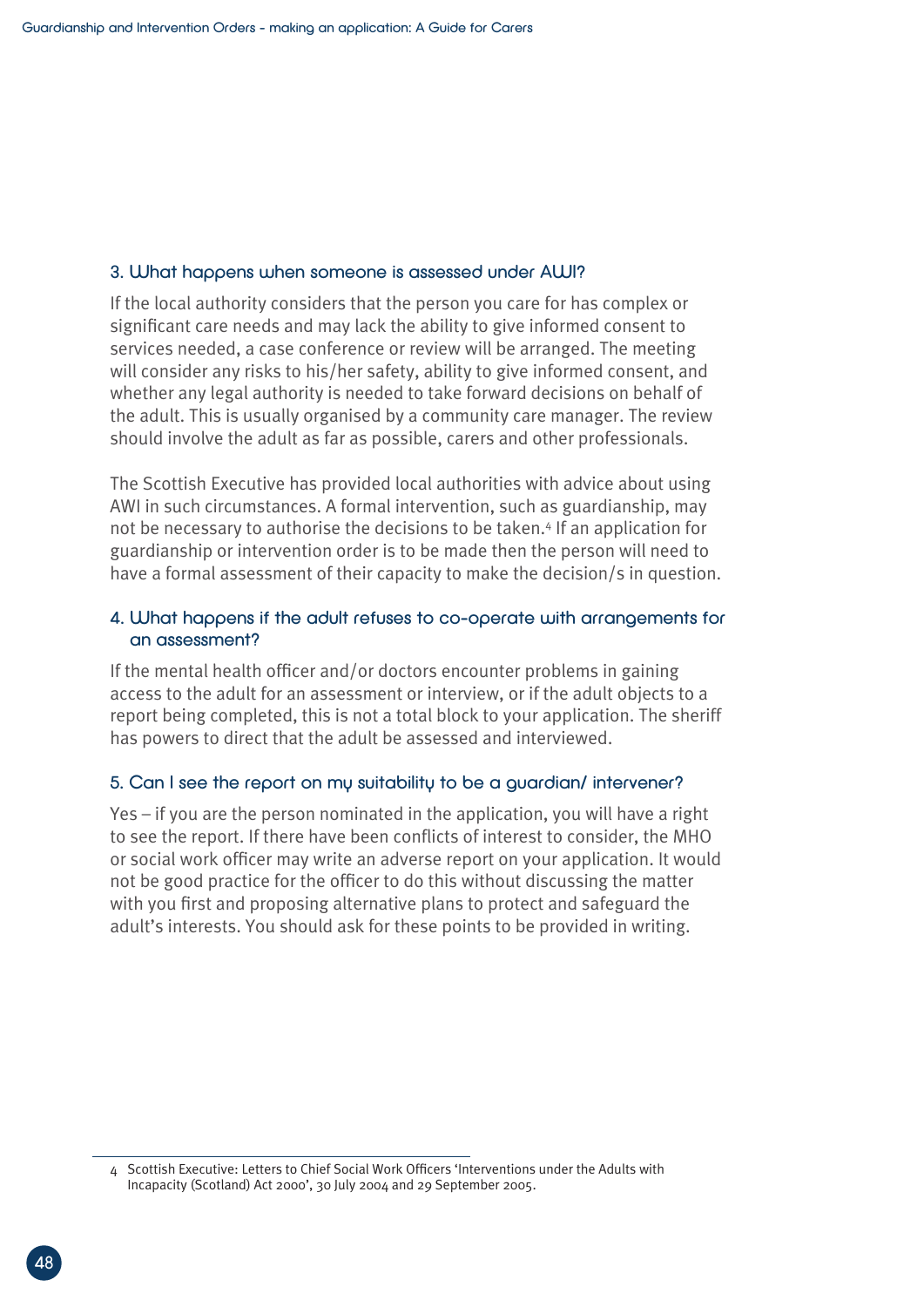

#### 6. What do I do if I think that the person I am seeking guardianship for should not be notified about the application?

The general rule is that the adult will be notified of your application. However the sheriff can direct that the adult shall not be notified if he or she considers that the notification might pose a serious risk to the health of the adult. The court will only allow this on the basis of two medical reports. Information cannot be withheld from the adult simply because it is expected that the adult will take no interest or will be distressed or angry. It should certainly not be considered just because the adult might object to the order as they have a right to do so.

#### 7. What are the roles and responsibilities of joint guardians?

Joint guardians are jointly and severally liable (that means together and individually) responsible for each other's actions with respect to decisions made as guardians. This means both have a responsibility to make sure that the other does not act outwith their powers or misuse them. There is an obligation on joint guardians to consult each other on decisions to be made, unless there is a prior agreement on some aspect, or where consultation is impracticable in the circumstances.

#### 8. What happens if I am unable to continue to act as guardian?

Short term – if you are temporarily unable to act, e.g. because of hospitalisation you can expressly delegate functions to another person and this could cover any period necessary. If there is no one to do this and no joint or substitute guardian, you will need to discuss the situation with the local authority. What happens will depend on individual circumstances, but the local authority could apply for interim welfare guardianship for the chief social work officer until you are ready to continue.

Permanently – you should leave instructions with a relative or colleague as to what action to take if you yourself lose capacity owing to an accident or illness, during your term of guardianship. No one else can simply take over the guardian's powers without authority of the court. Your instruction may include contacting the local authority to seek their advice about what should happen. You are allowed to apply to appoint a joint or substitute guardian after your original application, but reports will be needed on his/her suitability.

Substitute guardians may be appointed to take on the duties of the guardian if he or she is unable to continue, either temporarily or on a permanent basis. An application for the appointment of a substitute guardian may be made at the same time as, or separately after the original application.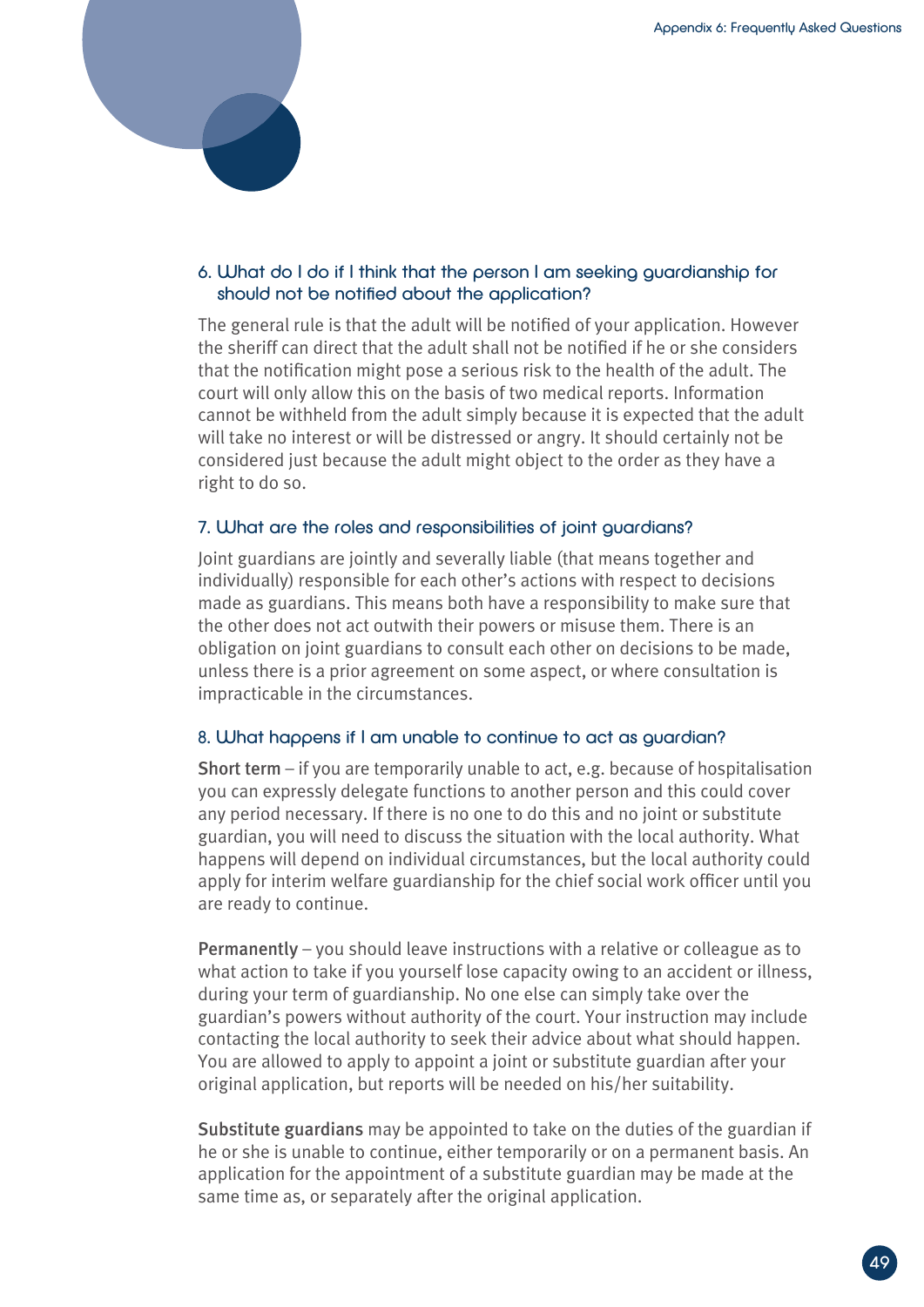#### 9. What special provisions apply where an intervention order covers purchase or sale of the person's house?

The Act makes special provision in relation to an intervention order which directs the purchase of accommodation for, or the sale of any accommodation used as a dwelling house by the adult, for example, to sell the house where the adult is to move into residential care; or acquire a specially adapted house for the adult. In all such cases the consent of the Public Guardian is needed.

#### 10. What happens if the person I care for gains capacity to make their own decisions or if their property and welfare can be satisfactorily safeguarded without guardianship?

Seek the advice of the local authority or Mental Welfare Commission. You can apply for the guardianship order to be removed – 'recalled'. The procedure for recalling guardianship powers is detailed in the Part 6 Code of Practice.

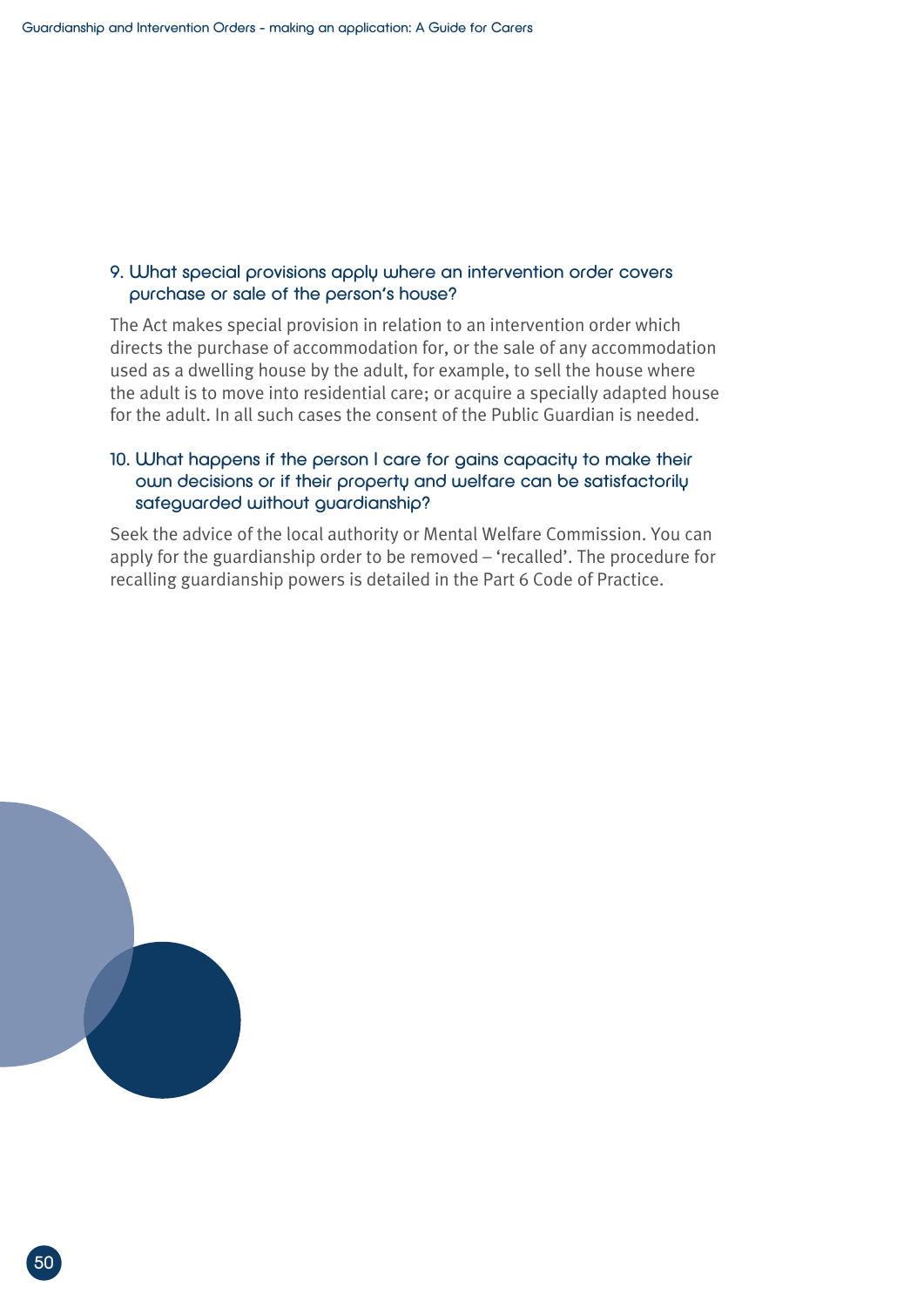#### **Planner**

| Contacts                                   | Address/<br>telephone no. | Date<br>notified | Reply/report<br>received | Deadline/<br>other comment |
|--------------------------------------------|---------------------------|------------------|--------------------------|----------------------------|
| Doctor (GP)                                |                           |                  |                          |                            |
| <b>Doctor</b><br>(Specialist)              |                           |                  |                          |                            |
| <b>Chief Social</b><br><b>Work Officer</b> |                           |                  |                          |                            |
| <b>Social Worker</b>                       |                           |                  |                          |                            |
| <b>Mental Health</b><br><b>Officer</b>     |                           |                  |                          |                            |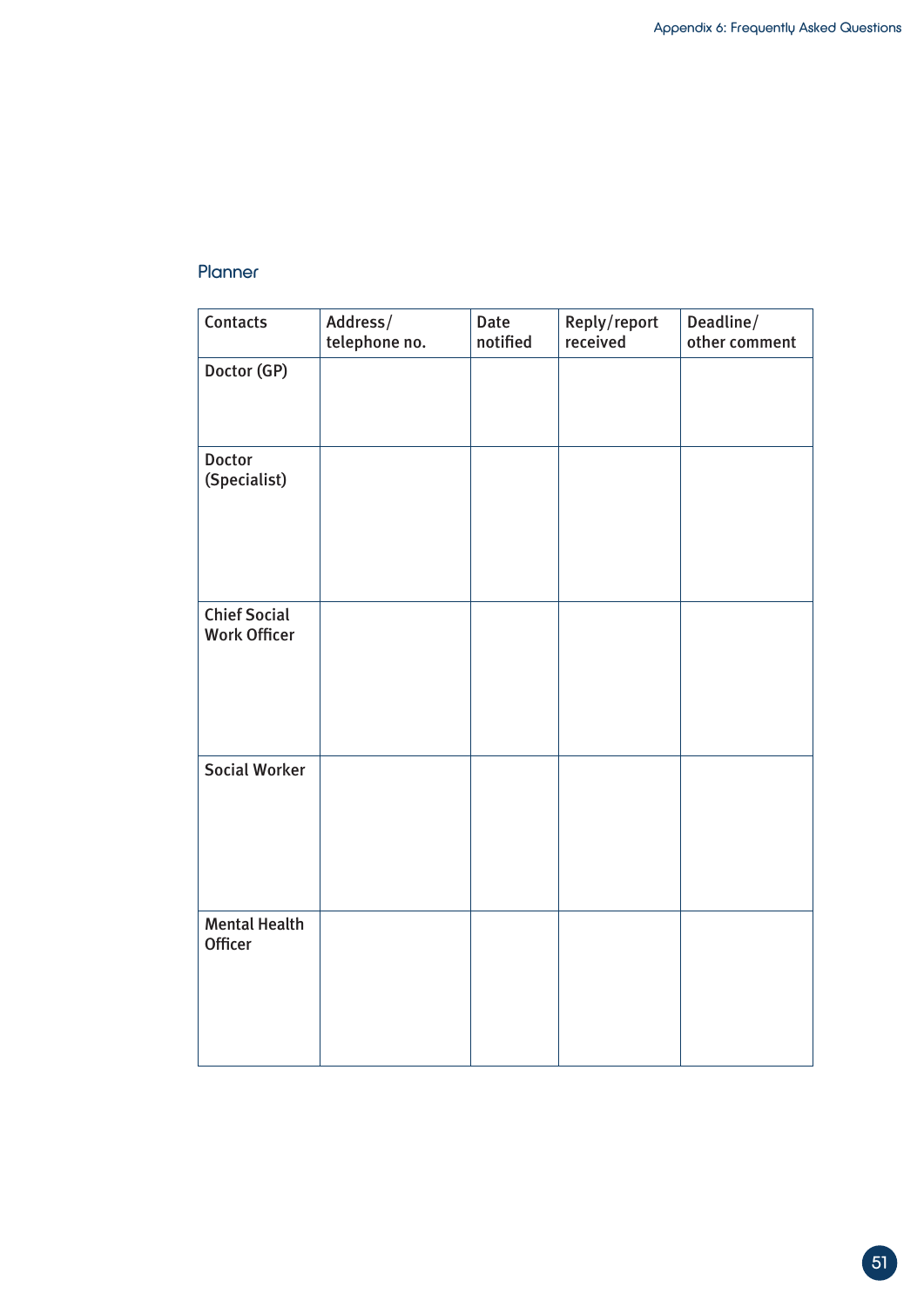#### Planner

| Contacts                               | Address/<br>telephone no. | Date<br>notified | Reply/report<br>received | Deadline/<br>other comment |
|----------------------------------------|---------------------------|------------------|--------------------------|----------------------------|
| <b>Finance</b><br><b>Report Person</b> |                           |                  |                          |                            |
| <b>Sheriff Court/</b><br>Clerk/Sheriff |                           |                  |                          |                            |
| <b>OPG</b>                             |                           |                  |                          |                            |
| <b>MWC</b>                             |                           |                  |                          |                            |
| Other                                  |                           |                  |                          |                            |